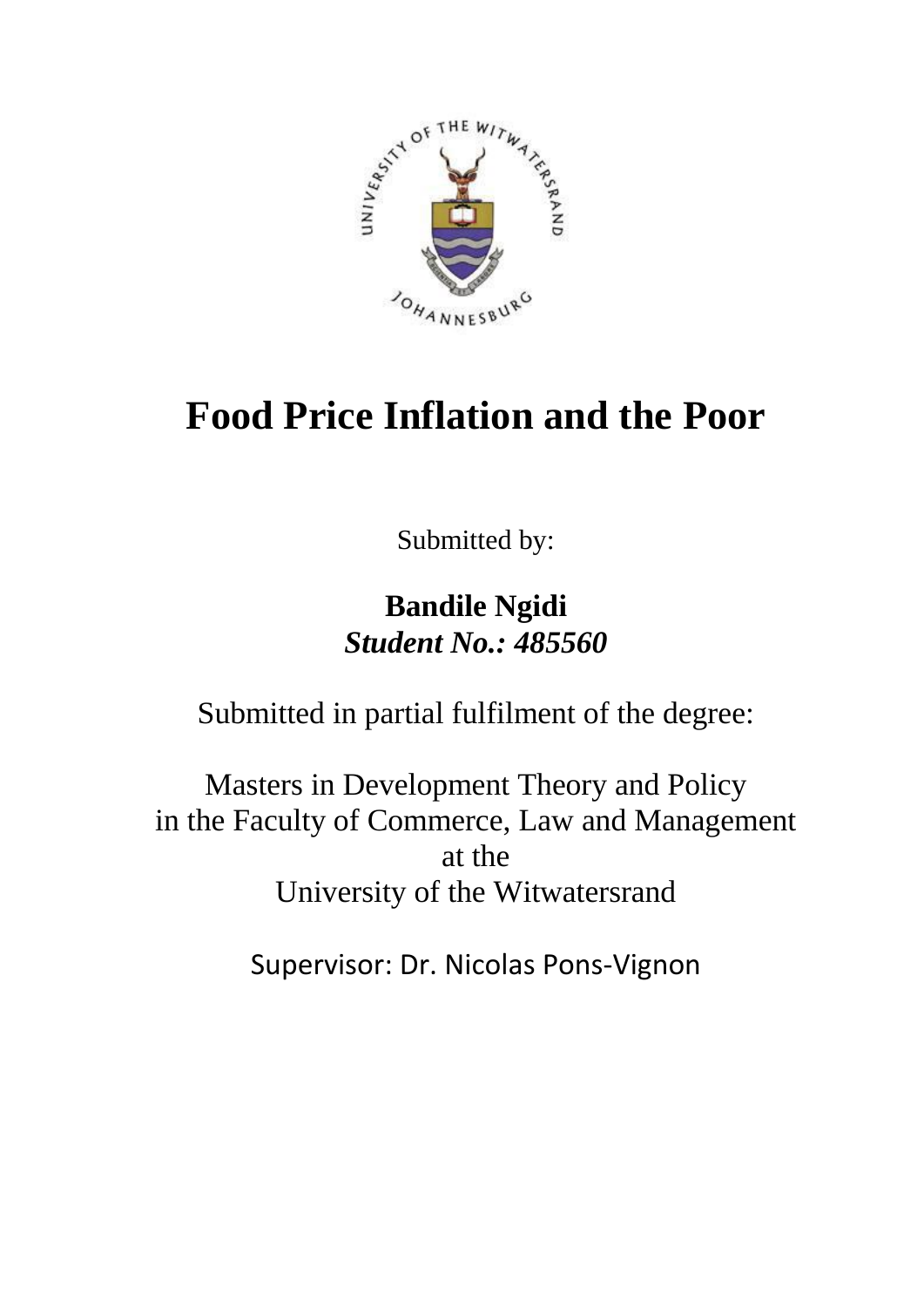# **Contents**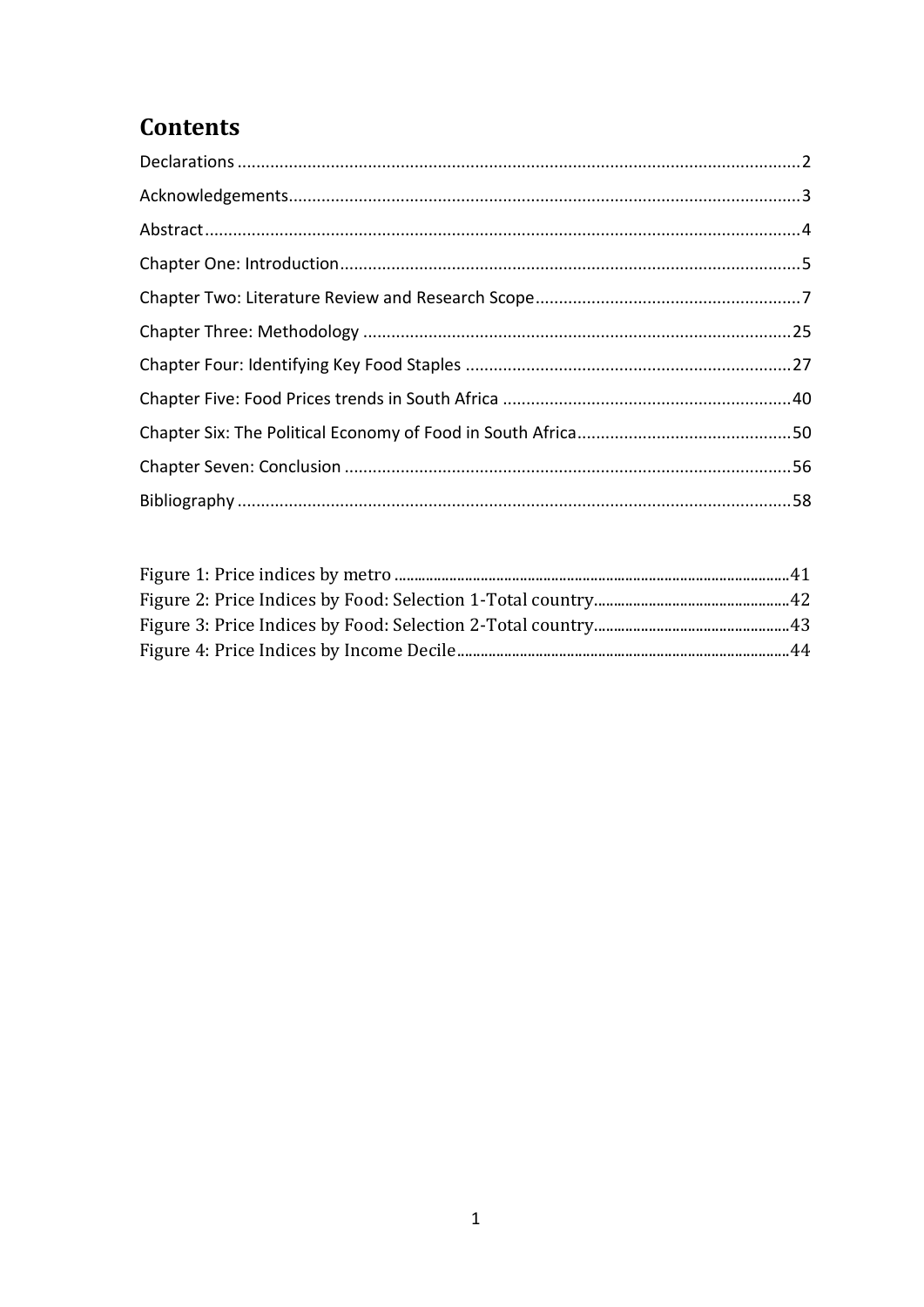# <span id="page-2-0"></span>**Declarations**

I, Bandile Ngidi, declare that this research report is my original work and that which is not is referenced accordingly. It is submitted in partial fulfilment of the requirements for the degree, Master of Commerce (Development Theory and Policy) at the University of the Witwatersrand, Johannesburg. It has not, either in whole or in part, been submitted before for any degree or examination in this, or any other University.

Name: Bandile Ngidi

Date: 18 November 2015

Signature: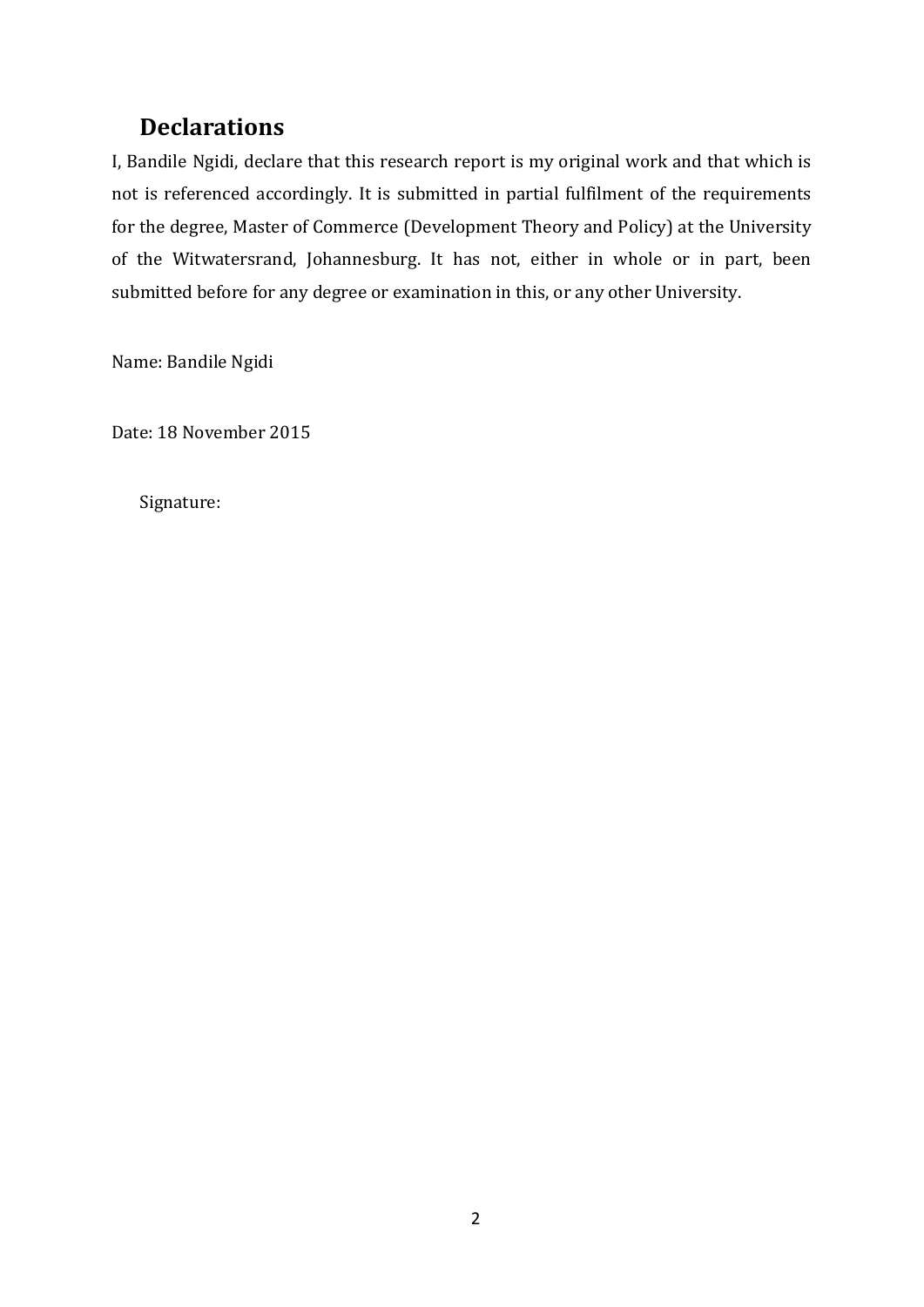### <span id="page-3-0"></span>**Acknowledgements**

I would like to sincerely thank my supervisor Dr. Nicolas Pons-Vignon for his support, patience, longsuffering, and his willingness to supervise and guide me in the course of this research; without his valuable input I would have not have reached this very important milestone. I would like to acknowledge all the staff members of the Corporate Strategy and Industrial Development (CSID) unit and fellow students who were very influential in the production of this thesis. I would also like to express my gratitude and appreciation to my family, Nonhlanhla, Sobantu and Solomuzi Ngidi, and my friends and loved ones, Lebohang Moabelo, Shaun Stanley, Samuel Suttner & Bhekinkosi Khoza and others who have been very supportive and caring throughout this process. I would like to thank my colleagues from Rethink Africa who blazed my trail to doing this degree: Nompumelelo Melaphi, Gillian Chigumira, Siyaduma Biniza, Ayabonga Cawe, & Maphefo Sipula and others. Above all, I would like to thank my Mother, Fakazile Ngidi, for my life and everything in it.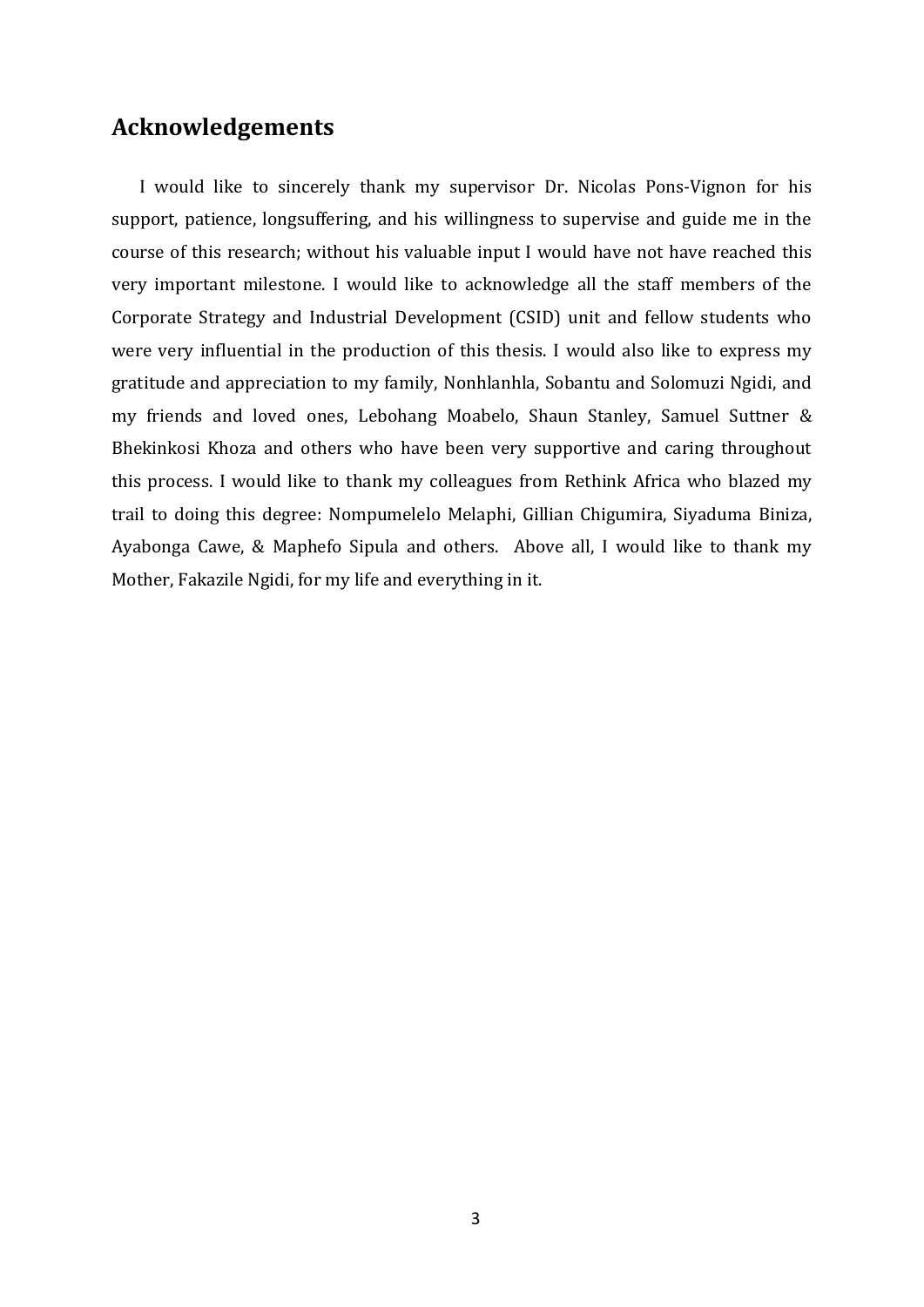### <span id="page-4-0"></span>**Abstract**

Food price inflation has been an important subject of debate internationally since 2008. This sharp increase in food prices experienced during 2008 lead to intense research into the causes, dynamics and responses to this particular instance of food price inflation. The international literature attributed food price inflation to such factors as climate change, increases in energy costs and speculative activity in financial markets for agricultural commodities. This research report undertakes a review of the measurement of food price inflation in South Africa, broadly assessing how it is to be linked to the poor in South Africa. The research report focuses on the work of institutions concerned with the measurement of food price inflation in South Africa. Different methodologies of identifying foods as food staples are looked at. Food prices and trends are analysed using CPI data from January 2008 until October 2008, using selected consumer price index series from Statistics South Africa. The research report finds that the institutions studied show evidence of that higher food price inflation is correlated with demographic markers of poverty, although the traditional measure, the CPI, does not suggests that this is very extensive. This, it is argued, is due to the calculation methodologies used in the published CPI, and the data period. The research report then ends with an overview of the political economy of food in South Africa, thereby makes recommendations as to why the measurement of food price inflation is important for the poor.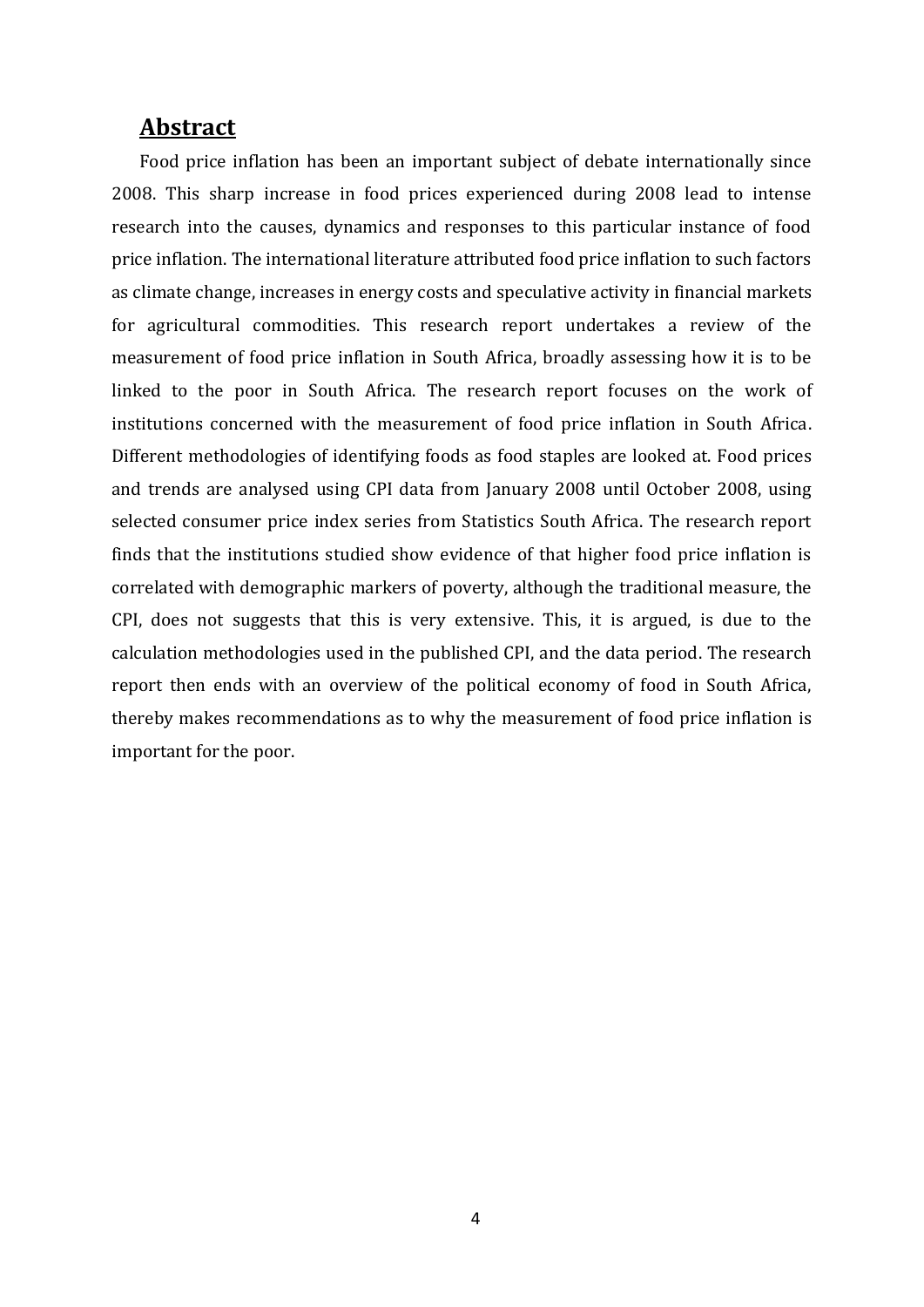### <span id="page-5-0"></span>**Chapter One: Introduction**

Food price inflation has been an important subject of debate internationally since 2008. This sharp increase in food prices experienced during 2008 lead to intense research into the causes, dynamics and responses to this particular instance of food price inflation. The international literature attributed food price inflation to such factors as speculative activity and price volatility of agricultural commodities.

This research report aims to understand food price inflation and how it affects the poor in South Africa. In particular, the research report takes a political economic perspective to understanding the state of identification, measurement and evaluation of key food staples consumed by South Africa's poor, with the ultimate tentative of developing an effective tool to properly understand this phenomenon, the price trends that these face, and to be used with other perspectives to combat poverty in South Africa. This is to say, the statistical analysis is supplemented with an overview of the political economy of food in South Africa, with very brief recommendations as to why the measurement of food price inflation must take not just statistical analysis but also an overview of the key actors in the political economy of food. This would give a more holistic picture of how food price inflation comes about, with the suggestion that a tool that incorporates these approaches would be a useful policy tool. The details of this tool, a "poor food index" that tracks the economic causes of food prices facing the poor are not given in the research report. This arises from the fact that both these fields of study, the field of food price inflation and the field of poverty studies have been extensively researched but with particular methodologies and techniques. In particular, the most relevant literature by Oosthuizen (2007), Oosthuizen (2013) and Finn, Leibbrandt and Oosthuizen (2014) confirm that poorer South African households face higher levels of inflation than national averages. These higher levels of general inflation are in part driven by food prices. However, a heterodox perspective of the interaction between inflation and poverty does not seem to have been adequately covered in South Africa. In particular, a perspective that interrogates the political economy agents that determine the prices of food in South Africa, so as to enable effective policy, is required. A perspective that can speak to the complex dynamics of poverty is required.

This research report aims to reflect on the state and challenges of identification, measurement, evaluation of key food staples in South Africa. It aims to identify and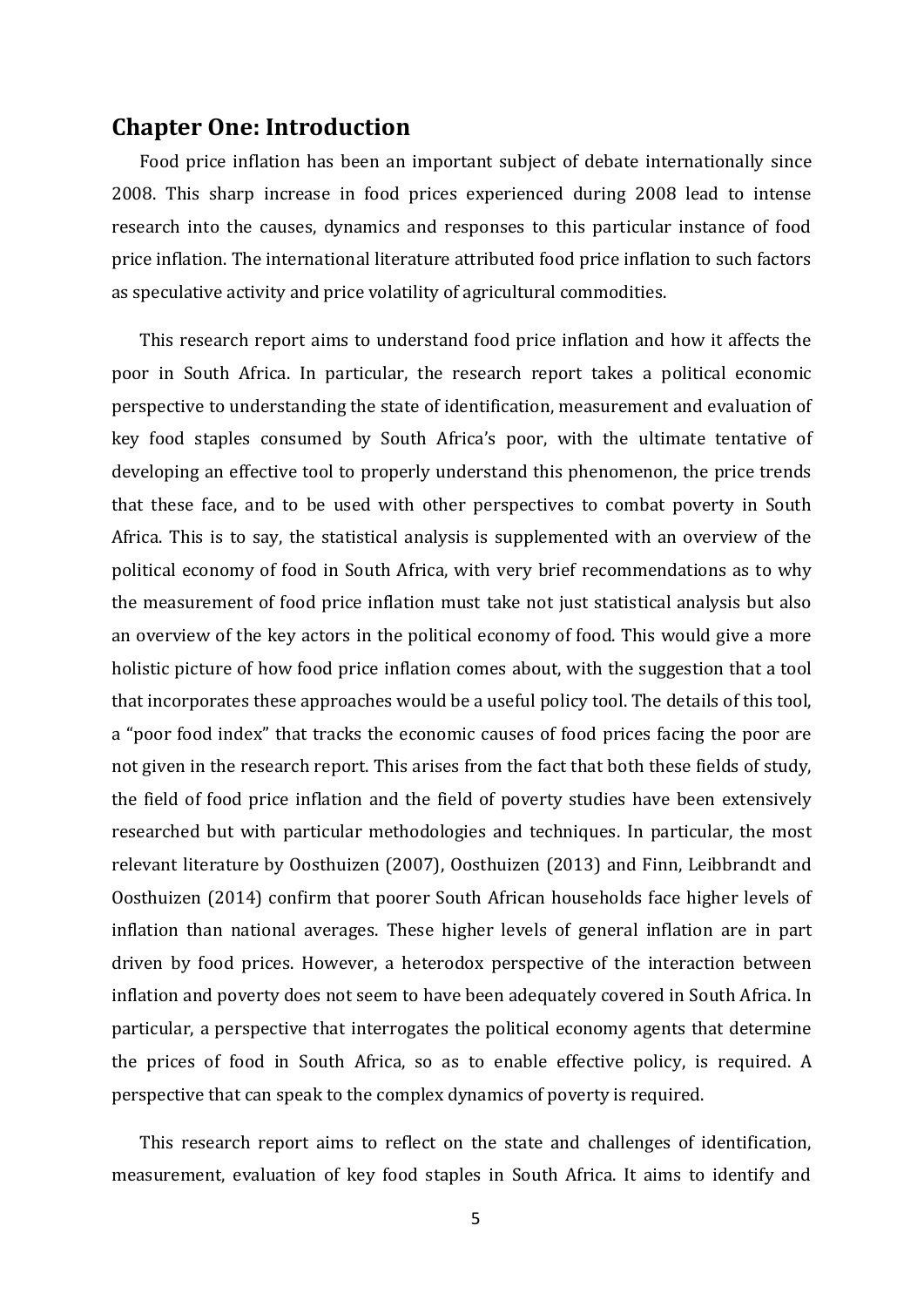analyse key food price trend that the poor may face, and reflect on challenges to understanding particular trends and offer solutions. The research report finally aims to briefly analyse the context that such measurement tool would be applied, namely a situation of precarious work and poverty.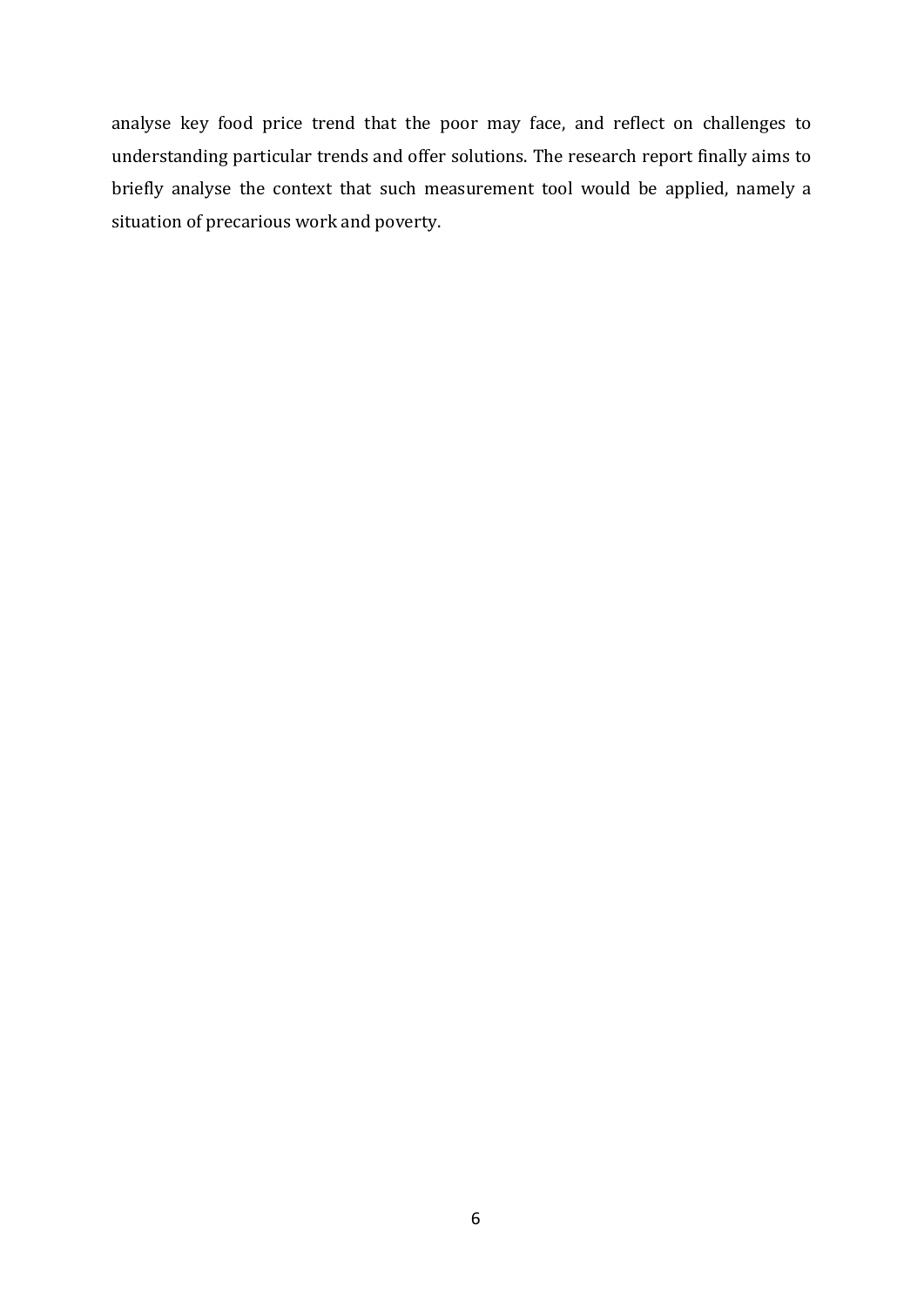# <span id="page-7-0"></span>**Chapter Two: Literature Review and Research Scope Introduction**

Food price inflation has received much attention in the years since the 2008 food prices inflation crisis. (See Gilbert and Morgan 2010; Zezza et al, 2008; Mittal, 2009; Kumar & Quisumbing 2013 amongst others). In recent years, the management of inflation has emerged as a core macroeconomic objective in many countries, yet the management of food price inflation has not emerged as an explicit objective of macroeconomic policy- despite the status of food as a basic necessity. In South Africa's official inflation measurements, the measure of core inflation does not include the measures of certain food items (amongst other things) due to the volatile nature of the prices of these items, and their being subject to temporary influences, or being affected by government policy. (Vink & Kirsten, 2002, p. 58) The Consumer Price Index- Food (CPIF) grows at consistently higher rates than core inflation. Even as late as 2014, monthly CPIF moved at rates higher than core inflation. (See (Statistics South Africa, 2014).)

Food price inflation is however crucial to the welfare of the poor, due to what Marxist literature terms 'the crisis of social reproduction'. The development theorist Michal Kalecki (1955, see Wuyts, 2011) argues for focuses on food prices because this type of inflation can be induced by economic growth. To begin with, food consumption takes up largest part of the total consumption of the poor. Then, due to economic growth, increases in income cause an increase in the demand for consumer goods, especially food. When food supply does not meet demand, then inflationary pressures arise. Kalecki argues that structural and market constraints in agricultural markets in developing countries create inabilities of these markets to respond to increases in demand. As mentioned above, this has a greater relative impact on the poor. More relevant to the South African context, Kalecki's argument extends to a longer term perspective on agricultural development and how the structural features of agricultural markets determine whether (and to what extent) agricultural supply responds to the demand for agricultural output. (Wuyts, 2011, pp. 5-9)

Wuyts extends this argument for the focus on food price inflation by highlighting further important aspects and policy implications of the fact that food price inflation has a relatively greater impact on the poor. This is because of the greater relative weight of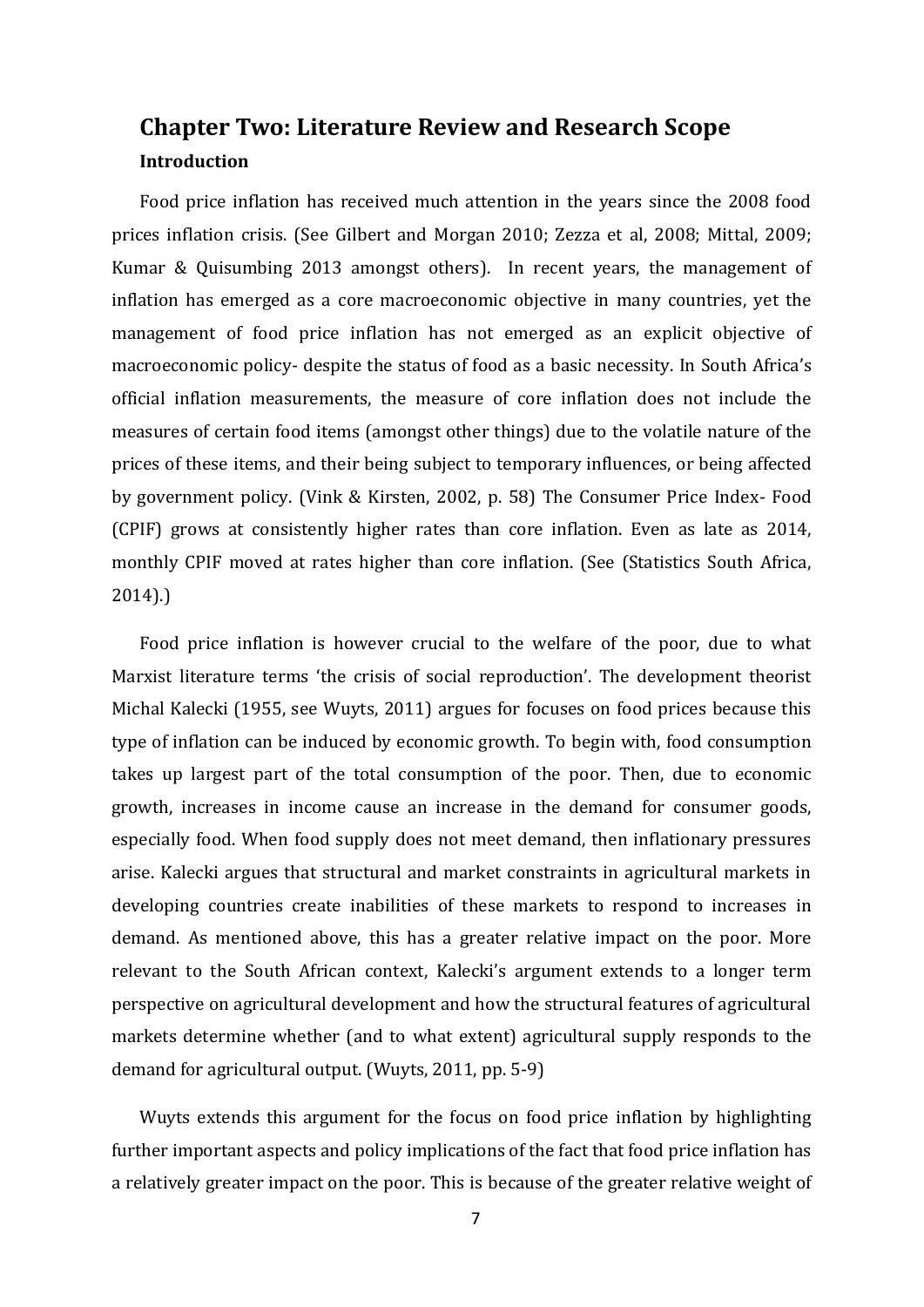food in the consumption basket of the poor. Wuyts notes that the prices of food and non-food consumer goods do not move together at the same rates, and that food prices have a knock-on impact on other non-food consumer goods. Wuyts argues that the more volatile and higher levels of inflation of prices of necessities not only makes standards of living of the poor worse, but also affects how the poor work. Inflation in the price of necessities exacerbated effects of labour market income inequality, casualization and other facets of the 'precarious' nature of employment in many parts of sub-Saharan Africa. (Wuyts, 2011, pp. 10-15)

Finally, the very importance of food as a human essential makes its study important. Consumers are able, (to their obvious peril) to substitute and sacrifice quality (or the consumption altogether) of some necessities such as healthcare, housing and education, but cannot substitute or sacrifice consumption of food. Food price inflation and volatility (and the supply-side factors and constraints related to this) erode real incomes while causing food insecurity and a decline in adequate nutrition amongst the poor, which have knock on effects on the healthcare and other sectors. Importantly, strategies that try to protect income, such as cash transfers are demand-side interventions that only increase demand, likely make the problem worse. Looking at the supply-side determinants of food price inflation and price-setting procedures is therefore crucial.

The crisis of global food price inflation that occurred in early 2007 and 2008 had a number of economic and political consequences. Short-term causes included excessive speculation in agricultural commodity futures markets, drought-induced crop failures in major grain- and cereal-producing regions and a surge in biofuel production in Europe and the United States. Longer-term factors included changing consumption patterns, longer-term distortions in the international trading system that include reduced national and international investments in developing-country agriculture. (Sundaram, 2011, p. 66). Jayati Ghosh (2009, pg. 4) argues that the dramatic rise and fall of world food prices in 2007-2008 was caused by speculative activity in global commodity markets, enabled by financial deregulation measures in the US and elsewhere. Ghosh argues that the role speculation by large financial players in the trade of cash crops was firstly attributed to 'real economy' supply and demand factors, and that speculation was viewed (or widely seen and explained as justified) in order to 'stabilise commodity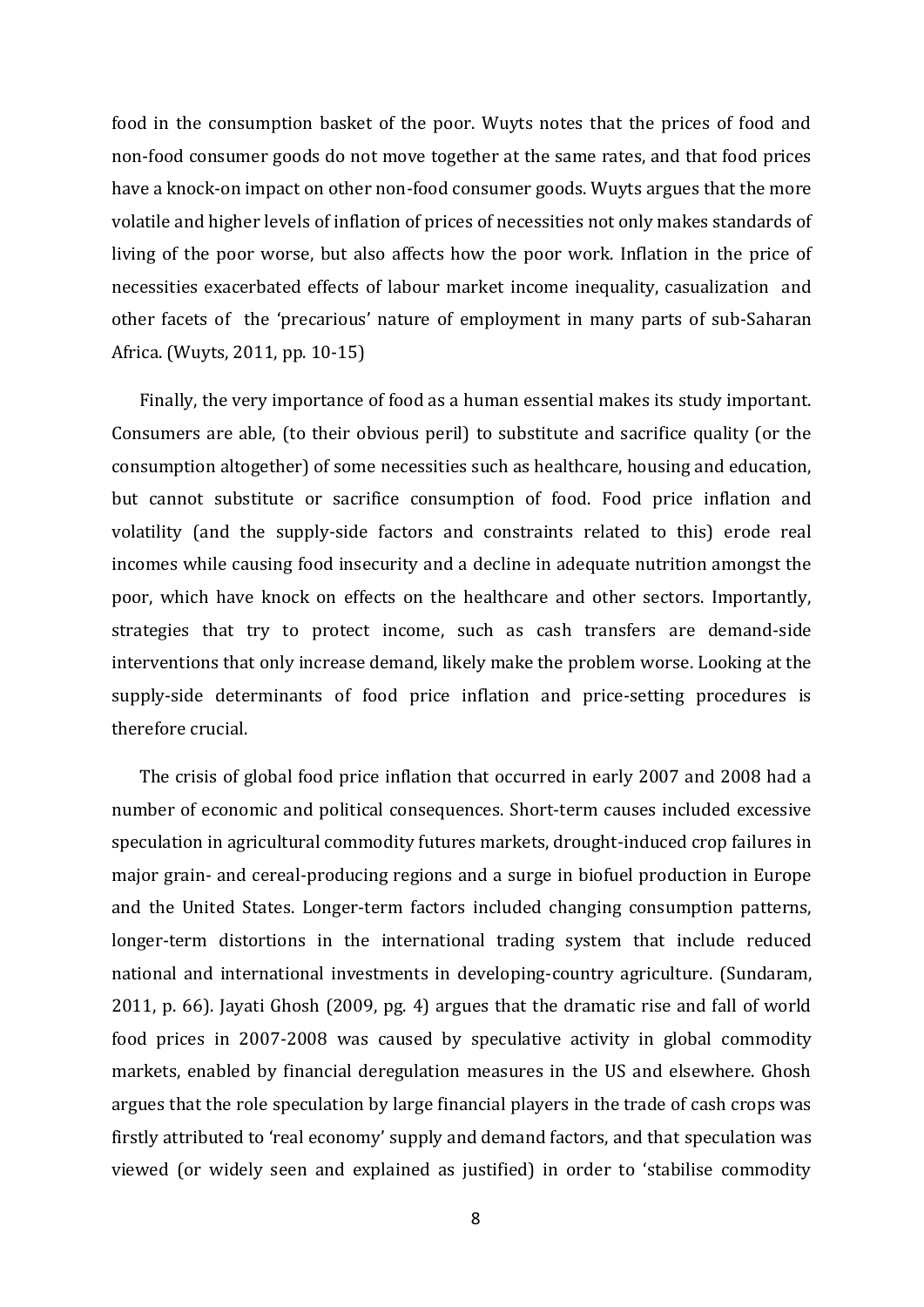prices. International commodity markets began to take on the features of financial markets in that they "became prone to information asymmetries and associated tendencies to be led by a small number of large players." (Ghosh, 2009, pg. 9). According to Ghosh, part of the impact of the 2008 food crises were food riots in as diverse countries in the Central American, the Middle East and North Africa, central Asia and the Far East. Importantly, it was the case that in many countries food insecurity and hunger levels did not decrease after the post-2008 decrease in global food prices due to poor domestic policy that did not adequately ensure sufficient domestic food production levels. (Ghosh, 2009, pg. 17)

#### **International experiences in the political economy of food price inflation**

The international experiences in the political economy of food price inflation of various developing and development countries reveal the similar broad themes and interesting differences. Especially focusing on the 2008-food price inflation crisis, there were both long – and short-term causes to the 2008 food-price inflation crisis and it was especially distinguished from other periods of food price inflation. (Mittal, 2009).

Factors include higher energy costs, decline in growth of agricultural production and increased demand from emerging economies. There are also structural factors such as systemic decline in investment in agricultural productivity, states' reduced regulatory role in agricultural production and trade, indiscriminate opening of agricultural markets which has resulted in import surges and emphasis on cash crops. Two more unique contributing factors that made the 2008 food price crisis worse were speculation in financial markets and diversion of food crops to biofuels. Soaring food prices in 2007/2008 had the greatest impact on developing countries especially the socalled low-income food deficit countries (LIFDCS). (Mittal, 2009) These countries had increased food import bills, which negatively affected the balance of payments. The urban poor and the rural poor who depend on the market to access food products are vulnerable to these price movements in the international food markets.

Different countries have different determinants of food price inflation. In the case of Finland, significant linkages were found between prices in input markets and food markets, with a long-term relationship between the two markets. The main markets for inputs consumed by the food markets were agricultural commodities, labour and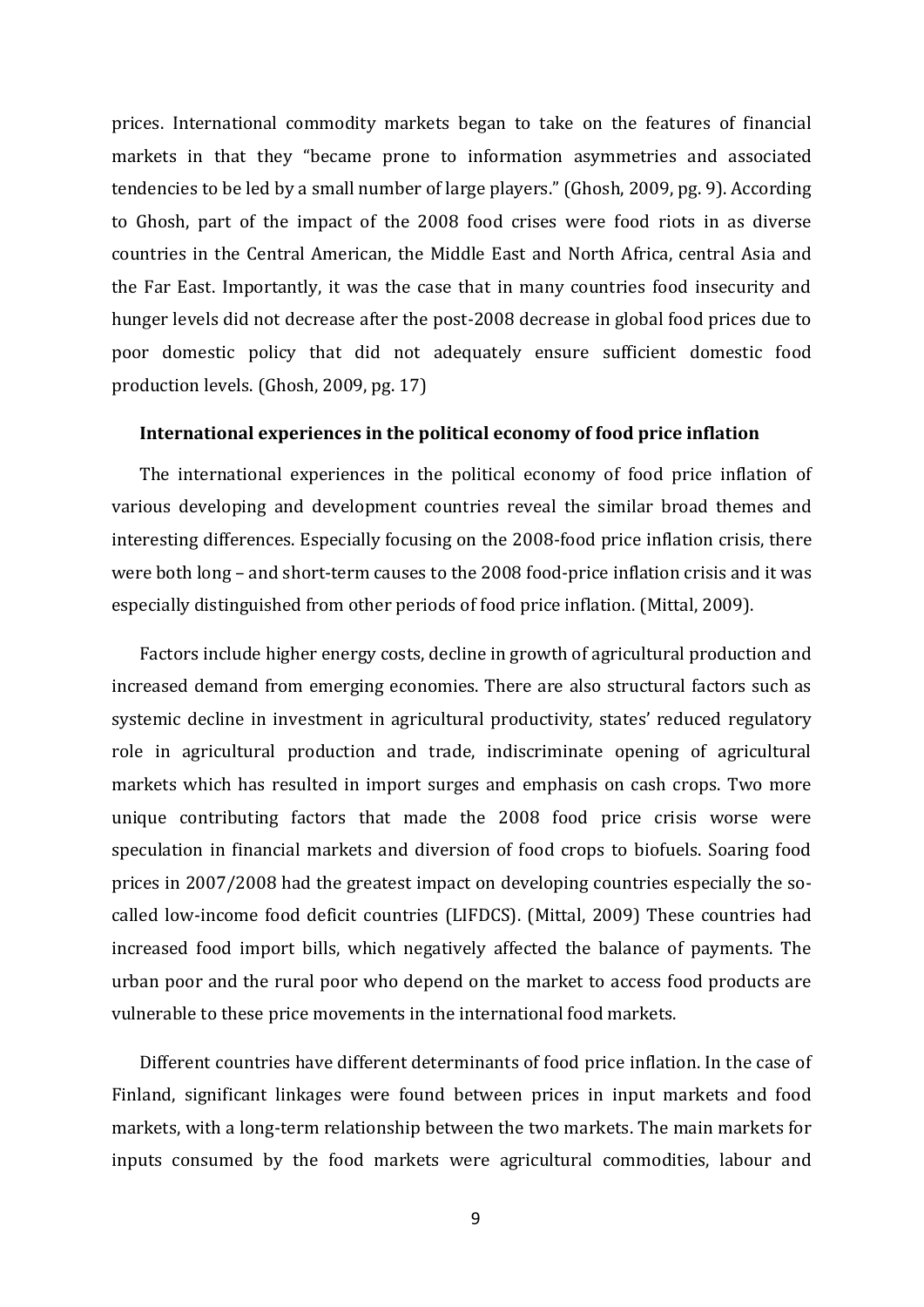energy. (Irz, Jyrki, & Liu, 2013) In Ethiopia, food price inflation was heavily influenced by international foods and goods prices, measured in domestic currency. Large shortterm deviations from the long-term trends were caused by agricultural supply shocks. (Admassie, 2013) In Tanzania, both sets of these supply-side factors contributed to food price inflation.

The nature and effectiveness of government have also played a role. In the case of Bangladesh, the hegemony of an undemocratic and unelected 'civil' caretaker government backed by the military made it the case that although it did institute action, it was not held accountable for its inaction in the wake of the crisis. The consequence was a significant rise in the number of households falling below the poverty line. (Raihan, 2013) The caretaker government implemented cuts in tariffs and taxes for imported food, increases in the allocation for subsidies, widening the scope and coverage of the social safety net programmes, public procurement and distribution programmes. Different stakeholders were affected differently according to their interaction and integration with international food markets.

Egypt's political and economic responses to the 2008 food price crisis was complicated by the levels of poverty, agricultural and economic policies and structural constraints of the food subsidy policies, and the 25 January 2011 revolution and the political setup that emerged. (Farouk, 2012)

A political economy approach of looking at Kenya's response to the food price increases from 2002-11 has found that Kenya's food prices have been high and volatile relative to world food prices. The integration of Kenya's domestic food markets to world food markets lead to the transmission of 30 per cent of the changes in world food markets to domestic markets in Kenya. The Kenyan government intervened with both supply-side and demand-side policies. However, the implementation of these policies was not fully institutionalized and relied on the executive, and contributed to the governance debate in Kenya by supporting the institutionalization of this policy-making process. (Nzuma, 2013)

In Malawi, the government's response to the global food prices included price controls specifically on maize, restrictions on domestic maize trade and a ban on maize exports. The focus on maize illustrated the importance of maize to the county. In Malawi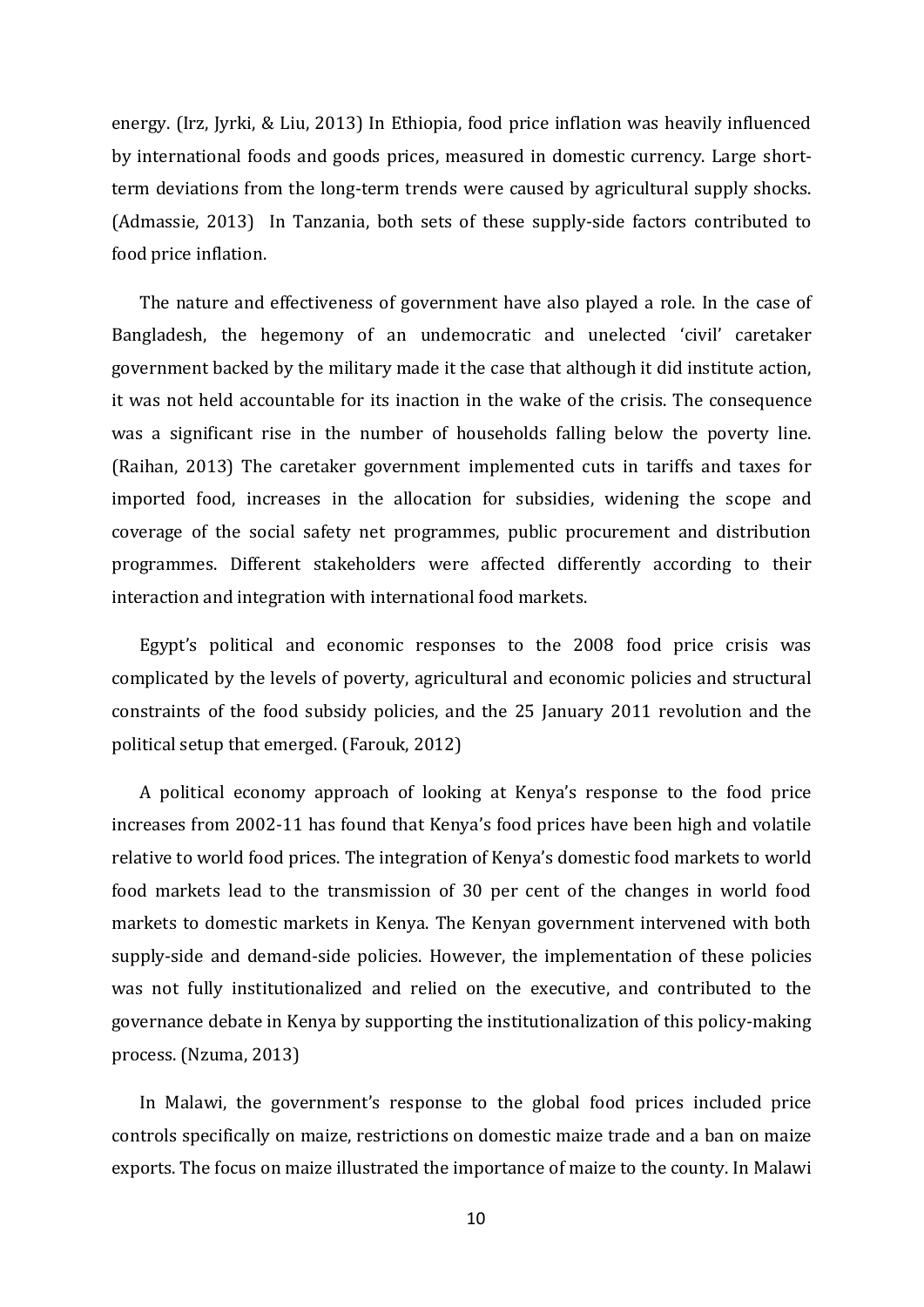specifically, the legitimacy of a regime is closely linked to the question of food security, mainly defined in terms of accessibility and availability of maize and the national and household levels. (Chinsinga & Chirwa, 2013)

Fuel and transport costs also played a part in the food price crisis experience of certain countries. In Nigeria, the prices of imported fuel into Nigeria lead to sharp increases in the prices of agricultural inputs and transport costs. In response, the government released grains from the reserve, ordered the import of half a million tons of rice to be sold at a subsidized rate and suspended the tariff on rice imports. (Olomola, 2013)

The experiences of this small set of countries show that many factors contribute to food price inflation. It is thus important to undertake a particular study of a particular country's political economy, and see what forces- economic (private or public) social or political are at play in a particular economy.

#### **The importance of studying inflation**

The study of food price inflation is embedded within the importance of studying inflation as a whole. From the historical, macroeconomic, and consumer/household perspectives, the price level and price inflation rate have been extremely important economic variables. Many definitive moments in world economic and political history have been linked to inflation, or its more famous variant of hyperinflation. Key events from both the 20th century such as the rise of Nazi Germany and political crises in Latin American countries and the 21st century such as in neighbouring Zimbabwe have been linked to hyperinflation. To some extent, the global food price inflation crisis of 2008 spurred the wave of xenophobic violence across South Africa's townships and poor areas (Masigo, 2009, pp. 3-4)

From the macroeconomic perspective, inflation is an important 'deflator' of economic variables. Nominal economic indicators such as wages, income, gross domestic product and interest rate of money must be deflated by a measure of the price level. Deflation of these nominal values using measures of inflation produces the real values of these variables (Oosthuizen, 2013). Importantly, many of these variables are calculated using the general CPI, without considering whether this reflects the inflation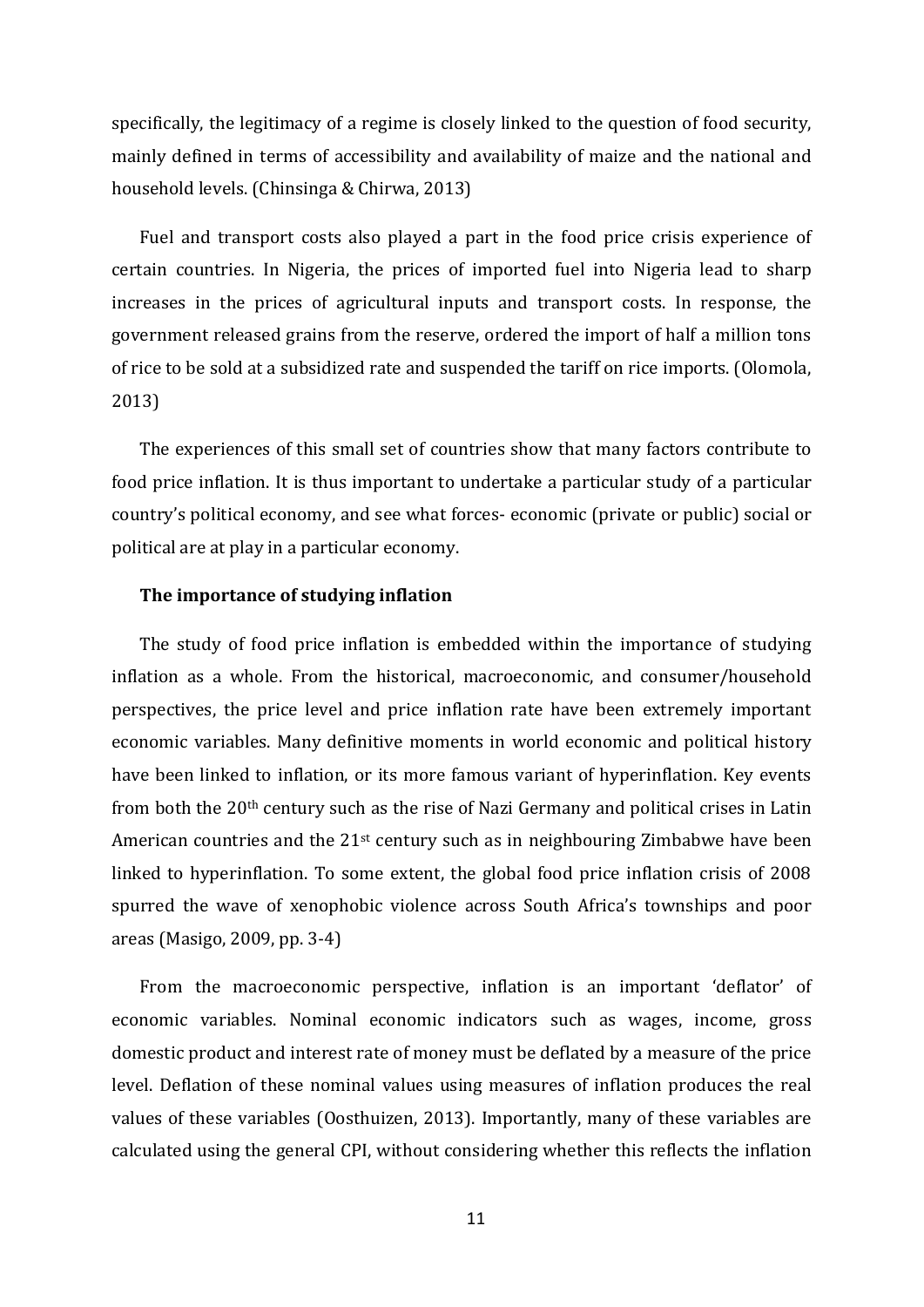rates of prices of necessities. For example, child support grants, other cash transfers and sectorial minimum wages are set by the official CPI (Oosthuizen, 2013).

Again, from the macroeconomic perspective, government and monetary policy around inflation is interesting to study. Firstly, the dominance of the neoliberal approach to economics is shown by the fact that inflation-targeting monetary policy regimes are the mainstay of most countries. With specific reference to South Africa, Isaacs (2014) details the different dynamics that highlight the limitations of monetary policy in South Africa in its stated objective of curbing inflation. Amongst others, Isaacs makes a number of interesting points on the (negative) impact of monetary policy on the South African economy. Isaacs argues that the scholarship and rhetoric underpinning monetary policy in South Africa intends for monetary policy (driven almost exclusively by interest rate controls and hikes) to be price stabilising but that it has rather been influenced and that the real influence behind monetary policy has been greater financialisation of the South African economy. Isaacs further explains that the exclusive use of interest rates to target inflation "ignores the role of supply-side factors" (Isaacs, 2014. pg. 42) and that the interest rate which is meant to lead (influence) other inflation-related economic variables (such as wage rate and exchange rate) actually follows these variables since interest rates are backward looking. Finally, high interest rates have had a negative impact on domestic investment which in turn has negatively affected productive capacity in the real economy, which has places inflationary pressures on a number of goods and services within the country.

Secondly, the relationship between economic growth and food price inflation is important. (Wuyts, 2011) Economic growth is taken to be the primary goal of all economic policy and other macroeconomic goals like job creation and others are implicitly taken to be solved by economic growth.

A food staple is a food that forms a basic part of given reference group's diet (see (Food and Agriculture Organisation of the United Nations, 2014). In South Africa, foods like bread, maize, dairy & poultry. (Rakhudu, 2008, p. 1) Even since the early 2000s, retail prices of staple foods in South Africa have been increasing rapidly. This has adversely affected the state's ability to reach its inflation targets, and have raised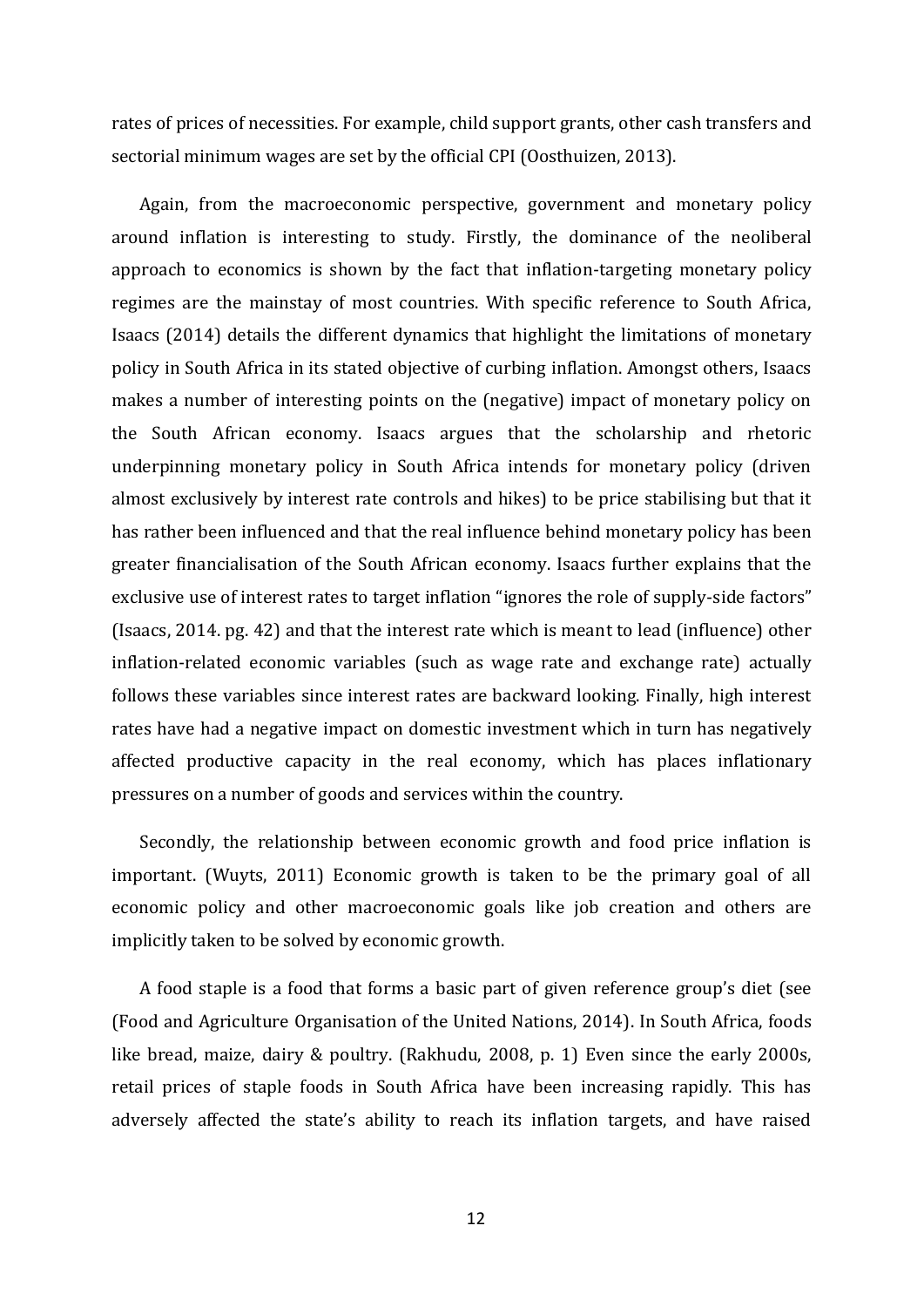concern around issues of food security and health and nutrition of the rural and urban poor in South Africa.

Food price inflation (as well as inflation in general) has been a concern for macroeconomic stability, as well as for those concerned with adequate competition in the price setting process. The policy environment, trends in output, productivity, profitability and foreign trade in the food and agricultural sector are some factors relevant to the price-setting processes. Others are the degree to which the state intervenes in different parts of the many supply chains in the food and agricultural sector, the influence of the regional market (SADC) on South African agricultural markets and prices and the factors that will influence the future of the agriculture and food business. (Vink & Kirsten, 2002, p. 1)

Anti-competitive market structures along the whole agro-food value chain determine price-setting processes of South African foods. Deregulation and liberalization of the food and agricultural markets for the last few decades has led to possible collusion and cartel behaviour. South Africa's Competition Commission has found collusive behaviour in bread, milling, dairy and poultry and this has raised suspicion about other instances of anti-competitive behaviour.

From the consumer perspectives, study of food price inflation must note that food price inflation affects households differently for a number of reasons (see (Oosthuizen, 2007) and (Oosthuizen, 2013)). On the one hand, some evidence suggests that there may be no indication that either the poor or any other income level group shows consistently higher rates of inflation than another income level group. However, it is the case that food constitutes a significant proportion of consumption expenditure by the poor ((Oosthuizen, 2007), (Oosthuizen, 2013) (Zezza, Benjamin, Azzarri, Covarrubias, Tasciotti, & Anriquez, 2009) (Wuyts, 2011) (De Hoyos & Medvedev, 2009). In addition, there is some systematic and methodological difficulty in obtaining the relevant household expenditure and price data for on certain items that are consumed by poor South African households. Thus, drilling down and conducting a study into food price inflation and how it affects the poor is important because this effect is not shown in official measures of inflation unless those measures are disaggregated. (Kirsten, 2012)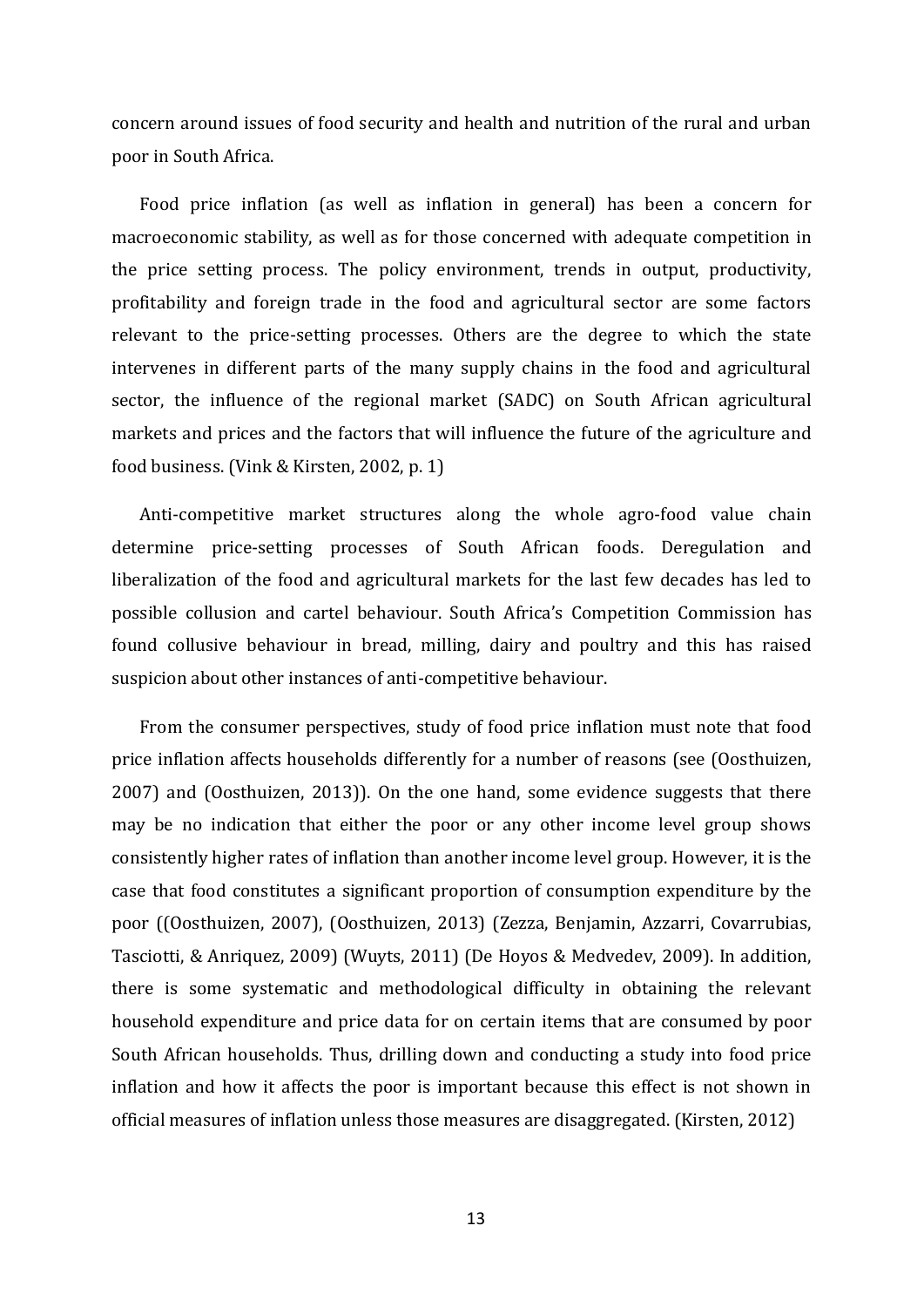The effects of food price increases on poverty are varied, and each type of effect is impacted by the various causes of inflation, and position along the price-setting and supply parts of the agro-food chain. The literature on the effects of food price inflation on poverty shows that inflation affects poor households mainly because of the reduction of real wages and income, and the tendency for nominal wages to rise at a slower rate than prices (Cardoso, 1992). Further, there is a loss of household purchasing power, especially in urban household. In rural households, access to income from agriculture is an important factor to determining whether food price inflation increases poverty (De Hoyos & Medvedev, 2009, p. 10) in parallel to the challenges faced by urban poor household because of urban food systems. (Smith, 1998)

Oosthuizen finds that when analysing the impact of inflation on South African households, the poor consume a limited, concentrated set of goods, and amongst those goods included food, housing and household fuel and power (Oosthuizen, 2007). Food is the largest contributor to consumption expenditure for urban households for in the lower income deciles, but this gradually decreases when higher income deciles are considered. Oosthuizen's (2013) groups poor households not on income but on labour market and other demographic characteristics and finds that food emerges as a large contributor to consumption expenditure in poor households.

In general, (Oosthuizen, 2013)'s findings support the closer study of food price inflation. Oosthuizen finds that two general groups of households had different statistically (and policy-) relevant results. The first group viz. grants recipient households, unskilled worker households, informal sector worker households, unemployed households and households with children. This group faced statistically different weight structures to the all-urban rate, and its inflation rates were significantly more volatile. The second group consisted of unionized worker households, public and private sector worker households, and formal sector worker households. This group had a statistically different weight structures to the structures of the all-urban inflation rate but its monthly inflation rates were not very different relative to the all-urban inflation rate. (Oosthuizen, 2013, pp. 38-39)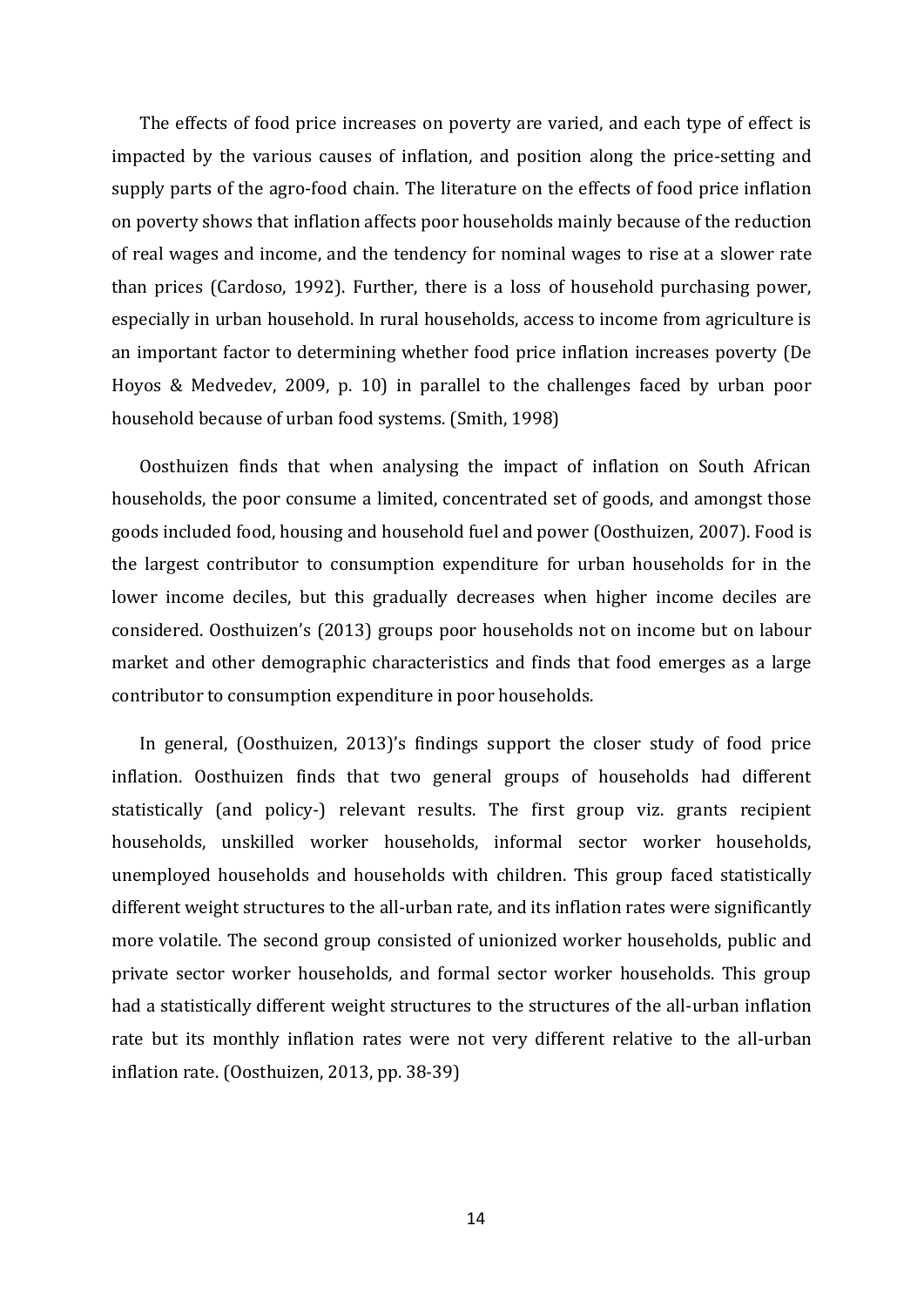#### **A critique of neoclassical theories and policies of inflation**

The neoclassical theories of inflation defines inflation as the persistent increase in the general price level, and holds that this increase process of continuous increase in the prices of most goods and services, or the general increase in prices within a country or economy. A "consumer price index" is used to calculate this general price level, which tracks the changes in the cost of a basket of goods and services that a 'typical' consumer would consume. (South African Reserve Bank, 2007, p. 2)

Batten points out that inflation is commonly thought of as being caused by such things as rising wages, rising oil prices, droughts, poor harvests or large government deficits. These factors are commonly called 'cost-push' factors. However, Batten argues this common way of speaking confuses relative price increases of particular goods and services (the increase in the price level of a single good) with inflation (the increase of the price level of all goods and services.) Batten argues that it is both false and misleading to think of inflation of in terms of these factors. It is misleading because it is commonly thought that individual economic agents, be they monopolistic or oligopolistic firms increasing costs , or labour unions increasing wages, cause inflation. This is misleading since these monopolistic firms, if their prices are already high due to being a monopoly; do not have an incentive to raise their prices forever, since the quantity they sell would drop. (Batten, 1981, p. 23)

The cause of inflation, from a monetary perspective, is an oversupply of money relative to output growth i.e. when there is 'too much money chasing too few goods' in the economy. When there is an oversupply of money, households and firms have 'too much' access to money (through easier access to credit or loans, etc. relative to the real output level of goods and services) and this greater aggregate demand forces firms to raise their prices until they can replenish inventories. (Batten, 1981, p. 26)

At the root of the neoclassical theory of inflation is the notion that changes in prices are a result of changes in the quantity of money. (Weeks, 2011, p. 9) This is derived from such theoretical assumptions as the assumption that market economies adjust to their maximum potential output, that the economy only produces one commodity; all purchases of the commodity were made with one instrument ("money") amongst others. If all of these assumptions hold, then it logically follows that all increases of the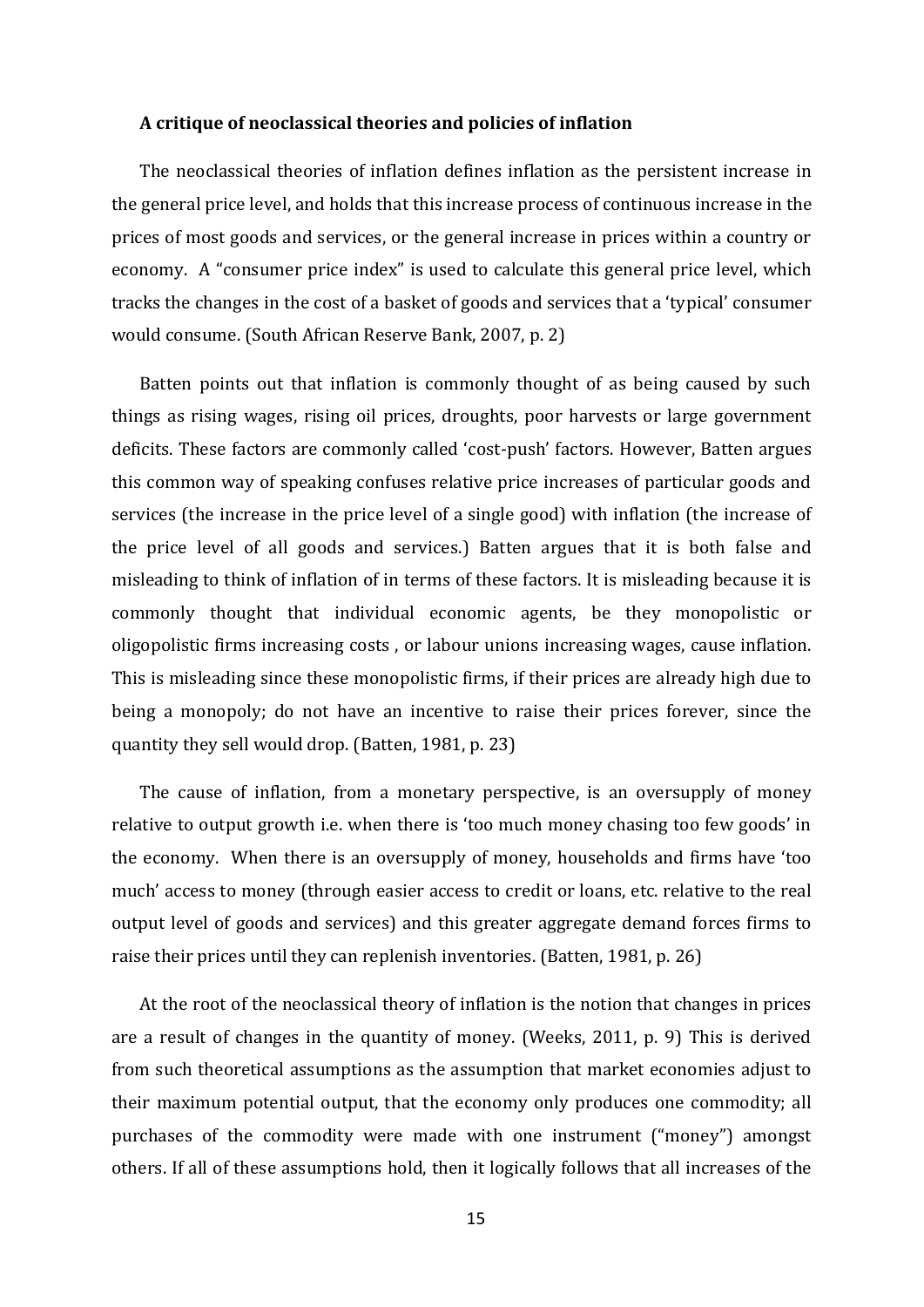purchasing instrument will result in increases in the price of the commodity. (Weeks, 2011, p. 11). This monetary view of inflation is the most dominant and informs policy around inflation. Monetary interventions to combat inflation are used by central banks to curb inflation through control of interest rates. In particular, according to this view, since the main cause of inflation is monetary, the intervention should be the curbing of aggregate demand.

However, a number of important heterodox critiques of the neoclassical theory of inflation make the theme of this research report important. The neoclassical theory (and the policy it, in turn, informs) emphasizes the importance of money and aggregate demand in determining inflation. It focuses crucially on two notions: the single general price level and the consumer price index used to estimate it. The most important critique of the neoclassical theory of inflation is that the analytical use of the notion of a single price level ignores or downplays the various different ways in which the relative price inflation of particular goods comes about. The critiques also show that that the policy imperative of targeting inflation should not only come from regulating the money supply, but must also look at the various particular ways that persistent price increases of various goods occur.

On the one hand, the use of a weighting mechanism and a consumer price index in general fails to capture the differences in consumption patterns over the income distribution. Weeks notes that the more unequal the income distribution, the greater the number of households below the average, and thus the greater the extent to which the consumer price index will fail to capture the average will fail to capture the consumption patterns and percentage weightings of expenditure in the various categories of consumer goods.

Secondly, as Weeks notes, a weakness of focusing on the general price level is an inability to analyse the different processes involved in determining prices of different commodities. In addition, contracts, global markets and other factors affect the ability to affect prices and this inflation (Weeks, 2011, pg. 7). For example, the existence of contracts poses a problem for the neoclassical inflation policy. Monetary policy is limited in its ability to influence contracts and other non-spot market mechanisms that govern price.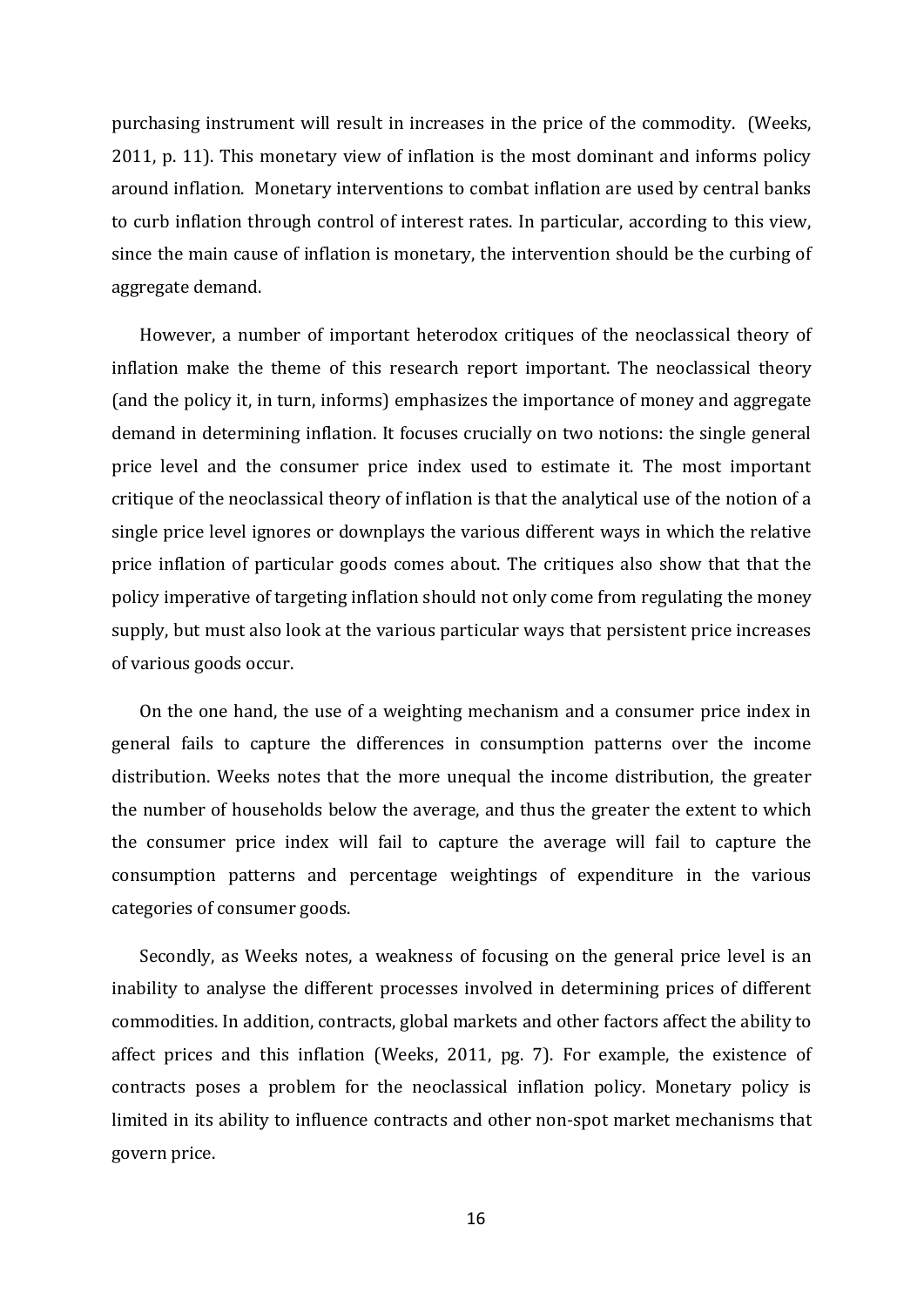Finally, a monetary approach to inflation suffers from that heterodox approaches commonly comment on in orthodox theories. Orthodox theories and models are intended to describe the real world but are extrapolations from simplifying assumptions. Thus, particular market structures and other relevant historical, political and social factors are not included in these models, and ultimately in policy. However, as will be demonstrated the historical, political and social factors that determine price formation in South Africa's agricultural markets create a unique situation that requires particular analysis.

# **Statistical and methodologies issues in the calculation of South Africa's consumer price index**

The price level in an economy is measured via a consumer price index. The methodology used to construct a particular type of consumer price index that describes the general price level is the second type of problem mentioned by Weeks. As Oosthuizen and others note, (although constituting international best practice) various elements of the methodology used to calculate South Africa's consumer price index cause the consumer price index to not reflect the inflation experiences of the poor in the best way possible. The most salient aspects (explored in more detail in subsequent chapters) include so-called 'plutocratic bias', various income and expenditure measurement challenges and price data collection challenges across various spheres.

Firstly, 'plutocratic bias' is a phenomenon that arises in economies with high income inequality. Consumer expenditure weights are meant to "represent the proportions of consumption expenditure by households in a specific period". (Statistics South Africa, 2013, p. 8) Plutocratic bias, and the resultant plutocratic gap, occurs because South Africa's consumer price index uses plutocratic weights. The weighting in the index for a particular item (e.g. paraffin) is determined by dividing the sum of all households' expenditure on paraffin by the sum of all households' expenditure on all goods and services. The weighting of paraffin (or any other consumption good or service) is the share of the former sum in the latter sum. The use of plutocratic weights causes the weight or 'influence' of a given household on the consumer price index to be based on the household with lower total consumption expenditures. Thus, there is a bias against the effect of price increases faced by poor households since their total expenditure is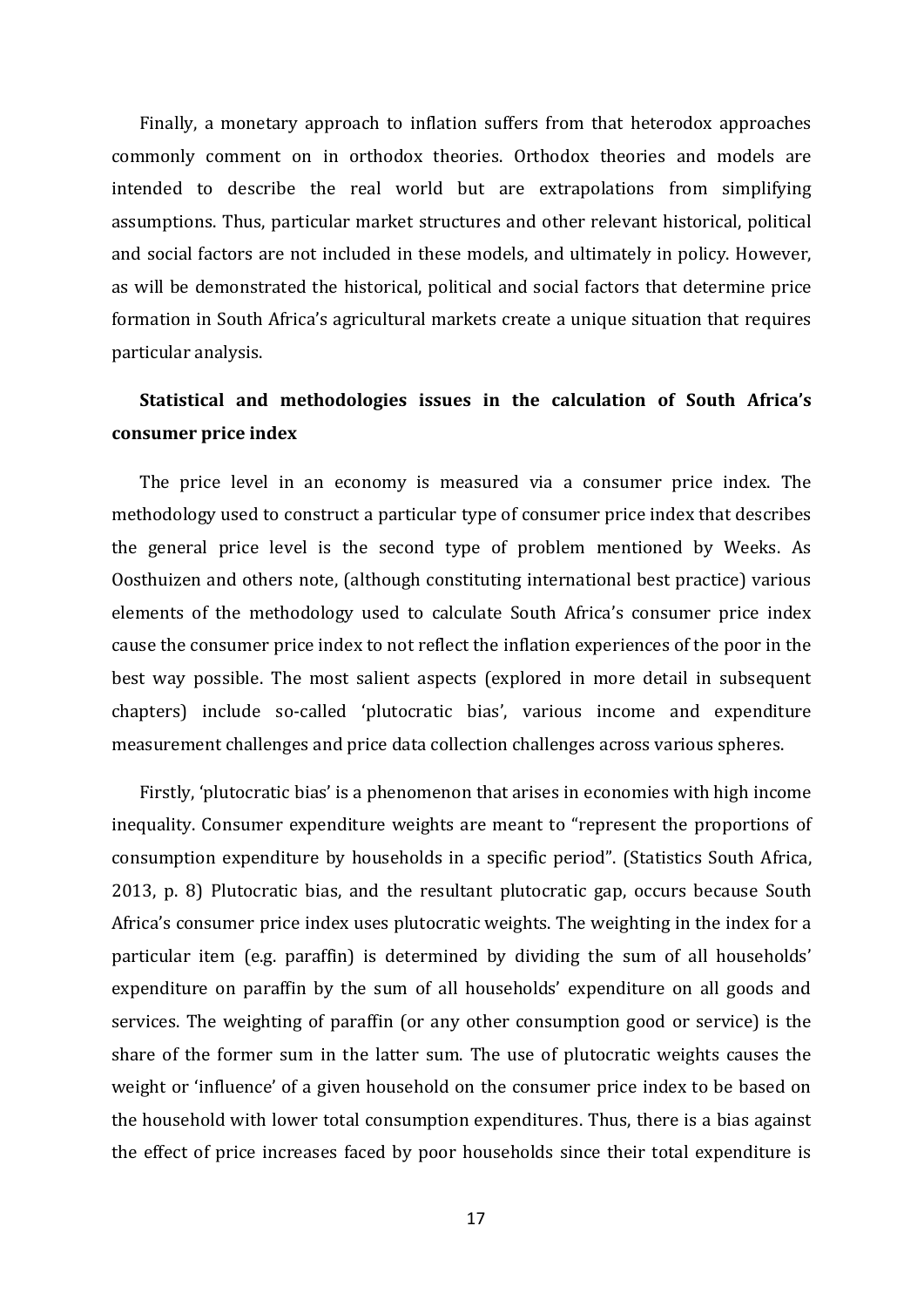lower for particular items- even if the effect of the price increase is significant relative to the household.

The ability of consumer price indexes to capture the inflation experiences is also made difficult by quality and nature of the survey data collected. The lack of availability of rural price data (since data on only certain food items and other items can be gathered for rural areas) and data from informal traders cause official CPI figures possibly under-represent the inflation experiences of the poor. (See Statistics SA, 2014)

#### **Inflation experiences of the poor in South Africa**

Some work has been undertaken order to understand the inflation experiences of the poor. (Oosthuizen, 2007) and (Oosthuizen, 2013) find that inflation rates differ across income levels. The food price inflation experiences of South Africans are highly varied- different groups within society have significantly differing inflation experiences. Oosthuizen (2007) used democratic weightings (as opposed to plutocratic weightings) while Oosthuizen (2013) created group-specific indices based on various policyrelevant groups. Noting the differences in inflation experiences is important because both the historical and expected inflation rates are key variables in influencing wage increases in South Africa's extensive collective bargaining system, for determining minimum wages in sectoral determinations, and for determining the nominal increases in various social grants. (Oosthuizen, 2013, pp. 2-3) As Oosthuizen notes, the focus on poor households is important, since poor households arguably less able to reduce their exposure to or mitigate the negative effects of inflation. (Oosthuizen, 2007, p. 2)

Differences in inflation experiences can be found across income levels, and across various other categories including demographic, labour market or other characteristics. This is because demographic and locational factors, income and spending patterns depend on and determine each other. Thus, movements in spending patterns and associated movements in prices of consumer goods will vary systematically with these biases. For example, in the food group, according to his 2008 research, mealie meal and brown and whole-wheat bread, poultry, beef, and veal (along with paraffin and electricity) were responsible for about 34.5 percent of income decile 1 inflation and 26.9 percent of income decile 4 inflation. Both Oosthuizen (2007) covering January 1998 and December 2008 and Oosthuizen (2013) covering January 1997 and December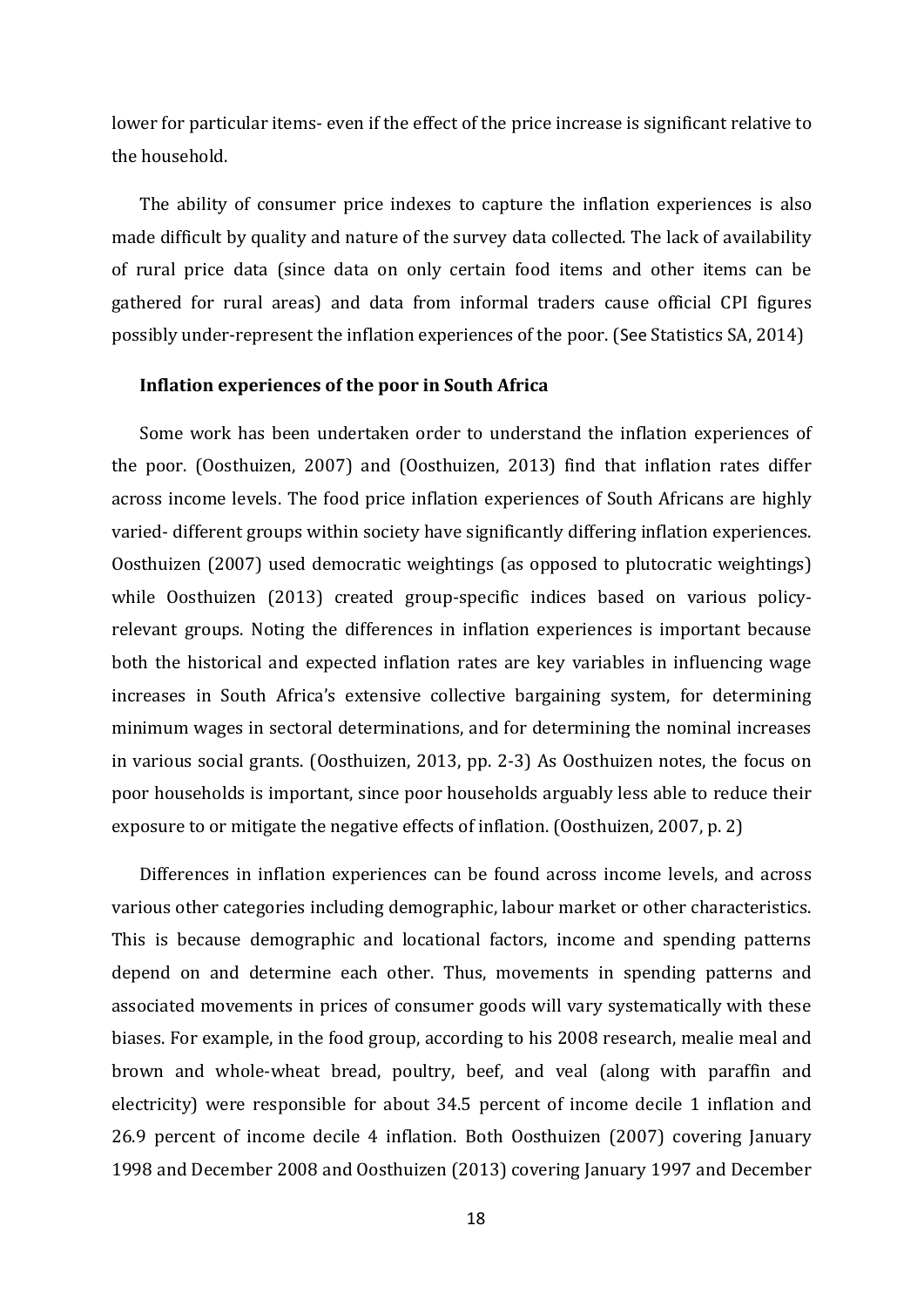2008.show that food, housing and transport and household fuel & power usually feature in the largest components of household expenditure across income groups and other poor-policy-relevant groups. (Oosthuizen 2007, pg. 58)

Oosthuizen (2013) specifically constructed group-specific inflation rates for policy relevant groups viz. grant recipient households, unskilled worker households, unionised worker households, public and private sector worker households, formal and informal sector worker households, households with unemployed members, and households with children. This analysis found that two major groups emerged. The group with grant recipient households, unskilled worker households, informal sector worker households, unemployed households and households with children exhibited significant deviation for all-urban inflation rate trends. This group's monthly year-on-year inflation rates were considerably more volatile and were statistically significantly different weight structures. In addition, it is the relative poverty of these groups that causes these differences in inflation rate, rather than specific behavioural differences in consumption. Oosthuizen (2013, pg. 39) also admits that an important analysis that could not be carried out in the research was the comparison of the inflation rate of rural households.

Finn et al (2014) gives a comprehensive overview of the impact of differential price movement on poverty and inequality measurements. Finn et al (2014) aimed to evaluate the trends and evolution of both money-metric and non-money-metric poverty and inequality in South Africa, as well as the impact of prices on this. This emerged from the lack of reference to and treatment prices within the extensive literature on poverty and inequality in South Africa. The research provided a thorough analysis of the role of (or the lack of) education and other factors in the pervasive labour market failure in South Africa that has been the prime cause of the persistence of poverty and inequality throughout the post-apartheid period.

Finn et al (2014)'s findings about the impact of differential prices on poverty are as follows. The research found that the price data was relatively promising (with some important constraints) while the expenditure data (which was drawn from national surveys such as the Income and Expenditure Surveys and the Living Condition Surveys) had serious issues that severely hampered comparisons across time (Finn et al. 2014,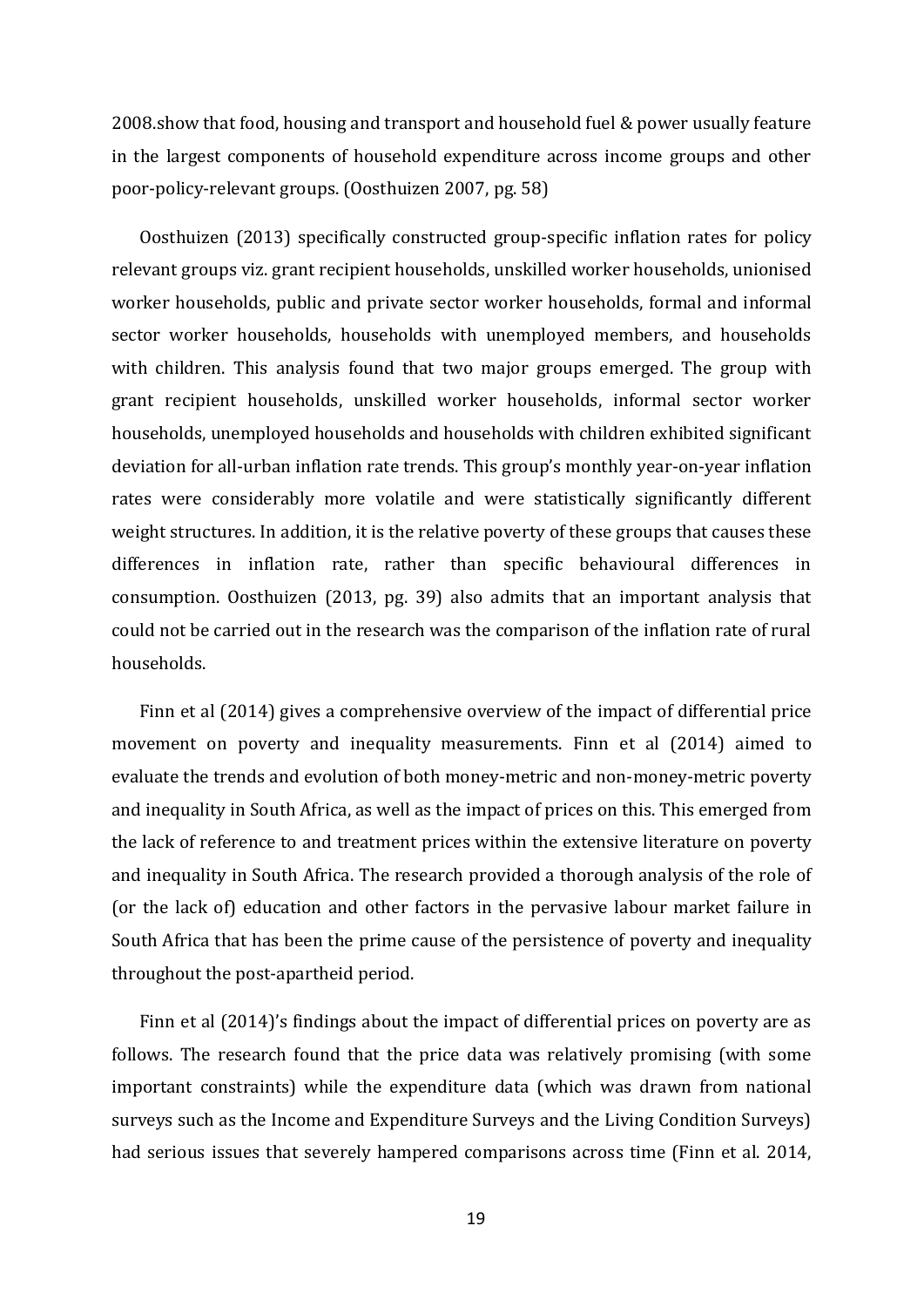pg. 35). Of the expenditure survey data that was comparable, it was found that for the 2005-10 period, price/poverty decompositions and price/inequality decompositions it was found that both growth and redistribution were pro-poor (*ibid*). Importantly, it was found that (income) percentile-specific price indices dampened improvements in poverty levels. In addition, "the inflation rates for poorer households typically exceeded those of better households" Finn et al. note that this experience of higher inflation rates by poor households is to "over-exposure" (Finn et al, 2014, pg. 32) to relatively high inflation items (and the converse under-exposure to relatively low inflation items). This means that there is both a 'size of relative weight' effect and a 'consumption item price pattern" effect that causes the poor to face difficult relative inflation. Food is the prime contender for both effects.

An extremely important implication of their decomposition work was that "some of the increase of the expenditures of the poor do not signal an increase in the consumption and therefore in real well-being but rather an increase in the cost of the same consumption bundle." Ascertaining which of these two options holds in various cases, and the extent and causes of this is an important research question.

# **Poverty in South Africa and the precarious nature of employment in South Africa**

The question of the inflation experiences of the poor (and specifically in South Africa) is ultimately important because of the rampant poverty, unemployment and inequality faced by the country. There are a number of dimensions to poverty and deprivation, which reinforce the importance of understanding food price inflation (and poor inflation in general). Inequality and poverty status are dependent on race, gender, wages and employment status, levels of education and in the residual historical legacies related to apartheid specific to region and urban or rural living (Gelb, 2003). Work by Forslund (2013) and others illustrates that poverty in South Africa does not merely reflect lack of income. Forms of deprivation in South Africa extend to lack of access to services, limited asset endowments and limited access to agricultural inputs and livelihood strategies.

Many scholars also stress the intimate link and ultimate overlap between poverty and unemployment. Barchiesi's (2012) notion of precarious employment in post 1994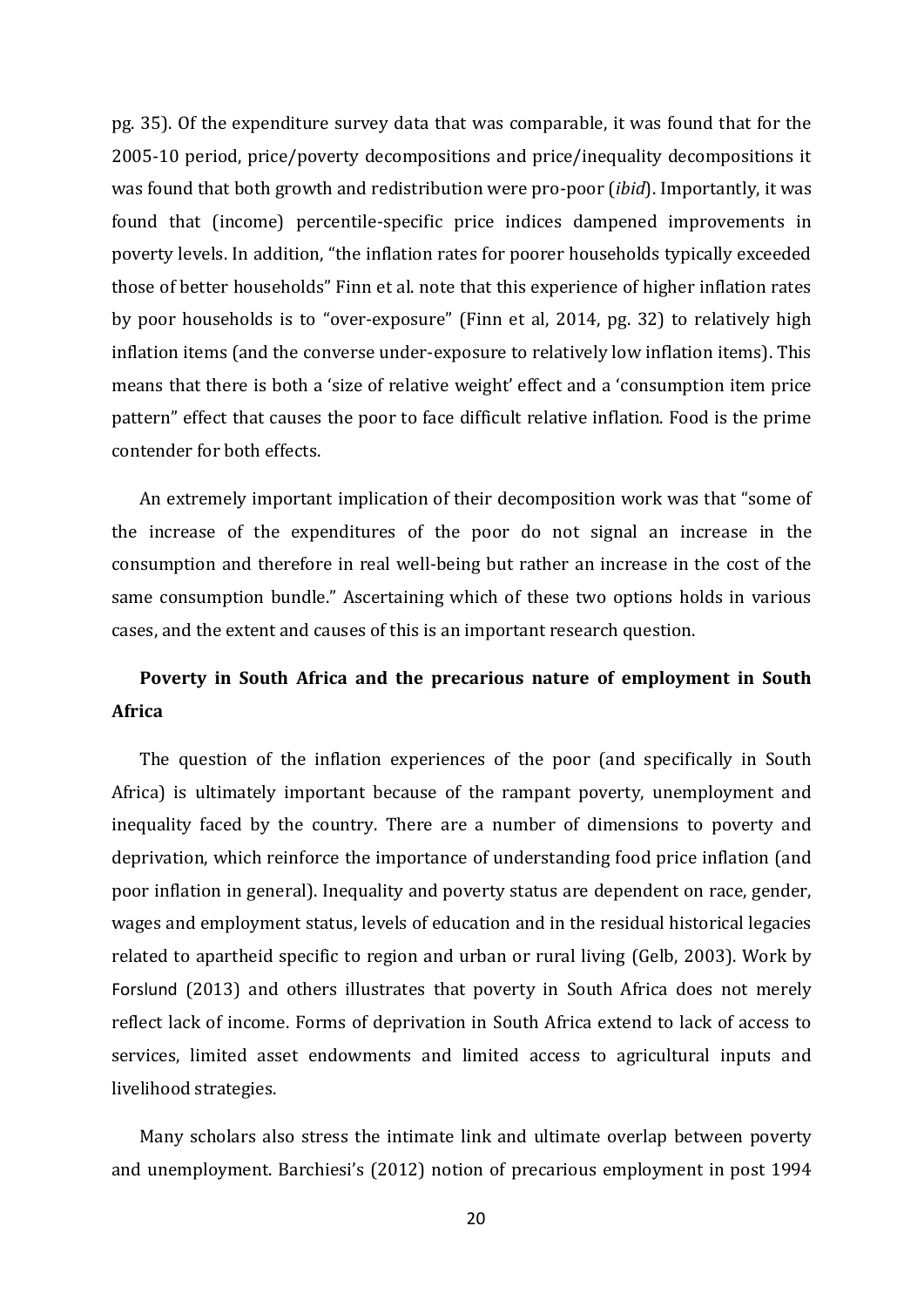employment is particularly relevant. Barchiesi argues that post 1994 has been characterized by employment insecurity and low incomes, such that official measures of employment and unemployment fail to capture levels of poverty because of the insecure and exploitative nature of employment in much of South Africa and sub-Saharan Africa. Put differently, it is the case that the precarious nature of employment in South Africa means that those who are formally (or informally) employed must not be treated as the non-poor- and so the same concerns over welfare and poverty (of which inflation forms an integral part) must consider such things as the evolution of wages and working conditions and their connections (if any) to the inflation experiences of the poor.

#### **The political economy of food in South Africa**

The uncovering of alleged collusive behaviour by companies in food-related industries such as the bread, milling, dairy and poultry has increased suspicions at the Competition Commission about possible collusion, abuse of dominance and other anticompetitive behaviour in the entire food chain. (Rakhudu, 2008). According to the Competition Commission, there are a few markers of anti-competitive market structure such as market concentration and high barriers to entry. The agro-food chain is characterized by high levels of concentration and vertical integration by a few major firms. The manufacture and supply of inputs such as fertilizer exhibits high levels of concentrations as does processing, packaging and retail.

Barriers to entry into the agricultural value chains include the importance of research and biotechnology in the provision of seeds, and economies of scale in other major inputs such as fertilizer. Access to prime retail space, capital outlay, retailing experience; suitable sites for new stores are also barriers to entry into the value chain. In addition, many agricultural products that form part of the inputs for the foodstuffs consumed by poor South Africans are traded as commodities and thus form part of complex, international global value chains, making preventative and corrective interventions against food price inflation more difficult.

Global and local agro-food chains face global challenges and undergoing structural changes. Food chains are "collective links of production, processing and distribution of food" (Kirsten, 2012) Challenges include food safety risks, food quality and preservation issues, food losses, protecting integrity and value propositions, threats from climate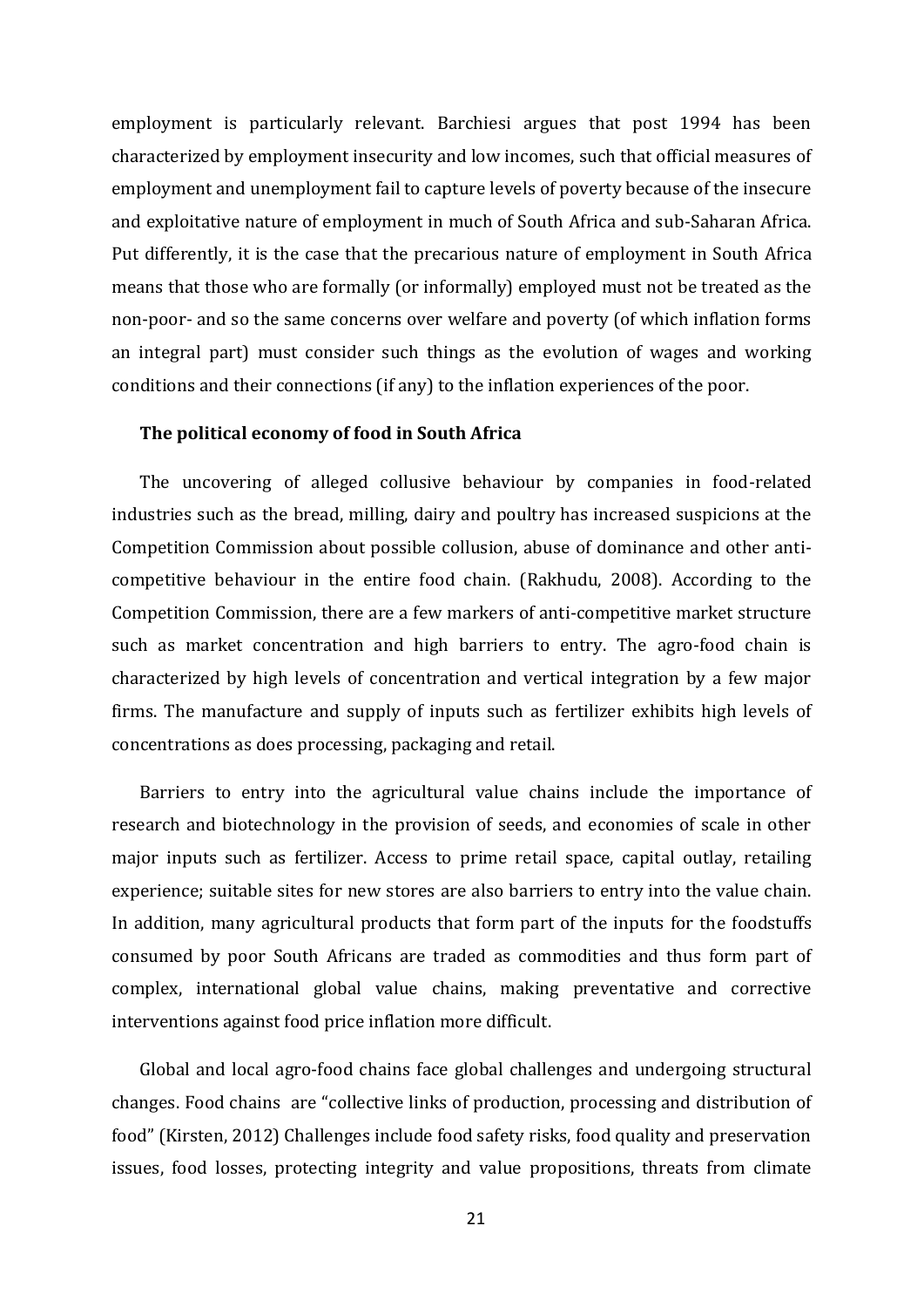instability, societal concerns about the carbon footprint related to the distribution of food (Kirsten, 2012). Concerns over food chains also feed into discussions about agricultural reform and investment, urban and rural food security.

In particular to the issue of food security, the problems of resource depletion, price volatility, diet changes, the concentration of the food chain, increased competition via globalization, demographic transition and urbanization, crop land acquisition. Of these issues, the concentration of South Africa's food chain may be one of the bigger issues affecting food price inflation that affects poor South Africans.

Beyond these basic barriers to entry, the conditions in South Africa have included state's withdrawal from the agricultural sector, the effects of liberalization, and the entrenchment of anticompetitive behaviour. The liberalization of agricultural markets has made it the case that large integrated companies have taken over the role of governing the production and supply of many important food products and agricultural inputs (Roberts, 2011, pg. 12). Competition law (through the Competition Commission) has been successful in uncovering extensive cartel conduct in food and agricultural products market.

The state's involvement in the agriculture and food chain included regulation of prices and marketing and large-scale subsiding of white farmers through agricultural co-operatives and financing of other agriculture-related infrastructure including silo storage facilities, processing and packaging facilities and railway infrastructure. (Roberts, 2011) The state also regulated the movement, pricing, quality standards and marketing supply of the majority of agricultural production in South Africa. About 80% of agricultural production in South Africa was subject to these controls.

With liberalization and the withdrawal of the state from the agricultural sector in the 1990s, and the post liberalization period were able there was a "dramatic change" in commercial agriculture which lead to restructuring. The South African Futures Exchange was set up for the trading of agricultural commodities. In turn, co-operatives were converted into private companies and consolidated into large agro-processing entities, commodity trades and suppliers of farming requisites. (Roberts, 2011). This decline points to the increase in dependence on imports of agricultural output, and by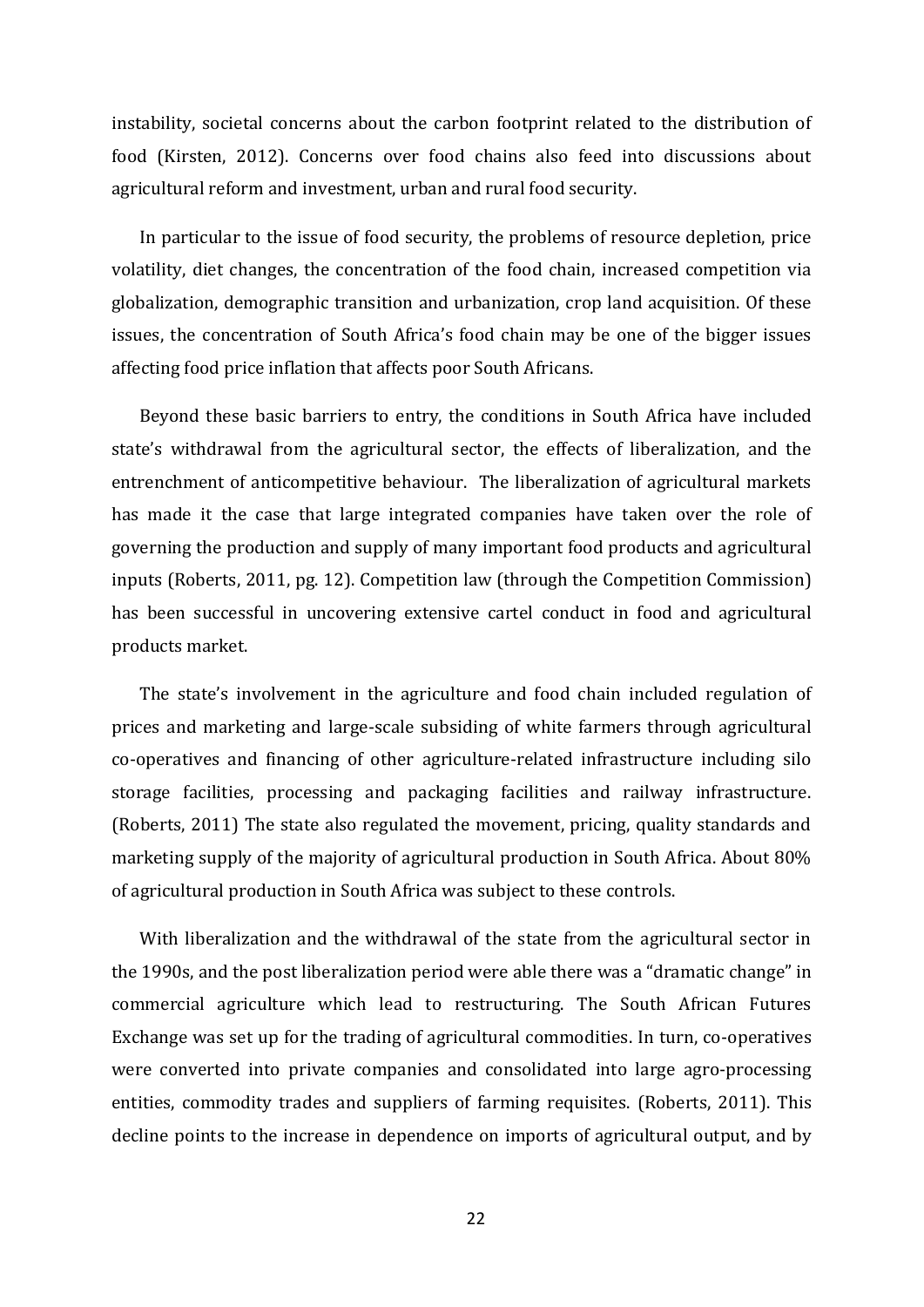implication, exposure to the international market and foreign prices. There have been other aspects to this general decline.

At the other end of the agro-food sector is the retail sector. There is evidence from the competition law around the Massmart mergers in South Africa and from local study of the international phenomenon "Big Food" (Igumbor, et al., 2012) that the retail sector in South Africa shows levels of market concentration and market power. "Big Food" refers to those large commercial entities that dominate the food and beverage environment. According to Igumbor, et al. these entities are becoming increasingly more widespread and remain a threat to smaller food entities. The market power of "Big Food" is supported by the 'combined processes of rapid urbanisation, concentration of ownership of food production and distribution and globalisation of the food trade, since many of these food companies are actually headquartered in Europe and North America. (Igumbor, et al., 2012, p. 6).

In addition to policy and regulation that directly affects the food and agricultural sectors, it is important to examine policy responses that focus on the effects of food price increases on the poor. Kirsten (2012) finds that the policy responses towards the food price inflation of the early 2000s were slow and limited. These responses included little more beyond the appointment of the Food Price Monitoring Committee (FPMC) in 2003 and immediate relief measures for the most needy and poorest households. They also included a few partial interventions related to market information and anticompetitive behaviour by food manufacturers and retail chains. However, South Africa's social welfare programmes and policy around food and agricultural sector did not change substantively. (Kirsten, 2012, pp. 17-18)

#### **Conclusion and emergent questions**

The literature on food price inflation highlights a number of areas of investigation that are explored and answered in the research report. Firstly, literature on the collection on data relevant to food price inflation exposes a number of important research subquestions. The first is that general data and analyses of consumption and inflation show that the basket of consumption items consumed by households varies according to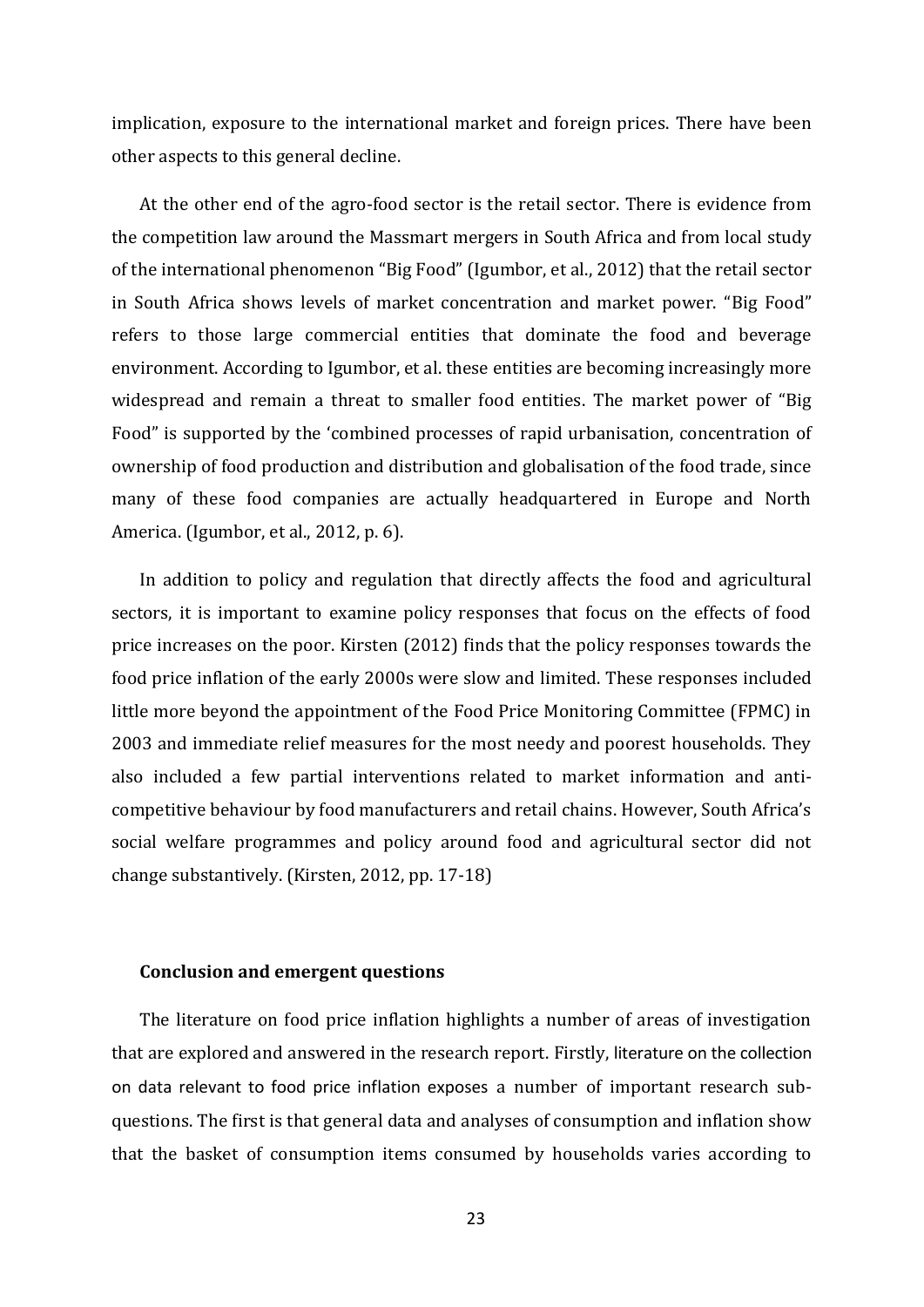economic and related variables like income and geographic location. Analyses of food price inflation must begin with understanding what foods the poor actually consume and what, and to critically assess the methodologies used to identify. This discussion is taken up in chapter 4: Identifying key food staples. Following this a general overview of food price trends is conducted in chapter 5: Food Price Trends in South Africa.

The 2008 food price inflation crisis was caused a number of international factors, but its particular effects in various countries was dependent on domestic factors such as supply and demand constraints and domestic policy. Further, South Africa's own particular integration with and exposure to world markets and the unique characteristics of its agricultural markets must be understood in order to understand to gauge how the global food price inflation crisis affected it. Further, the point of studying food price inflation is embedded in other important debates around the South African economy, and the welfare of its poor. The relative weight of food in the poor consumption basket means understanding this means understanding an important portion of the general inflation experiences of the poor. This discussion is covered in Chapter Six on the political economy of food in South Africa.

In turn, the general inflation experiences of the poor require closer investigation because of their link to poverty and the poor's socioeconomic welfare and wellbeing. Within this point about the general inflation experiences of the poor, lie important areas of investigation. One involves how poor inflation is measured, and is linked to how poverty in general is measured, especially in South Africa. Specifically within the ambit of food price inflation faced by the poor, an investigation into identification of key food staples and their price trends is important as preliminary step. And finally, these findings must feed back into recommendations and policies for the various stakeholders and a synthesized big picture must be obtained in order to recommend appropriate policy.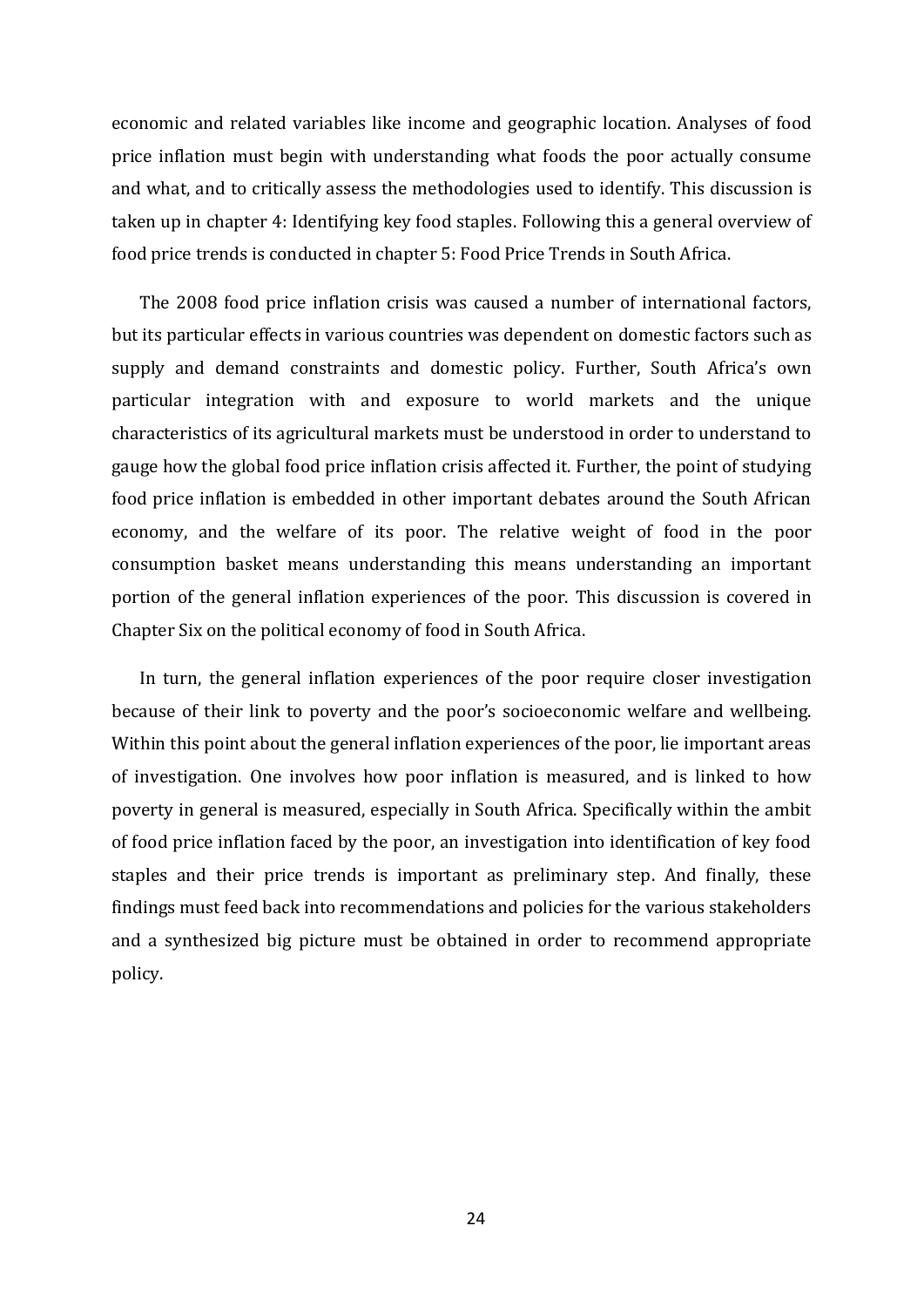# <span id="page-25-0"></span>**Chapter Three: Methodology**

### **Introduction**

The literature review has outlined the many reasons why studying food price inflation is important. This section gives an account of the research methodology employed for the main tasks undertaken in this research report; viz. the identification of food staples, and trends in food prices. The research methodology is a mixture of both qualitative and quantitative methods.

An original research intention of this research report was to investigate the best way to understand the food price inflation experiences of the poor. Various attempts were made to ascertain the best methods to do so. One attempt investigated was the construction of an original price index, using a sufficiently representative sample set of poor households and the detailing of their price data. This proved to be far too ambitious for the scope of this research report, this view being ascertained after consultation with various institutions dealing with measurements of either food or basic necessities. This would be due to the capacity requirements to do so. Another avenue investigated was the use of Statistics South Africa price data and consumption data. The investigation along this line also found that attempting to do so would also require significant statistical capacity.

Two main research scopes/areas were settled on: an investigation into the methodologies of various institutions in order to identify most rigorously basic foods consumed by the poor; and an analysis of food price trends with the best data available.

The qualitative data include various reports and policy documents from a variety of institutions on strategies and issues related to the measurement of food staples and food prices. The research report draws heavily from published reports of institutions that work in understanding and quantifying data on food price inflation and poverty. The main contribution of the research report is to synthesize available information to identify the adequacies of these measurement techniques. Further, the research report aims to identify where further research needs to be undertaken and explain the areas in which this research needs to be undertaken and the kind of key interventions that need to be made.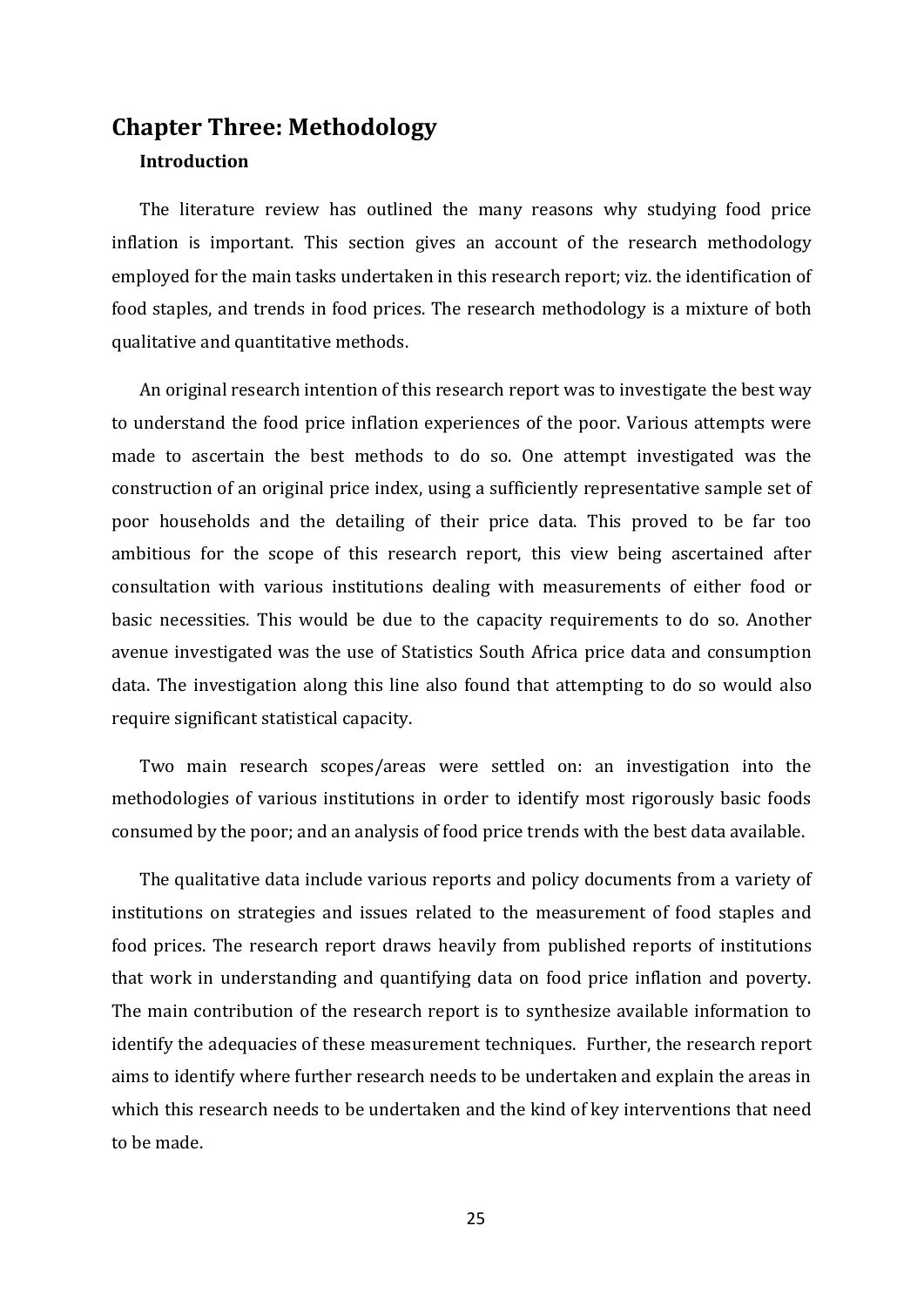The quantitative data used were drawn from a variety of sources, but most importantly from published and unpublished consumer price index data received from Statistics South Africa. These were received from Statistics South Africa officials. Other data was received from the National Agricultural Marketing Council, and the National Labour and Economic Development Institute (NALEDI) based at COSATU. These data were obtained upon request from key informants from these institutions or from publicly available publications or online data repositories. Specifically, the data presented in the substantive chapter five are data of selected published Consumer Price Index series, published by Statistics South Africa related to various demographic markers of poverty.

The overall constraint that informs this methodology has been the amount of research of this type conducted in South Africa as well as the availability of the appropriate data. These issues are dealt with at length in the body of the research report.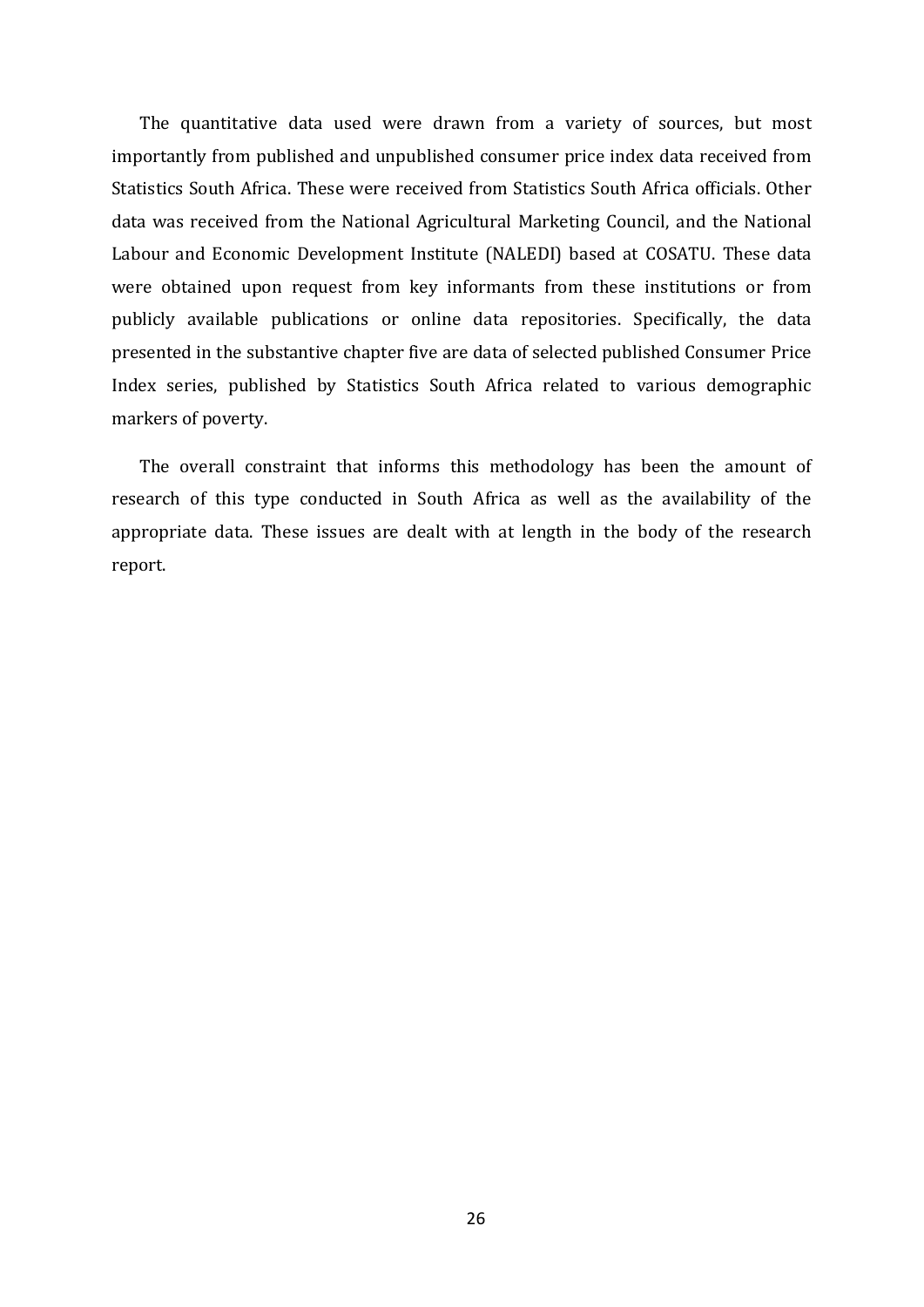# <span id="page-27-0"></span>**Chapter Four: Identifying Key Food Staples**

#### **Introduction**

What are key food staples? What is the point of investigating them? This chapter gives an overview of the purposes and aims of and methodologies used in food staple measurement programmes of various institutions working in South Africa. The chapter briefly reviews the various successes and challenges of these programmes, and illustrates what key food staples have been identified by two of the institutions each.

#### **What is a food staple?**

The Food and Agricultural Organisation of the United Nations (FAO) defines a food staple as "one that is eaten regularly and in such quantities as to constitute the dominant part of the diet and supply a major proportion of energy and nutrient needs." (Food and Agriculture Organisation of the United Nations, 2014, p. 1) According to the FAO, world staple foods can be grouped into the major groups of: cereals, roots and tubers, animal products (meat, fish, milk, eggs) plant based products (fruits, vegetables, pulses, nuts) as well as the group of oils, fats and sugars.

All food staples share some common characteristics. Food staples are foods consumed by a certain group, due to their availability, affordability, their nutritional value, the ease with which they are produced, their availability, as well as cultural and social factors that determine food consumption, influenced by the above. In turn, each of these factors depends on factors such as culture & religion, climate & geography, agricultural development and agro-food systems and levels of economic development. However, what any particular institution or entity deems a key food staple is dependent on the purpose for which the food staple is identified.

# **The purpose, research questions & methodology and identifying key food staples**

Some institutions that have developed methodologies to measure food prices include the United Nations agency called the Food and Agriculture Organisation, South Africa's principal statistical governmental agency Statistics SA, The Food Price Monitoring Committee at the National Agricultural Marketing Committee, and the South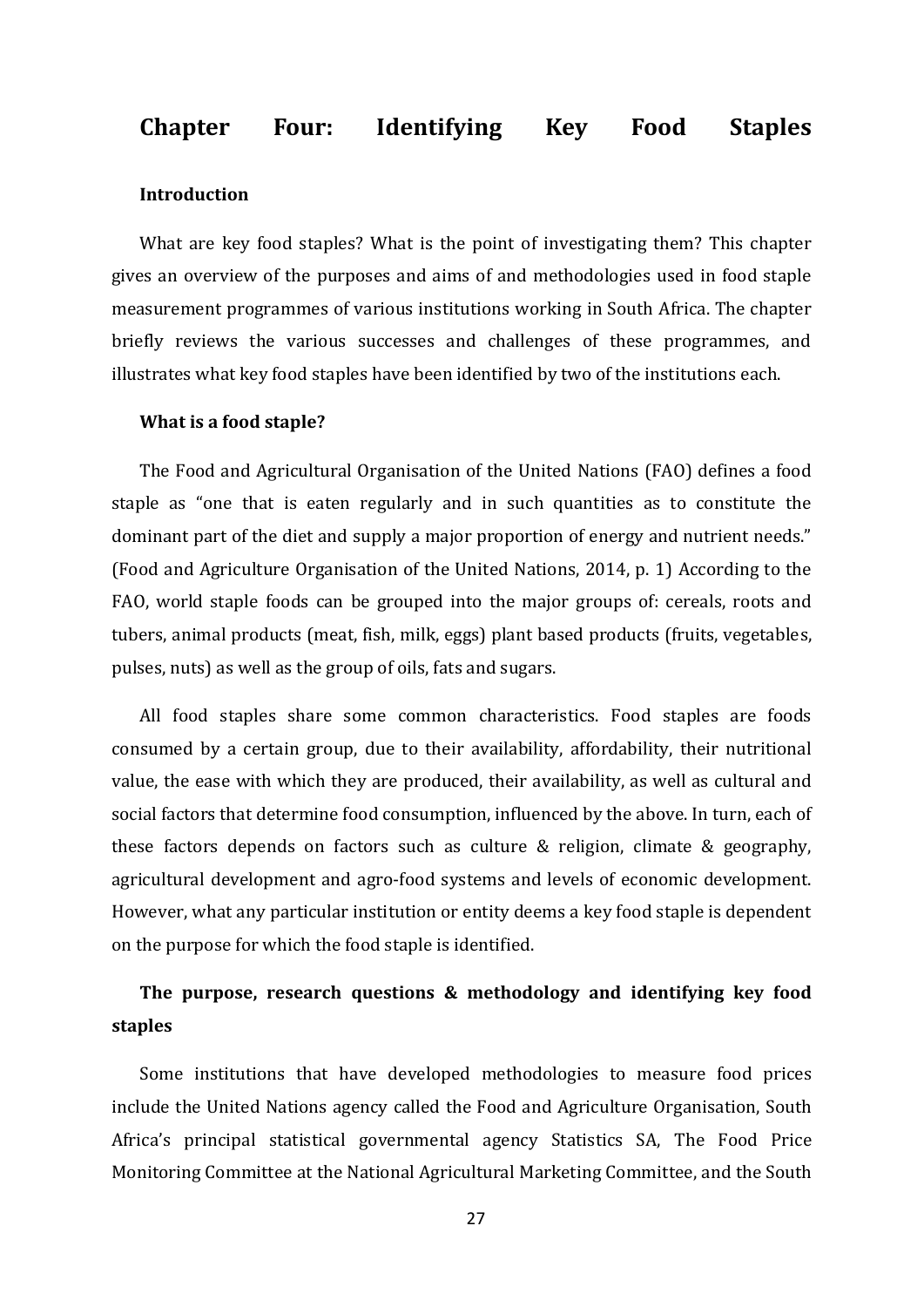African NGO Studies in Poverty & Inequality Institute (SPII). Amongst the reasons for doing this are issues in welfare, purchasing power and nutrition and important issues of food security and food sovereignty and for the general understanding of the economywide inflation. SPII has not published its data and findings at time of writing, but the methodology is still pertinent.

#### **Food Price Index (Food and Agricultural Organisation of the United Nations)**

The Food and Agricultural Organisation (FAO) of publishes an international Food Price Index as well as a Global Food Security Index. The FAO's Food Price Index (FFPI) was introduced in 1996 in order to help monitor the developments in the global agricultural commodity markets. (Food and Agricultural Organisation of the United Nations, 2014) The index falls within the broader mandate of the FAO to eradicate hunger, raise levels of nutrition, improve agricultural productivity, better the lives of rural populations and contribute to the growth of the world economy." In particular, the FFPI is popularly used as a measure of potential food security concerns for vulnerable developing countries.

This internationally-based Food Price Index consists of the average of 5 commodity group price indices, weighted with the average export shares of each of the groups for the base period years 2002-2004. There are five sub-indices covering meat, dairy, cereals and vegetable oil and sugar with a total of 73 price quotations considered by FAO commodity specialists as representing the international prices of the food commodities included in the group. The base period price for each of the commodities is the average price for the years 2002-2004.

The FFPI gives a comprehensive picture of trends in global commodity price inflation. This is useful due to the high levels of economic and trade integration. Since the FFPI is best at giving a global picture of inflation, data obtained from this index can be used to assess international macroeconomic factors that influence global commodities such as speculation in global financial markets as well as the strength of the US dollar.

The corollary challenge is that due to the index's extensive coverage, divergent trends in food prices for different countries that occur due to different levels of income and agricultural development are suppressed. Further, the index uses import and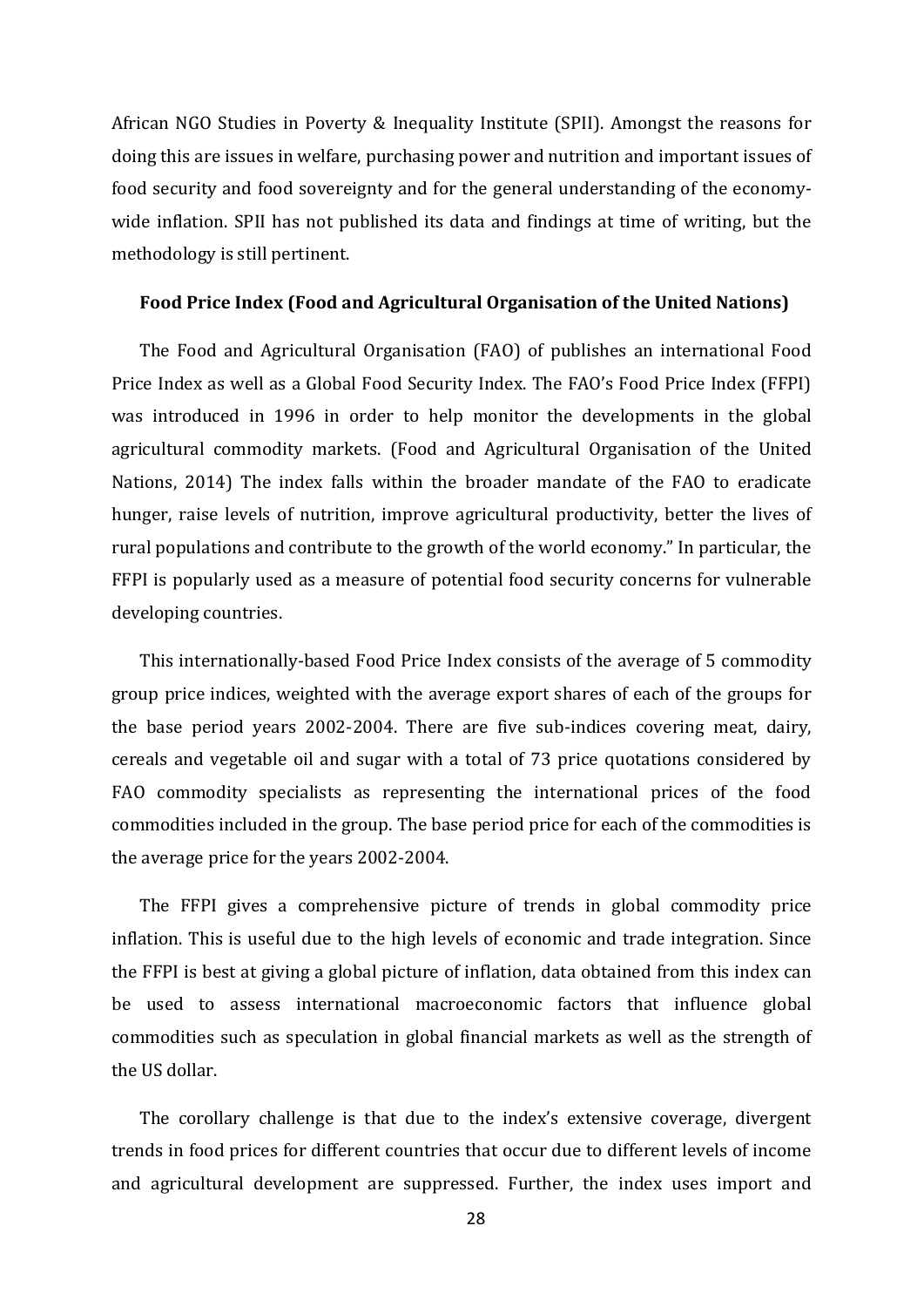export data which may be far removed from household weights and patterns due to the price formulation dynamics within any particular economy.

# **Studies in Poverty and Inequality Institute Basic Needs Basket & Decent Living Levels**

The Studies in Poverty and Inequality Institute began work on a basic needs basket research study that aimed to evaluate the dynamics of issues of cost of living, access to social protection and coping mechanisms of low-income households in the Vaal region of Gauteng. The research was intended to provide insight on what constituted the basic needs and how these needs were met in line in terms of the value of a life of dignity for all South Africans, in line with the Constitution of South Africa.**.** (Studies in Poverty and Inequality, 2015) This research was in line with other work conducted by SPII that emphasizes multifaceted approaches to understanding poverty and the accurate gauging of need and the extent of coverage of the social protection safety net. The Basic Needs Basket study aimed to evaluate poor people's access to various basic goods and services, covered by the South African Constitution such as access to housing, water, sanitation and health care.

SPII has tracked basic food prices from selected formal and informal markets, sampled through a random sampling of 3 major retail areas around Gauteng, in low cost retail areas and two informal markets. Data is collected to account for retail price specials, and the price collection methodology uses both retail price methodologies.

The SPII Basic Needs Study is informed by an understanding of the contested state of the concept of 'poverty', and the various vagaries that accompany its conceptualisation, definition and measurement. This framework chiefly recognises that the elements, discourses and narratives of poverty are not neatly aligned; ofttimes involve conflicting and contradictory assumptions: exhibiting an "inherent 'messiness'" and are as such not appropriately dealt with narrow methodologies or excessively academic or semantic argumentation**.** Definitions of poverty must also be theoretically robust, apply to the context they arise in, and take seriously their applications to and uses (or misuses) in political, economic and social development discourse and policy. Much of the impetus for interrogating the concept of poverty and the emergent finding of the 'inherently messy' nature of the concept of poverty arose as a counter-narrative to the arrival in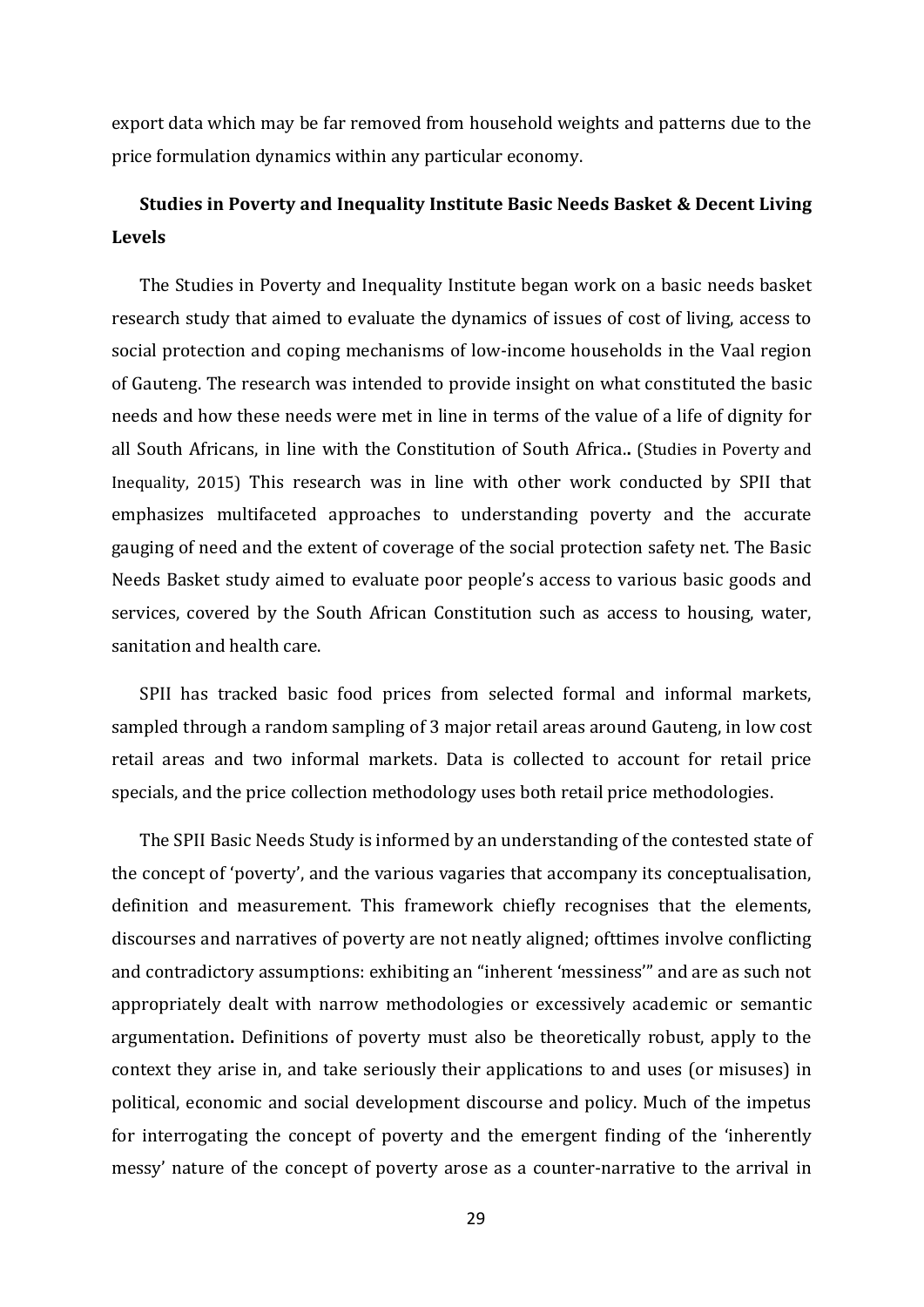2005 of statistics based 'official' measures of poverty as the policy instrument used in government interventions into poverty alleviation and social development policy.

#### **Consumer Price Index for Food (Statistics South Africa)**

The aim and purpose of the Consumer Price Index is both to be a measure of the price inflation that the 'average' household in South Africa faces, but also to measure the level of general inflation in the country. The Consumer Price Index is used by all types of private and public consumers. The Reserve Bank uses the inflation rate as given by the headline CPI to conduct inflation targeting monetary policy. The CPI for Food is an important and interesting component of the overall CPI. The CPI for Food is excluded from the overall CPI to obtain a measure of 'core inflation'- this is due to the high volatility of food prices which can distort the underlying inflationary trends.

The 'national' South African CPI usually refers to headline CPI which aims to measure overall inflation in the country. There are, in fact, a number of consumer price indices, which take into account. Stats SA publishes a variety of baskets in the CPI. The 2013 CPI had a total of 31 indices for different index areas, including each primary urban area (large town or city), secondary urban area (smaller town) and rural area in each province.

Statistics South Africa collects information on South African food staples using information from the Income and Expenditure Surveys. The Consumer Price Index is an indicator that measures changes over time on the general price level of consumer goods and services acquired and consumed by South African households. The consumer price index aims to measure two things. First, it is a fixed-basket price index since it measures the cost of a basket of goods and services whose proportional weights are fixed across a specified time period. The Consumer Price Index also aims to measure the effects of price changes on the cost of achieving a constant standard of living. This is what is called a cost of living index.

Critical literature on the South African CPIs remains sparse. Vink, Kirsten and Woermann (2004) concede that the CPI-Food is an important indicator for poverty since food is the single largest category in the basket consumed by the poor. However, despite Stats SA's extensive efforts (such as to meet international standards of statistical and methodological rigour, Vink et al argued that three critical problems remain a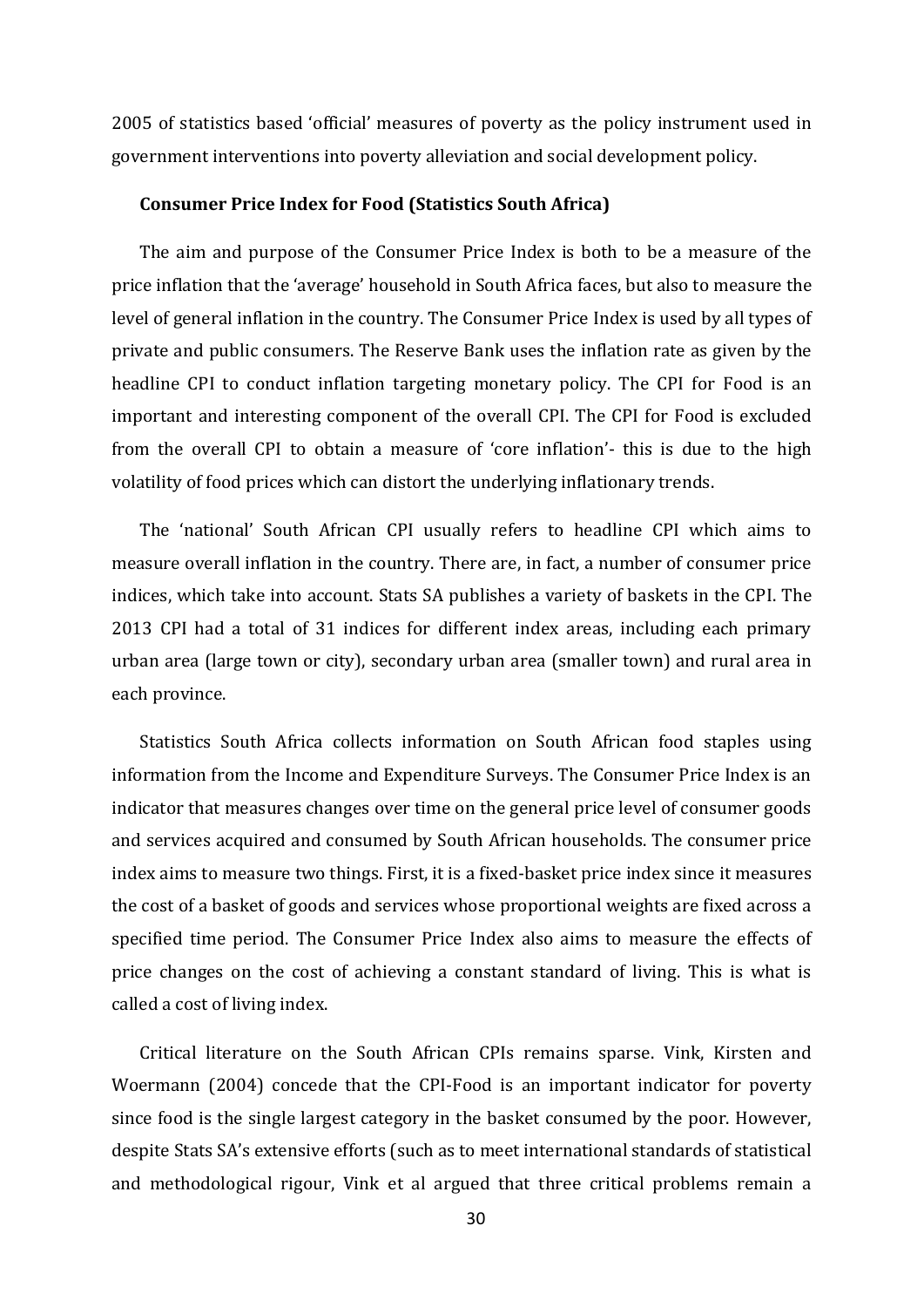challenge for the CPI-Food. Firstly, Stats SA does not have an adequate definition of rural areas. Secondly, no provision is planned for sales through informal sector outlets, and thirdly, no provision was made for food consumed away from home. The CPI has since found solutions to these particular problems.

Statistics SA follows the general international best practice outlined in the ILO manual for conducting construction of consumer price indexes, by using utilising a number of sources. The ILO manual on consumer price indices notes that the CPI is treated as a key indicator of economic performance in most countries (International Labour Organisation, 2010, p. 33) According to the manual, other primary uses of consumer price indices in the indexation of monetary flows such as wages, rents, interest or taxes.

The CPI obtains information on South African consumption patterns from various sources. These include the Income and Expenditure Surveys and Household Expenditure Surveys (HES), national accounts, retail sales data, point of purchase surveys, scanner data, and population censuses. The Consumer Price Index uses the Income and Expenditure Survey to construct weights for the various items. Due to the fact that the Income and Expenditure Survey is conducted using a questionnaire and dairy-recall method, the IES may over- or under-report certain expenditures, other sources such as private household consumption expenditure accounts of the GDP, sectoral surveys conducted by Stats SA of the retail, motor trade and food and beverages industries and various industry sources.

The type of statistical price indices has implications for whether a consumer price index can under-represents and over-represents cost of goods. Consumer price indices cannot, as a matter of practicality, compile expenditure weights for every period (called the reference period) for which corresponding prices can be collected. The South African CPI uses a Laspeyres-type index, where the weights are based in a historical period. Consumer price indices are usually Laspeyres, Paasche or Fisher indices. Both Laspeyres and Paasche indices are so-called "fixed-weight" indices using only one reference period, with Laspeyres indices using a historical reference period and Paasche indices using the expenditure weights of current period to calculate inflation in any current period. A common criticism of both is that since consumers typically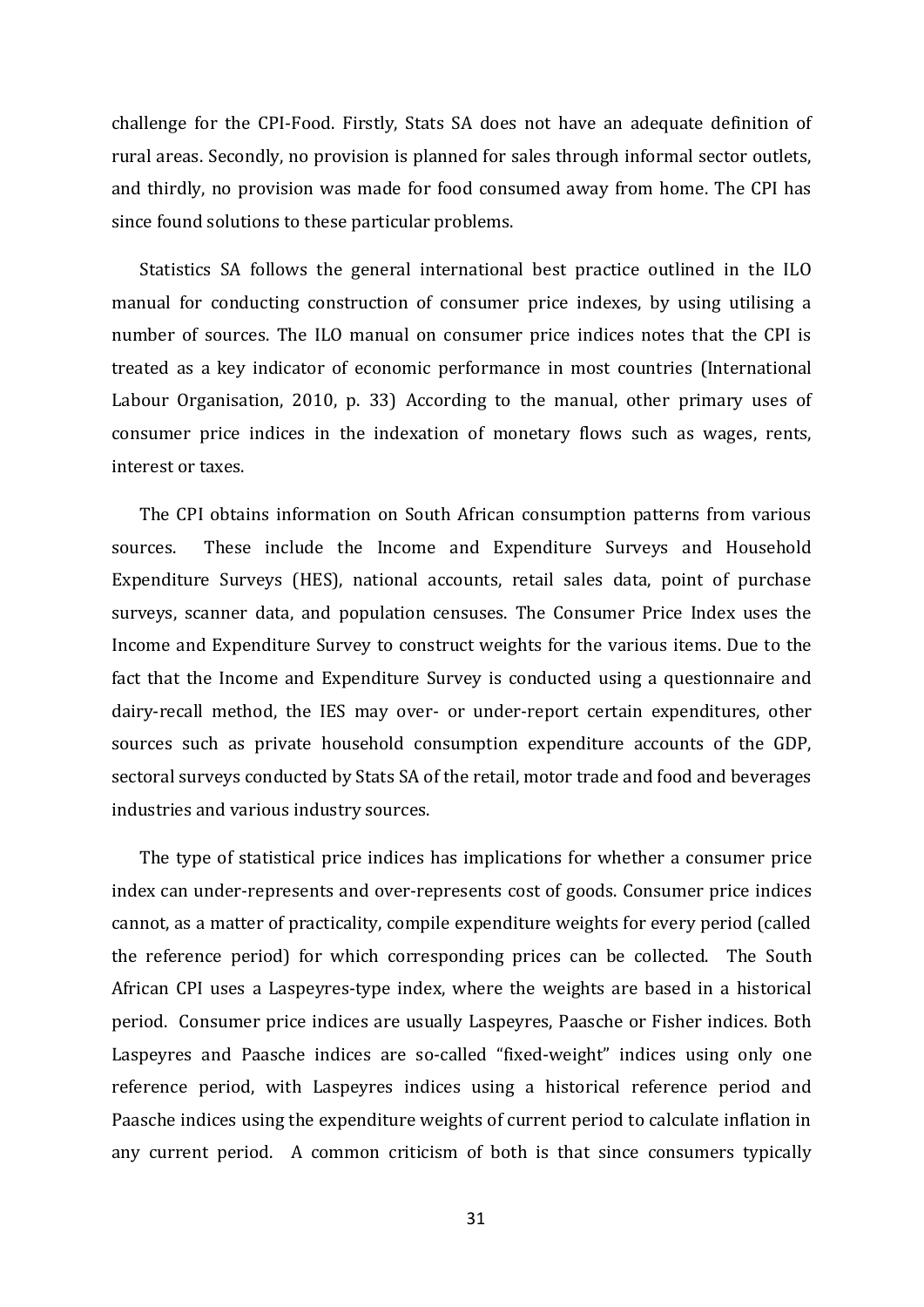respond to changes in relative prices, and assuming prices generally move upward, Paasche indices tend to underestimate inflation (since they use the weights of the current period) whereas Laspeyres indices tend to overestimate inflation.

In addition, both Fischer and Laspeyres price indices are cost-of goods price indices. There are two main methodologies for determining food staples viz. cost of goods approaches and cost of living approaches. Cost of goods approaches aggregate total expenditure on product items for a population group, and those with the largest shares are included in the theoretical 'consumption basket' of consumer price indices. The reasoning is plausible, since product items with a greater total expenditure are those that are purchased most often and thus are of a greater economic significance to consumers as a whole.

Cost of goods indices are contrasted with cost of living indices. Both types of indices track changes in the cost of goods and services that are actually purchased by consumers, yet a true cost of living index aims to track the cost of goods and services that achieve a certain "utility level" or "standard of living". The conceptual and practical difficulties in actually producing this type of index are manifold. Conceptually, there is the problem of defining this "standard of living" non-arbitrarily, and incorporating the multitude of social and economic factors that can be argued as contributing to consumer well-being. For example, it is very difficult to conceptualise the proper treatment of public goods like safety and education, as well as other broad concerns such as health, environmental quality, water quality and crime. Further, even if these conceptual concerns were to be resolved, practical constraints of data collection and measurement make a complete cost-of-living index difficult to compute and measure.

A problem of using income and expenditure weights is that total expenditure, which is made of price and quantity. Since quantity is a negative function of price changes in price induce changes in quantity that may distort the actual importance of a necessity item. There are over 300 items. Given this type of variation across product type, and across product brands and sizes within those product types, Statistic SA uses a variety of averages and imputations.

#### **Data collection: food item problems, rural price collection data**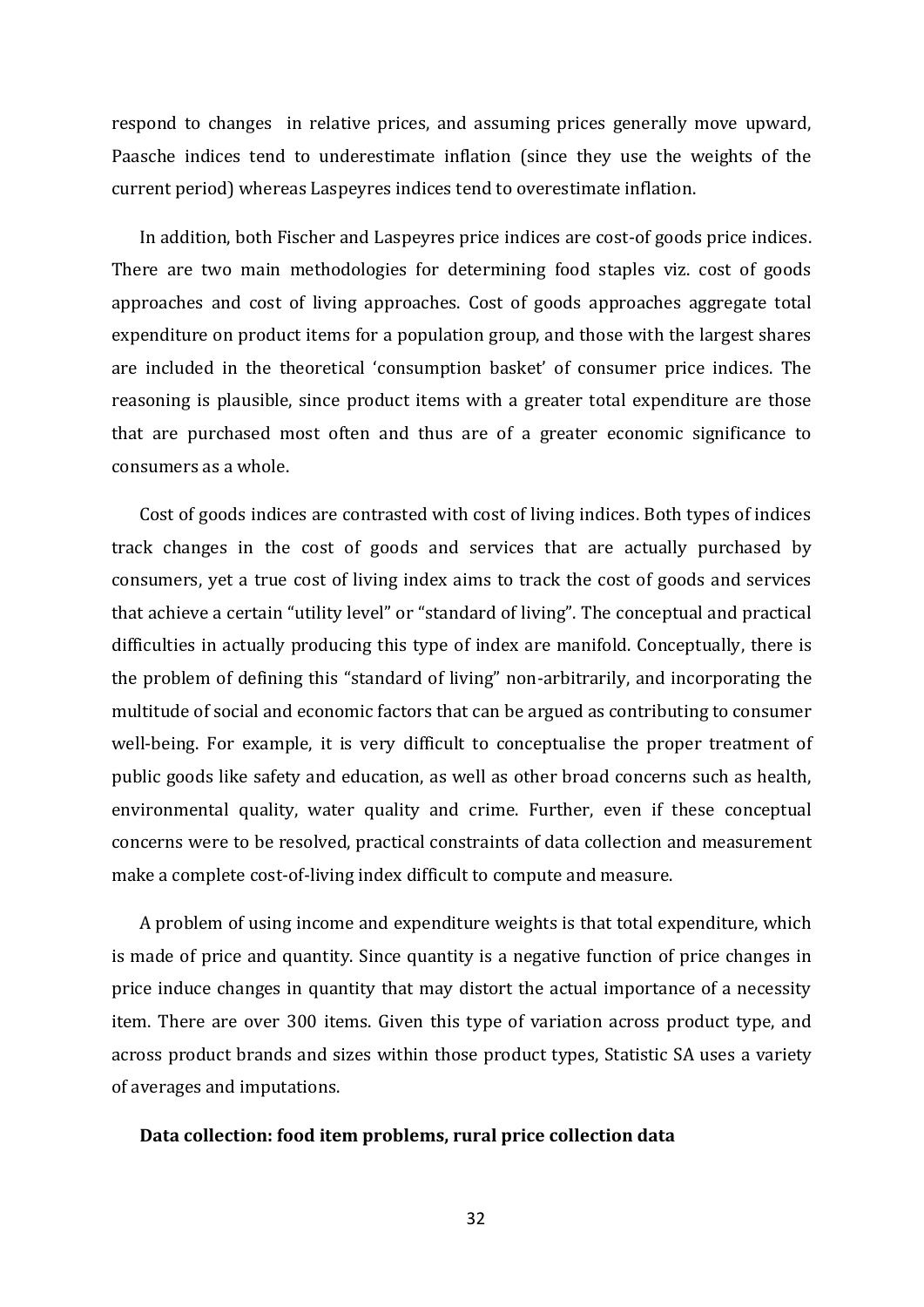An important challenge for the CPI is the difficulty of collecting rural price data. Literature of the CPI-Food places this as quite the challenge for previous versions of the CPI and subsequent versions have made provisions to analyse rural price versions. In some instances, the expenditure values given for rural households will simply be merged with urban prices, where the corresponding rural prices are unavailable. Some rural prices are collected as regularly as possible (mostly general dealers and smaller informal outlets.) Interestingly, it has been found that many rural households conduct a significant proportion of their purchases in urban areas, through individual travel, or through savings schemes to these areas. These are included in the rural CPI since they are the purchases of rural households albeit in urban areas. An area for further research would be the overall effective cost of this that factors in cost of transport and any other relevant factors.

Another challenge found in the literature is the challenge of accounting for purchases of food made away from home. As mentioned before, in the calculation of the expenditure weight for food, an adjustment for the informal sector component is added to the initial weight derived by the Income and Expenditure Survey.

Expenditure weights are derived from a variety of sources but chiefly from the Income and Expenditure Survey. This survey is conducted every five years and tracks the income and expenditure. The latest survey is from 2010/2011. IES survey gather information on consumption expenditure through a two-week long questionnaire where respondents are asked to report on the items they consume and the monetary value spent on these items. This included the description of the item, value, source, purpose, area of purchase and the type of retailer the item was purchased from. As mentioned before, there are problems with the dairy method. All dairy based questionnaires run the risk of participant fatigue, inaccuracies due to instruction misunderstanding.

Statistics South Africa's published CPI data uses December 2012 as the base period. This means the value of the index is 100 in this month and the comparisons between price changes are effectively changes relative to this period. New weights are introduced every couple of years from successive household expenditure surveys, and occasionally new products are introduced into the general basket of goods and services.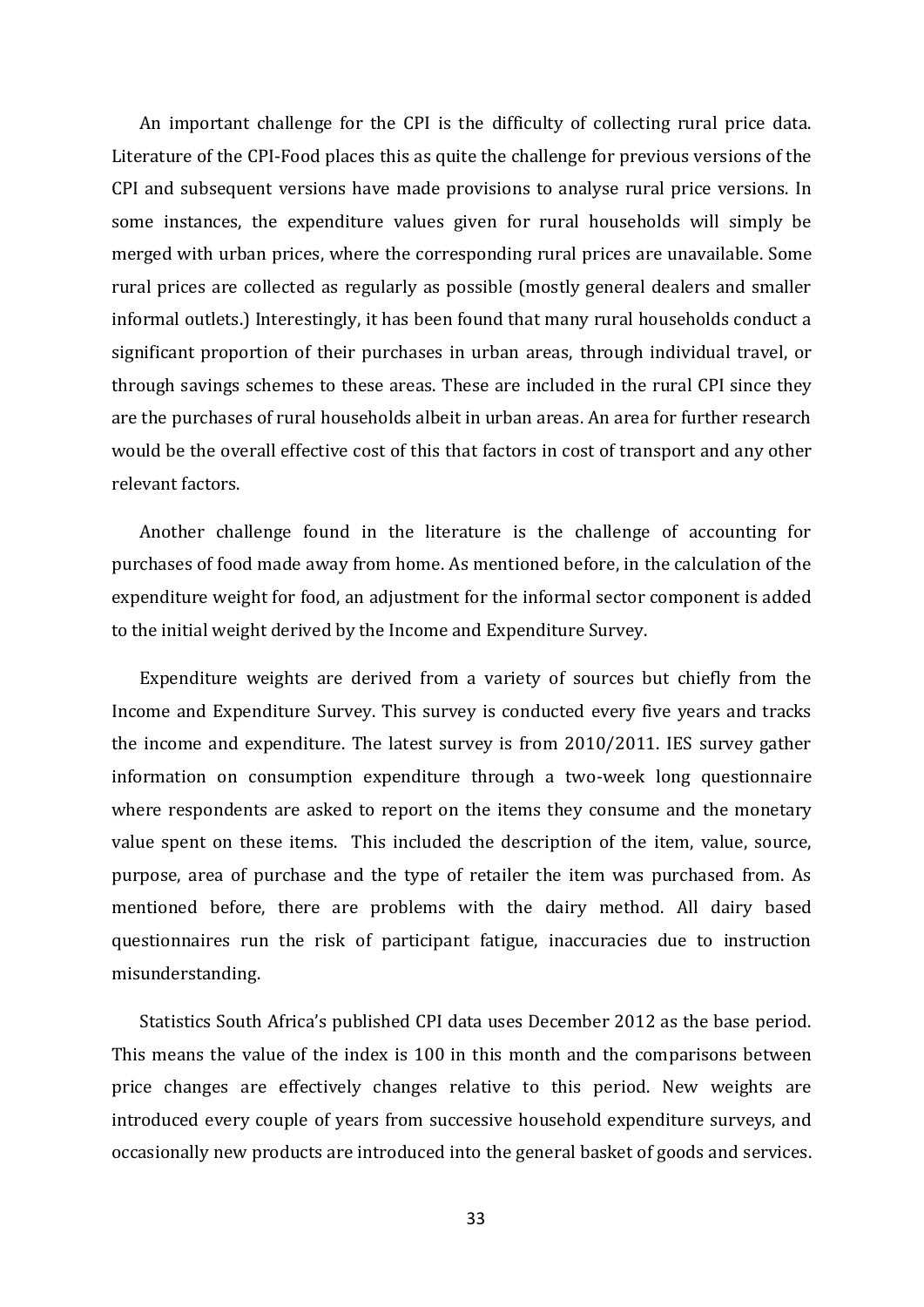These actions effectively constitute a new index and a measure must be taken to ensure continuity and comparability between old sets and new sets of indices.

Some of the challenges involved in this rebasing procedure involve preserving the historical rates of change, deciding on an appropriate base period (i.e. when all indices equal 100), ensuring that the comparability of price movements before and after the linking period is maintained and maintaining additivity through all levels of aggregation.

#### **Food Price Monitoring Committee**

The Food Price Monitoring Committee conducted an extensive review of food prices in South Africa because of the bout of food price increases observed in 2002. An important part of the Food Price Monitoring Committee's methodology was assessment of the differences between prices of food in rural, peri-urban and urban committees. The data from the main data sources measuring food price trends is urban-biased.

The Food Price Monitoring Committee was appointed by the South African government with the intent to monitor food price inflation due to escalating food prices began occurring in 2002. The background to the establishment of this Committee was an extensive report on the price formulation of food prices by Vink and Kirsten (2002).

The Committee was put together to conduct a four step process that analysed the political economy of food in South Africa and the main food supply value chains. The first step involved getting an understanding of the structure of the main food supply chains at various stages (with respect to numbers, distribution, and concentration). The second stage of the analysis of was determining price formation of the major commodity markets such as maize, wheat, sunflower seed, beef, rice and sugar.

The third stage of the analysis analysed the prices of these commodities "beyond the farm gate" and analysed the further costs associated with value-adding (including processing, packaging, distribution.) Lastly, the Committee assessed the extent to which market power and market concentration. The Committee had an extensive range of data sources. The data sources included SAFEX spot prices for grain, industry averages from industry Chambers, food companies that supplied valuable data on costs in the food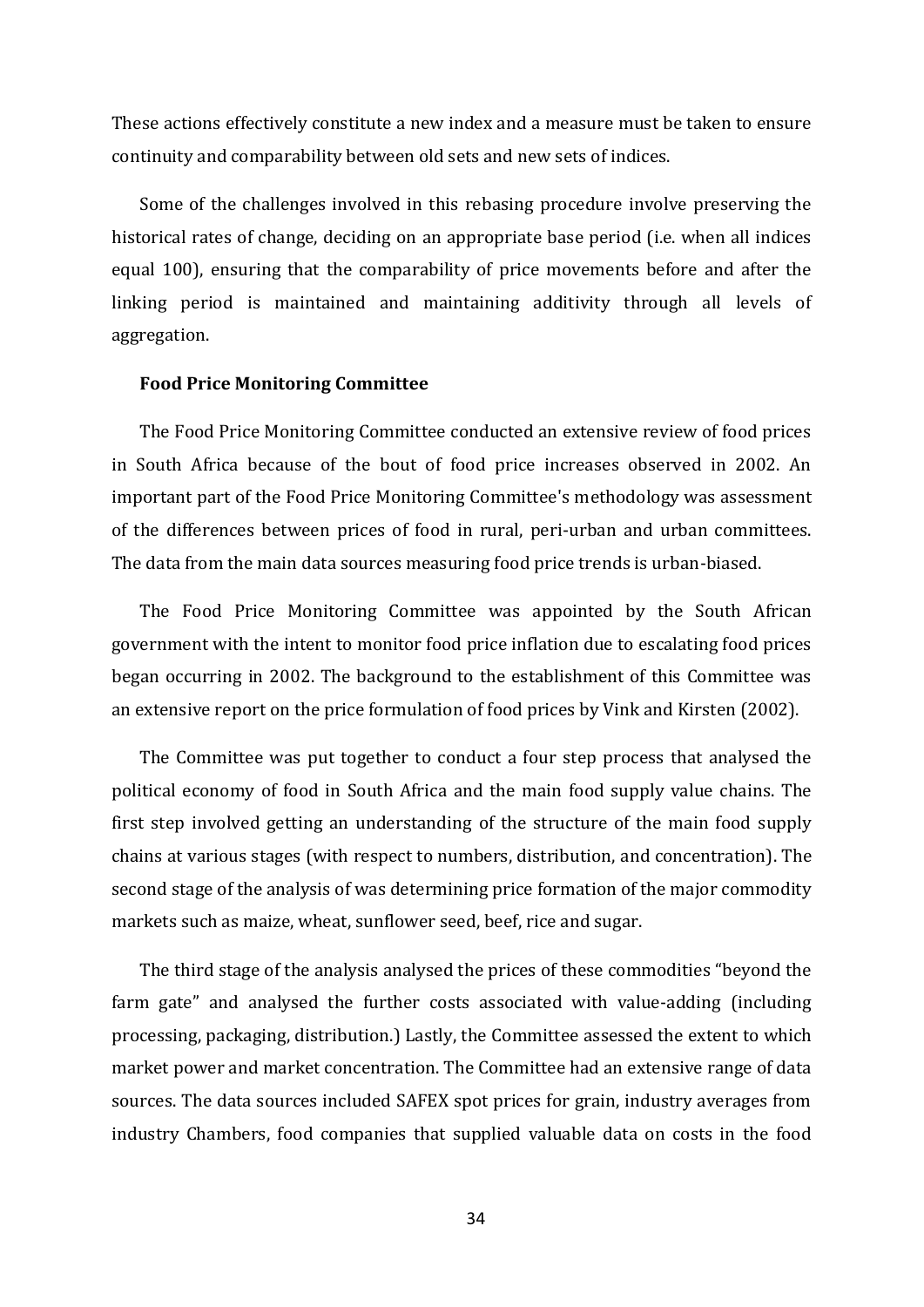chain, various industry organisations and associations and Statistics South Africa. The committee also had an extensive consultation process with the public.

The Food Price Monitoring has measured price evolution of 26 food products. Food price inflation differs across different commodity groups, across geographic regions, specifically the rural-urban areas, and across income groups. Each of these different ways of unpacking food price inflation uncovers various elements. The 2004 report focused especially on the lack of available data in remote rural areas.

The 2004 report lead to the Food Price Monitoring Committee's publishing the Food Cost Review annually and the Food Price Monitor monthly covering the same themes and methodology. These publications report on trends in the prices of agricultural input prices, the price trends of key agricultural commodities, and each issue reports on selected issues relevant to the food economy e.g. food security, food systems, food policy and others. This is part of the general strategy to comprehensively uncover as much information and knowledge of each part of the food supply value chains.

A section of the 2004 report covers interesting trends that emerge when the CPI-Food for is unpacked across different commodity groups, across the rural- urban divide, and across different income groups. In the period after deregulation of agricultural economy in South Africa, (around July 1996) the different commodity groups also start to show greater upward trends, as well as greater levels of volatility.

With respect to the areas that data was collected for, the rural areas faced higher levels of food price inflation due to their food acquisition strategies. As far as possible, rural households would attempt to buy food items in urban areas and incur transport costs to return with them to rural areas. However, at times, rural households would have to cover shortfalls in food supply by purchasing food from the local rural retailers which charged higher prices due to distance from urban centres. In the majority of cases studied, rural households had little or no "own-grown" food supplies.

#### **National Income Dynamics Survey (NIDS)**

The National Income Dynamics Survey is the first national household panel study in South Africa, and is implemented by the Southern Africa Labour and Development Research Unit (SALDRU). The study began in 2008 with a nationally representative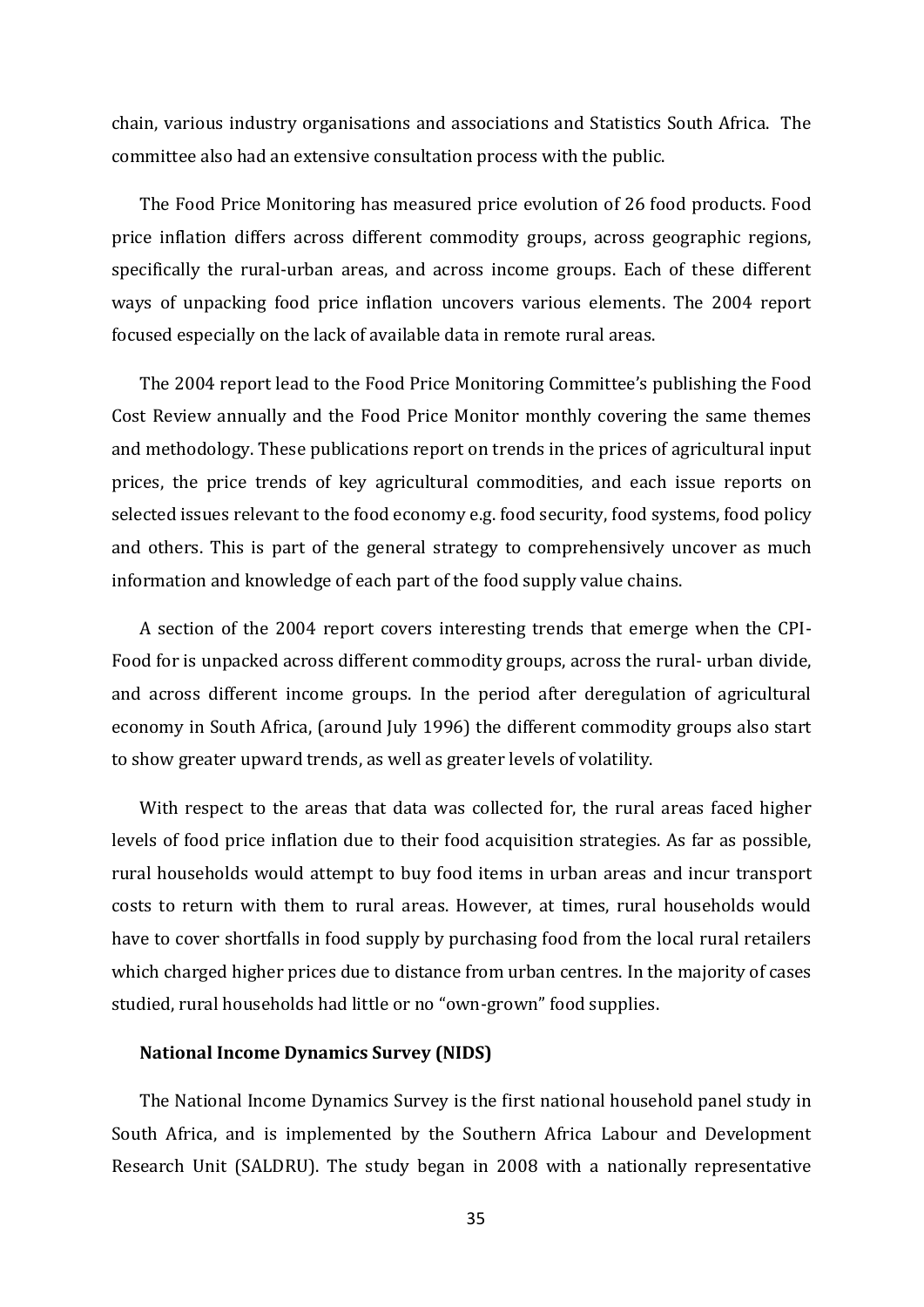sample of over 28 000 individuals in 7300 households across the country, tracking the same households and individuals over time.

The National Income Dynamics Survey Waves 1, 2 & 3 are collections of data collected from 2008, 2010 and 2012. These data waves covered various themes in poverty & well-being; household composition and structure; fertility and mortality; migration; labour market participation and economic activity; human capital formation, health and education; vulnerability and social capital. (National Income Dynamics Survey, 2015)

The NIDS uses a panel study methodology. This means that the survey tracks the same households and respondents over time, to chart how these respondents income and expenditure habits change over time. The NIDS surveys collected food and non-food expenditure data at the household level. The expenditure section of the questionnaire listed 32 items of food expenditure and 53 items of non-food expenditure. The questionnaire probed monetary values of what households *spent,* received as *gifts*, the value received as *payment* and the value from *own production* on particular food items.

Mhlongo and Daniels (2013) investigated food expenditure patterns in South Africa based on the NIDS data. This is done by calculating a national Engel's curve, which illustrates Engel's Law that proportions spent on food fall with income. The data used was from all three of the "waves" of NIDS surveys.

This analysis showed that in Wave 1 and Wave 2, the Engel curve took a quadratic form: food expenditure briefly rose compared to income level, and then fell with income level for the greater part. Further, in Wave 1 there was less variation about the overall downward trajectory in food expenditure, while in Waves 2 and 3 there is increasing variation about the trend. In Wave 2, far more high-expenditure households also spend close to all of their expenditure on food. According to Mhlongo and Daniels (2013), the trend persisted in Wave 3, suggesting that middle-class households also shifted spending away from other essential goods and services towards food. This is "likely a reflection of the high levels of food-price inflation in South Africa (and, indeed, globally) over the past few years."

#### **Table 1: Food stapLes MEASUREMENT**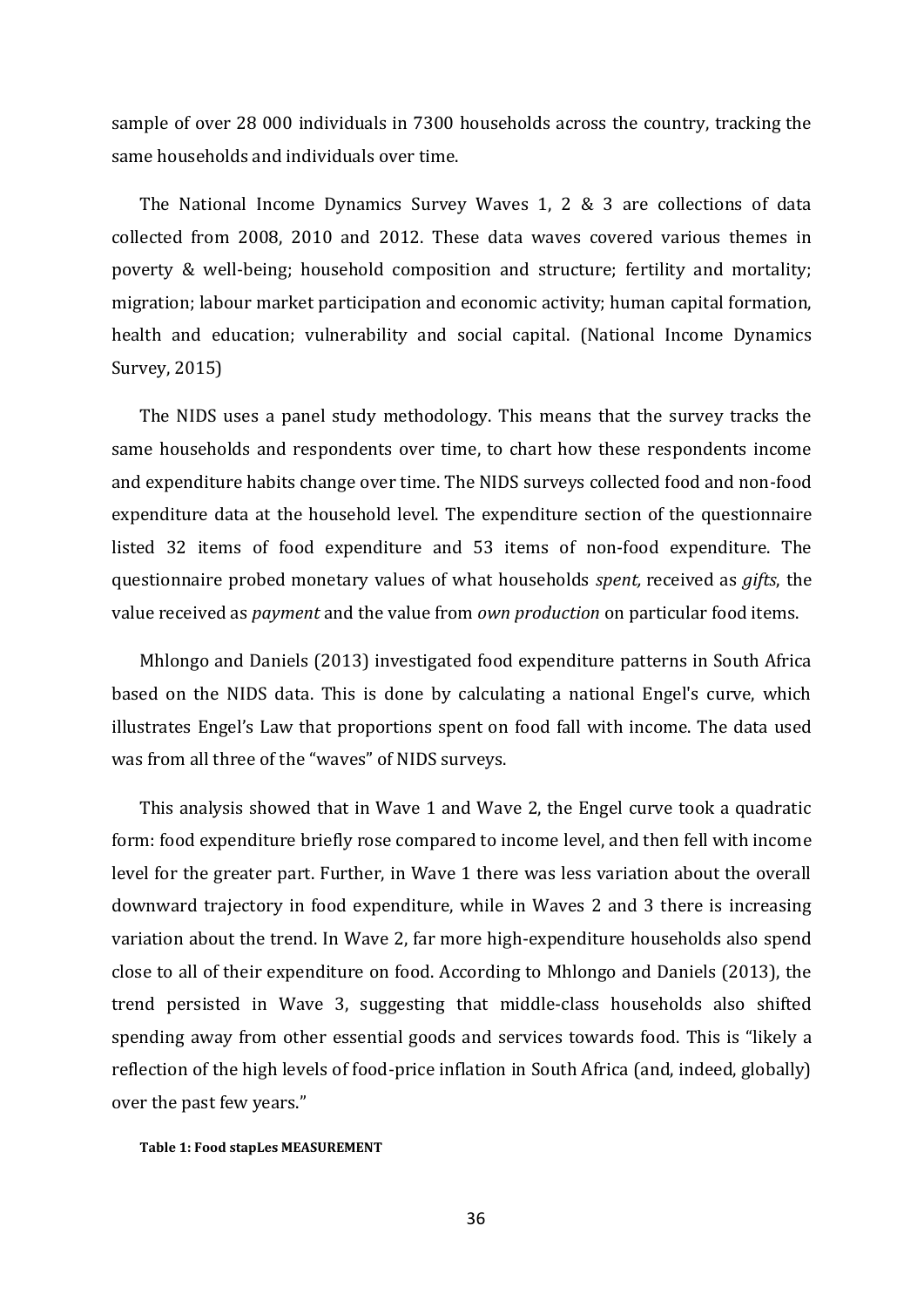| Institutio        | Measurement           | Value/Achievem                     | Challenge             |  |
|-------------------|-----------------------|------------------------------------|-----------------------|--|
| n                 |                       | ents                               |                       |  |
| Food and          | Food<br><b>FAO</b>    | Gives<br>a                         | <b>Uses</b><br>export |  |
| Agricultural      | Price Index           | comprehensive view                 | and import data,      |  |
| Organisation      |                       | of global inflation                | which<br>fail<br>to   |  |
|                   |                       | trends                             | capture<br>in         |  |
|                   |                       |                                    | country               |  |
|                   |                       |                                    | dynamics              |  |
| <b>Statistics</b> | Consumer              | Gives<br>general                   | Subject<br>to         |  |
| South Africa      | Price<br>Index for    | overview<br>of<br>food             | plutocratic bias;     |  |
|                   | Food                  | inflation trends                   | collection<br>of      |  |
|                   |                       |                                    | expenditure           |  |
|                   |                       |                                    | data and price        |  |
|                   |                       |                                    | data<br>are           |  |
|                   |                       |                                    | collected             |  |
|                   |                       |                                    | separately            |  |
| <b>NIDS</b>       | Panel<br><b>NIDS</b>  | <b>NIDS</b><br>surveys             | Only                  |  |
|                   | Data Survey           | households<br>tracks               | expenditure           |  |
|                   |                       | over time and can                  | data is collected,    |  |
|                   |                       | track the changes in               | not                   |  |
|                   |                       | expenditure                        | correspondent         |  |
|                   |                       | patterns<br>as                     | price data.           |  |
|                   |                       | households change.                 |                       |  |
| SPII/JCTR         | Needs<br><b>Basic</b> | <b>Tracks</b><br>the               | Very difficult        |  |
|                   | <b>Basket</b>         | household<br>level                 | implement.<br>to      |  |
|                   |                       | dynamics of<br>food                | Household             |  |
|                   |                       | price inflation.<br>dynamics could |                       |  |
|                   |                       |                                    | vary.                 |  |

**Source: Statistics SA (2014), Studies in Poverty and Inequality Institute (2014), National Income Dynamics Survey (2014)**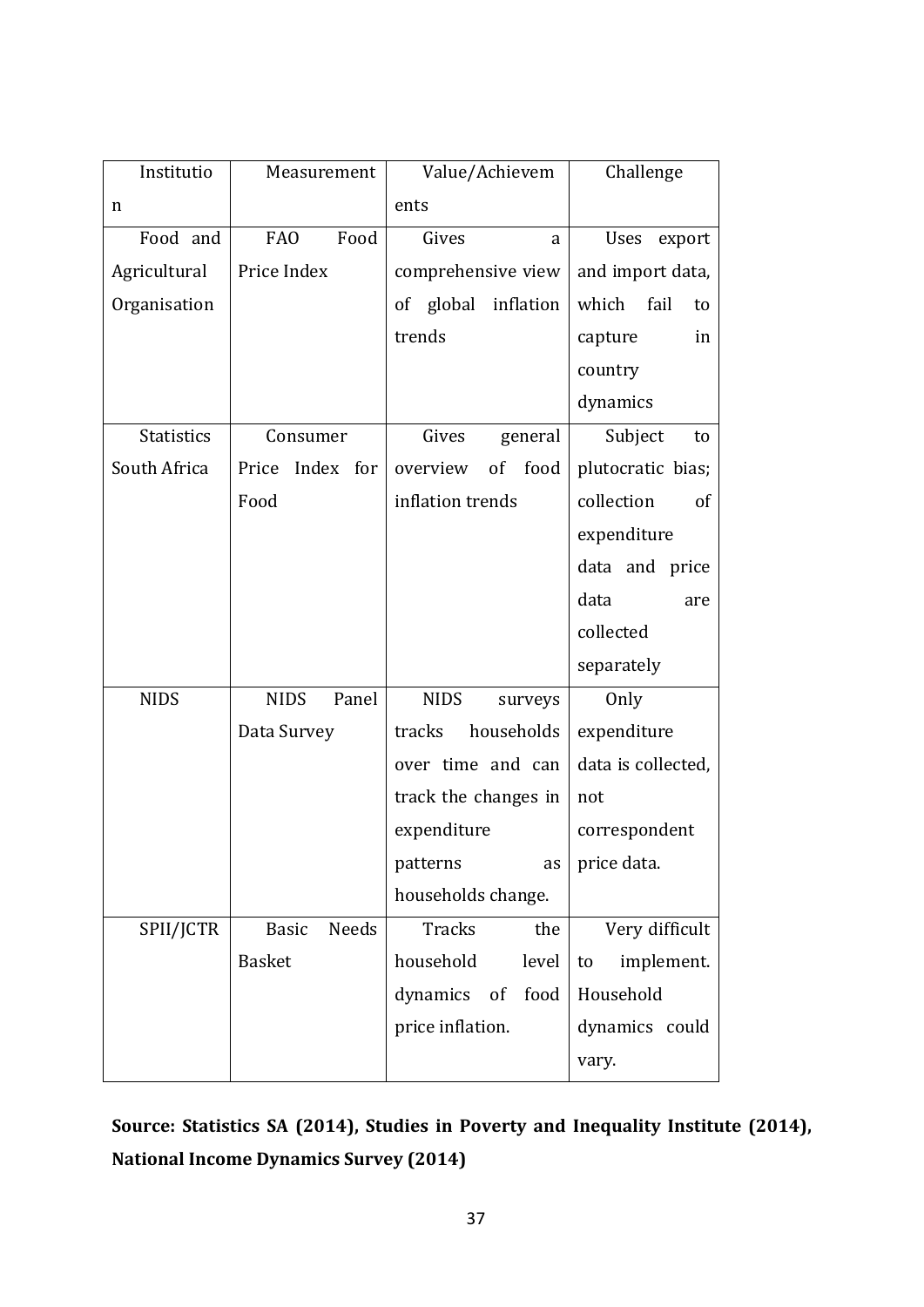#### **Summary & Conclusion**

The project of identifying food staples in South Africa has been undertaken by a number of institutions. A comparison is summarised above. The CPI-Food undertakes the largest, most comprehensive study of food, (and thus food staples) and is the best measure and source of data for analysing overall trends in food price inflation. As mentioned above, there are a number of statistical and methodological challenges to using the CPI-Food as the only measure of how food price inflation affects the poor, due generally to the size and scope of the CPI and CPI for Food. Even using the CPIs of particular product groups (such as bread and cereals) may not address the inherent biases of the CPIs in reflecting (food) consumption and inflation faced by the poor. The Food Cost Review and Food Price Monitor Publications of the Food Price Monitoring Committee give a compact but comprehensive view of the background context of food price inflation in general, and especially of food staples which are consumed by the poor in South Africa. The primary virtue of this work is to illustrate the various sites of policy intervention that may be used to countering food price inflation.

The NIDS data is useful since it tracks the dynamics and proportions of food and other expenditure for specific households over time, giving a closer, more focused look to how these dynamics change than the other comparable surveys such as the Income and Expenditure Survey. The NIDS dataset however does not include price data and so cannot be used to make substantive conclusions related to food price inflation.

The Basic Needs Basket Studies conducted by SPII tell a more comprehensive story than the other datasets and publications since the others remain silent on many contextual factors that are relevant to understanding food price inflation and how it affects poverty.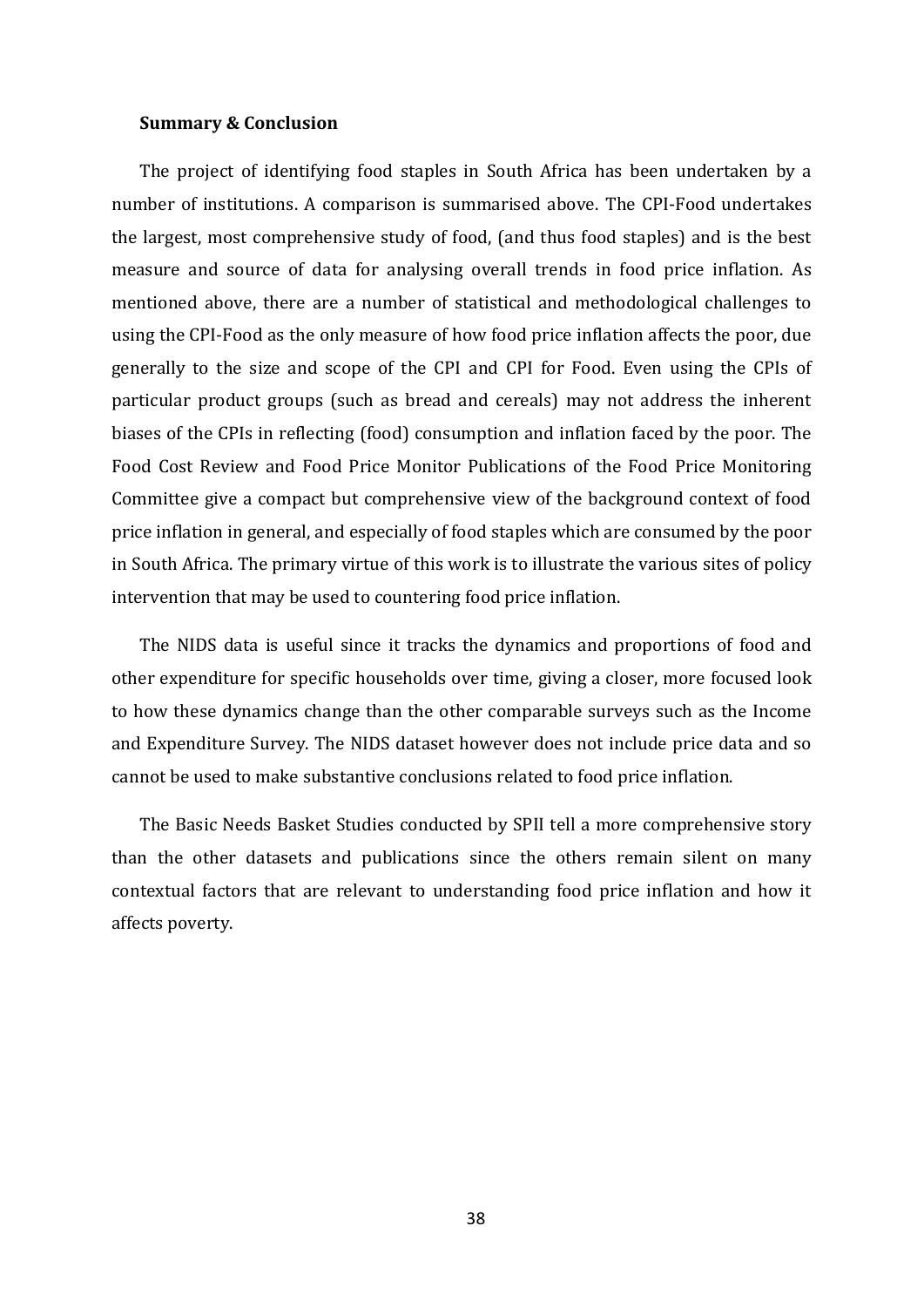**Table 2: Food price monitoring committee 2004 report list of 26 monitored food products**

2.5kg White Sugar250g Margarine; 750ml Sunflower Oil; 410g Peanut Butter; White Bread; Brown Bread; 250g Tea Leaves; 250g Instant Coffee; 2.5 kg and 12.5 kg Maize Meal; 1kg Samp; Stewing Beef/kg; Bananas/kg; 2kg Rice; 2.5kg White Sugar; 1 litre Milk; Chicken/kg; 1 Doz. Eggs; 425g Pilchards; Potatoes/kg; Onions/kg; Tomatoes/kg; Apples/kg;' Oranges/kg; Sugar Beans (500g); Butter beans (500g); Sorghum meal;

**Source:** The Food Price Monitoring Committee 2004 Report

**Table 3: selected product cpi series**

Food and non-alcoholic beverages; Food; Bread and cereals; Meat; Fish; Milk, eggs and cheese; **Oils and fats**; Fruit; Vegetables; Sugar, sweets and desserts; Other Food; Non-alcoholic Beverages; Hot Beverages; Cold Beverages.

**Source: Statistics SA (2014)**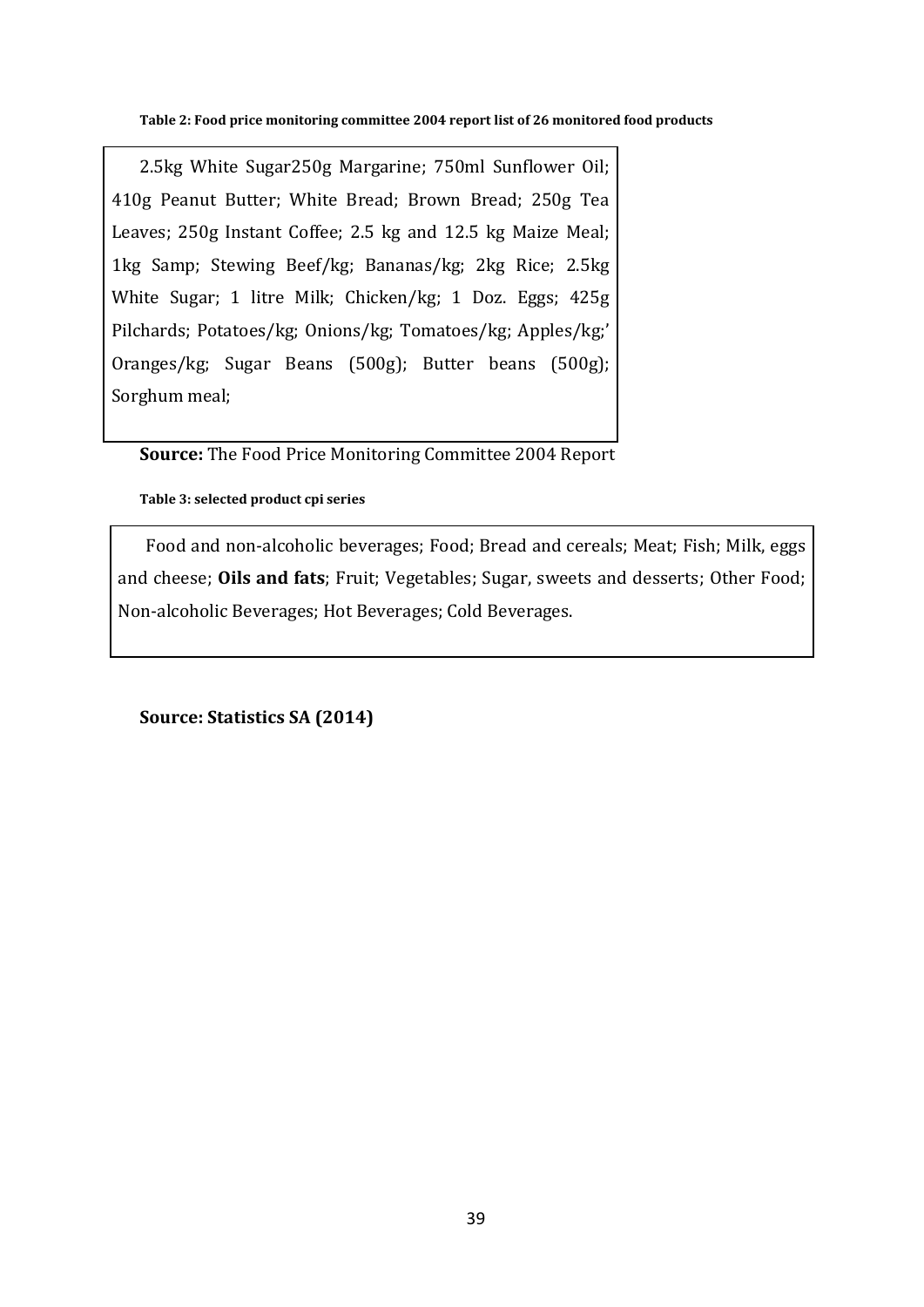# <span id="page-40-0"></span>**Chapter Five: Food Prices trends in South Africa Introduction**

This chapter makes a detailed analysis of Statistics South Africa data on food prices and trends. The analysis of consumer price indices and how the various indices give information on the food price inflation and how it affects the poor.

Statistics South Africa publishes 31 consumer price indices. These are divided up into geographical areas, urban/rural areas, by product type, by income level and for other special purposes. This chapter shows that for these various types of CPIs, those correlated with poverty show higher price inflation, and in turn food prices are correlated to poor prices. Other trends that can be shown from the published consumer price indices are trends in the volatility of certain items or comparison of the inflation patterns of different food groups or via some other characteristics.

Consumer Price Indices show the rate of change of a set of prices of items consumed by a certain reference group. This change is relative to a reference period. When consumer price indices are expressed in index form (as opposed to percentage form) they show comparative levels at which prices are at a certain, relative to the base period. As such, consumer price indices are chiefly measures of price evolutions (that is, evolutions of a certain group of prices) and remain silent on such things as quantity or the price elasticity of demand or supply.

South Africa, unlike a few other countries, has not undergone severe inflation or price movements. This is due to relative economic stability and importantly due to the hegemony of an inflation-targeting monetary policy regime. Graphically, this is shown by the fact that deviations in the indices rarely exceed the range of about 20 index points above and below the reference level of 100. Thus, the 'amplified' range used to graphically illustrate the consumer price indices is used to better illustrate the characteristics of the trends.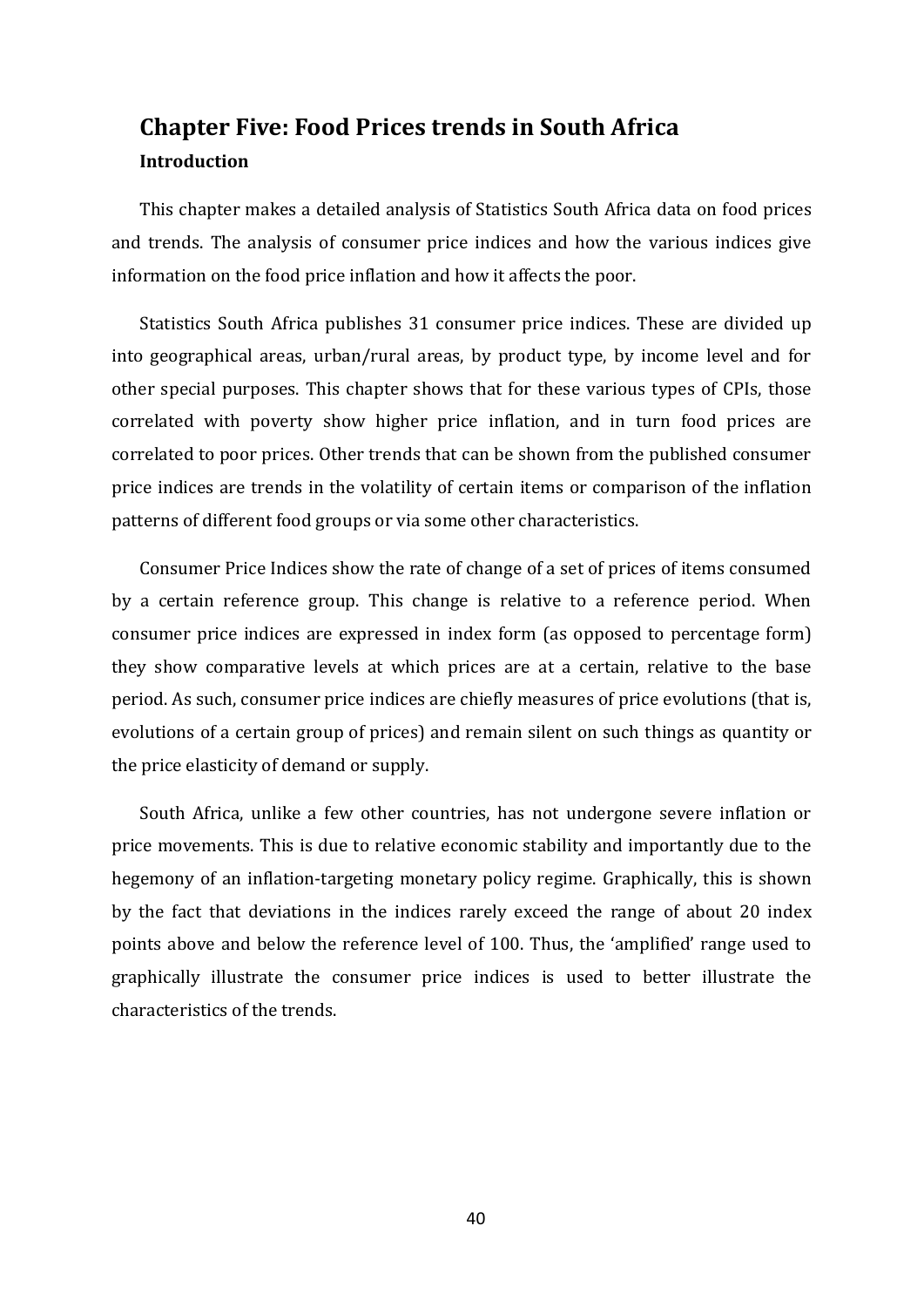

#### **Source: Statistics South Africa, 2015**

Food price indices are shown for the various metro classifications used by Statistics South Africa. Primary urban areas are the collection of the larger metros, including such places as the City of Johannesburg, eThekwini, Tshwane and the City of Cape Town. Secondary urban areas include major towns. The set of indices for primary urban areas and secondary urban areas are available for January 2008, whereas indices for rural areas only begin from January 2013. As the graph shows, both the primary urban areas and secondary urban areas show extremely similar price trends. However, rural areas experiences slightly higher price inflation, with a slighter higher rate of acceleration over 2014, which seems to return to the general trend, from the period of January 2013.

These patterns can be explained by factors that distinguish both consumers and food systems in rural areas. Rural areas, especially in South Africa, are characterised by, in part by geography and apartheid history, by underdevelopment, low levels of infrastructural investment, and distance from other areas of human settlement. This results in both the poverty of rural food consumers as well as severe failures of food systems to provide food.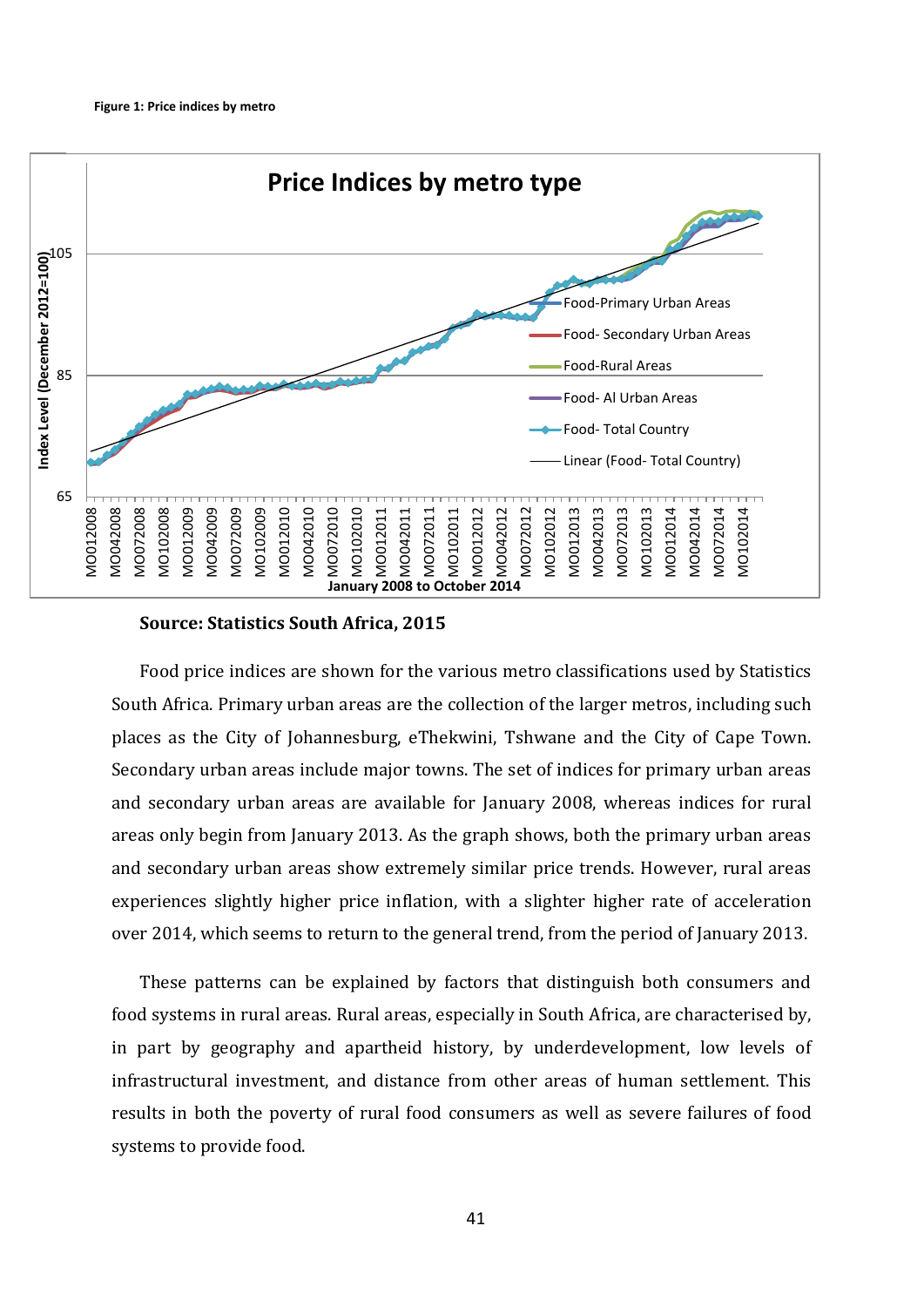# **Selected Food Price Indices- Total Country (Food; Bread and Cereals; Fish; Meat)**

<span id="page-42-0"></span>

**Figure 2: Price Indices by Food: Selection 1-Total country**

Consumer Price Indices are published for major food groups in South Africa. These are bread and cereals; meat; fish; milk, eggs and cheese; oils and fats; fruit; vegetables; sugar, sweets and deserts; and other food.

Total Country Price Indices give an estimation of overall inflationary trends. The indices for bread & cereals showed rapid, higher than average price inflation for 2008 and 2009, until the prices of this product group settled and began to show a more stable upward trend. The fact that the overall Food Index lies between the other indices, shows that none of the trends dominates substantially. The Meat Index shows slightly deeper peaks and troughs, such that price changes in this product do not change as often as the others, but when they do, exhibit more pronounced changes. All the indices indicated an underlying upward trend in prices for all product types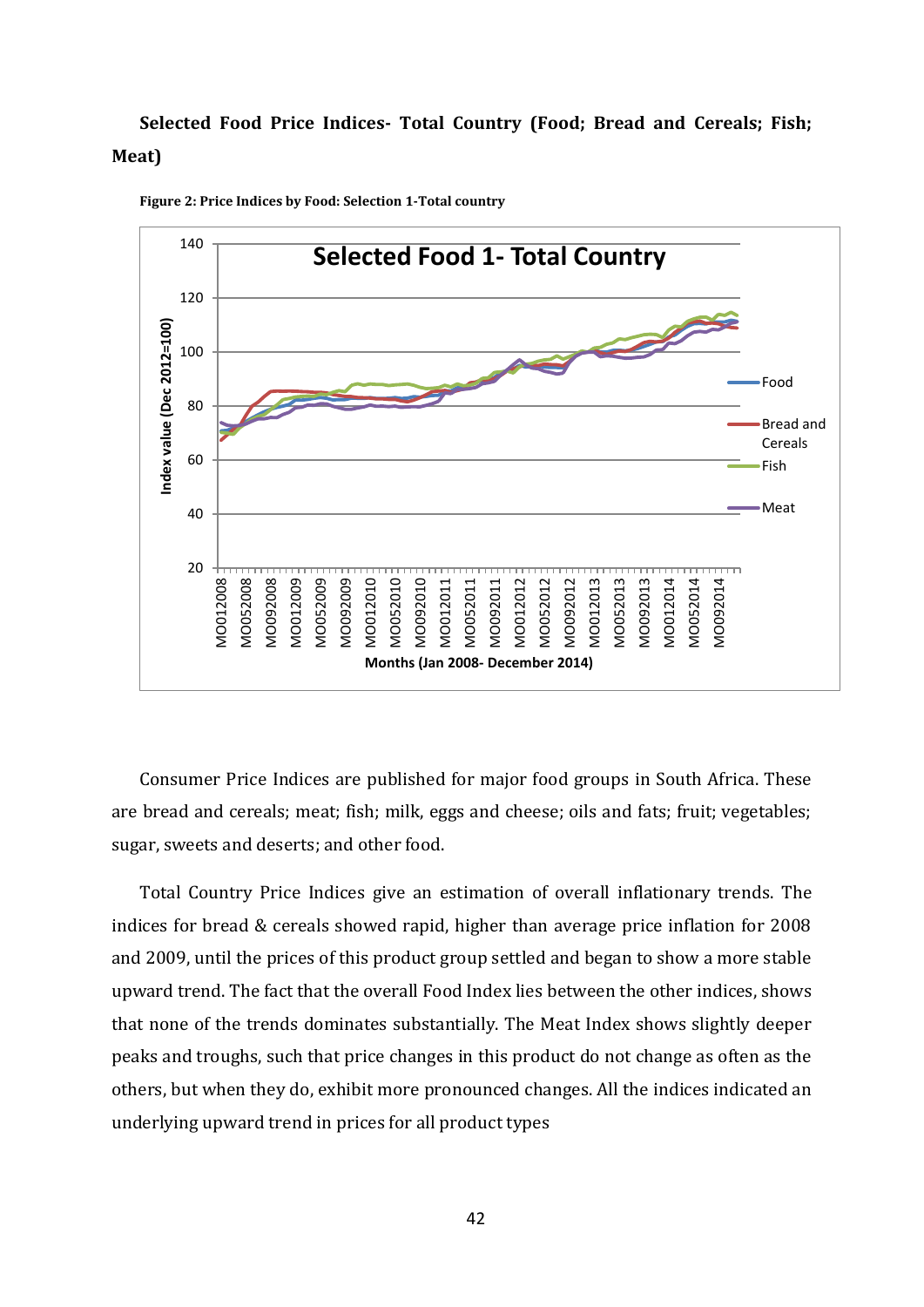The price indices of Food; Dairy (milk, eggs and cheese) Oils and Fats; Fruit; Vegetables, and Other Food reveal a number of interesting trends. For example, Oils and Fats demonstrate less volatile swings (that is the changes are less rapid from time period to time period) over the whole period. On the other hand, Fruit shows much more volatile period to period changes. This however, is not more rapid upward shift in prices. Vegetable shows the same type of price volatility. Other Food seems to have a relatively stable and consistent upward shift. The general Food price index (almost hidden right in the middle) indicates that overall inflationary trends in food show a steady, consistent increase for the period.



<span id="page-43-0"></span>**Figure 3: Price Indices by Food: Selection 2-Total country**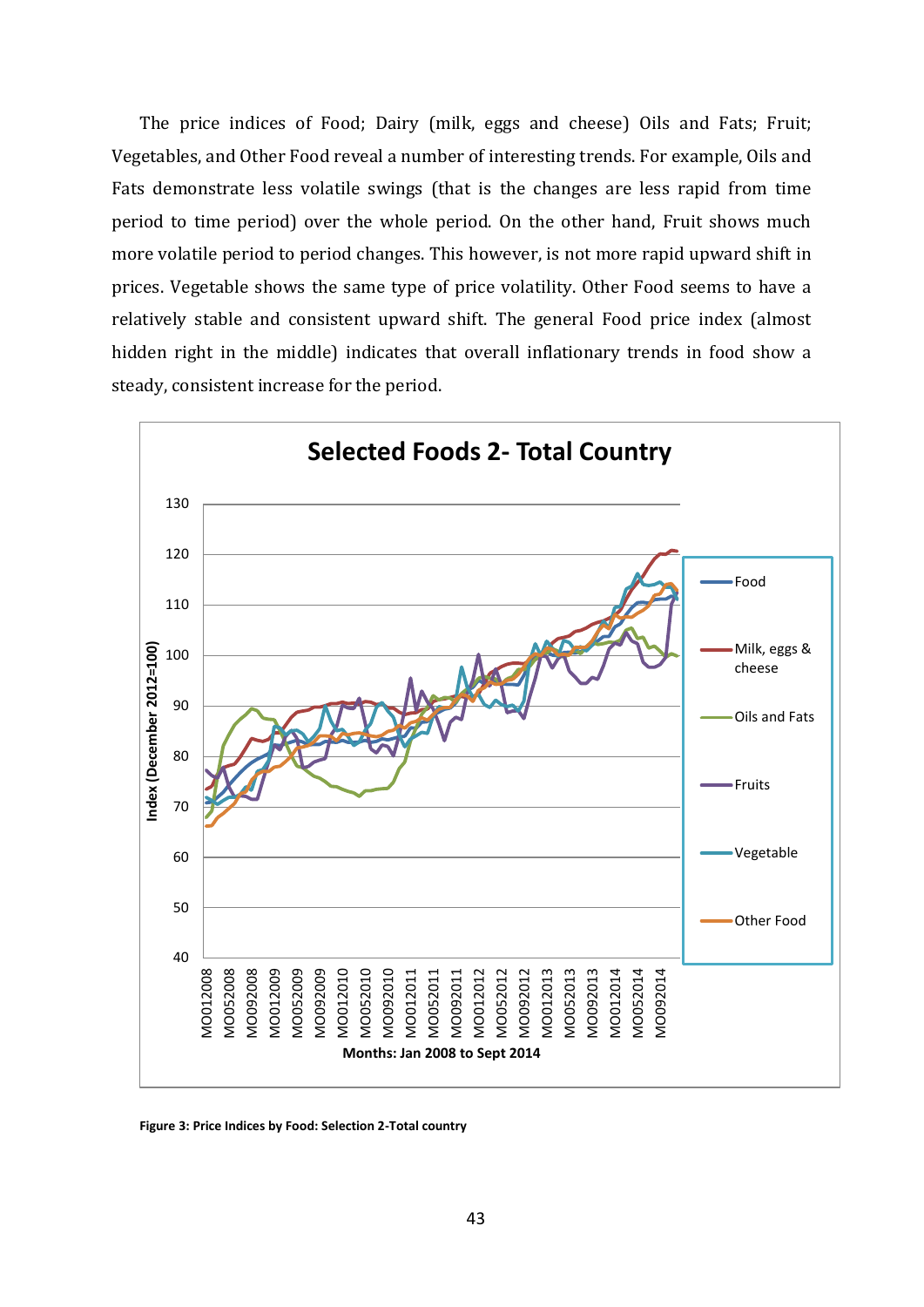

<span id="page-44-0"></span>

#### Source: Statistics South Africa

Income earners in South Africa can be divided into five equally sized groups according to income. The inflation dynamics of those in the lowest earning fifth is represented by the "Low" curve (in orange). The graph illustrates that those in the lowest-earning income quintile, face an overall higher rate of inflation than other groups, since it is above the other graphs. In addition, it shows the predictable upward trend indicating consistent price inflation. According to the graph, the other income quintiles face much more similar overall price inflation trends to each other, compared to the Low income quintile. The Low Income quintile, albeit for a few deviations, displays an almost symmetrical trend (it rises and falls with the same pattern) with the other income quintiles.

### **Conclusion**

The selected price indices show various types of price trends- overall trends, regionspecific trends and rough estimates of volatility. Price indices correlated to poverty, such as the rural price index is correlated to more rapid inflation. All price indices show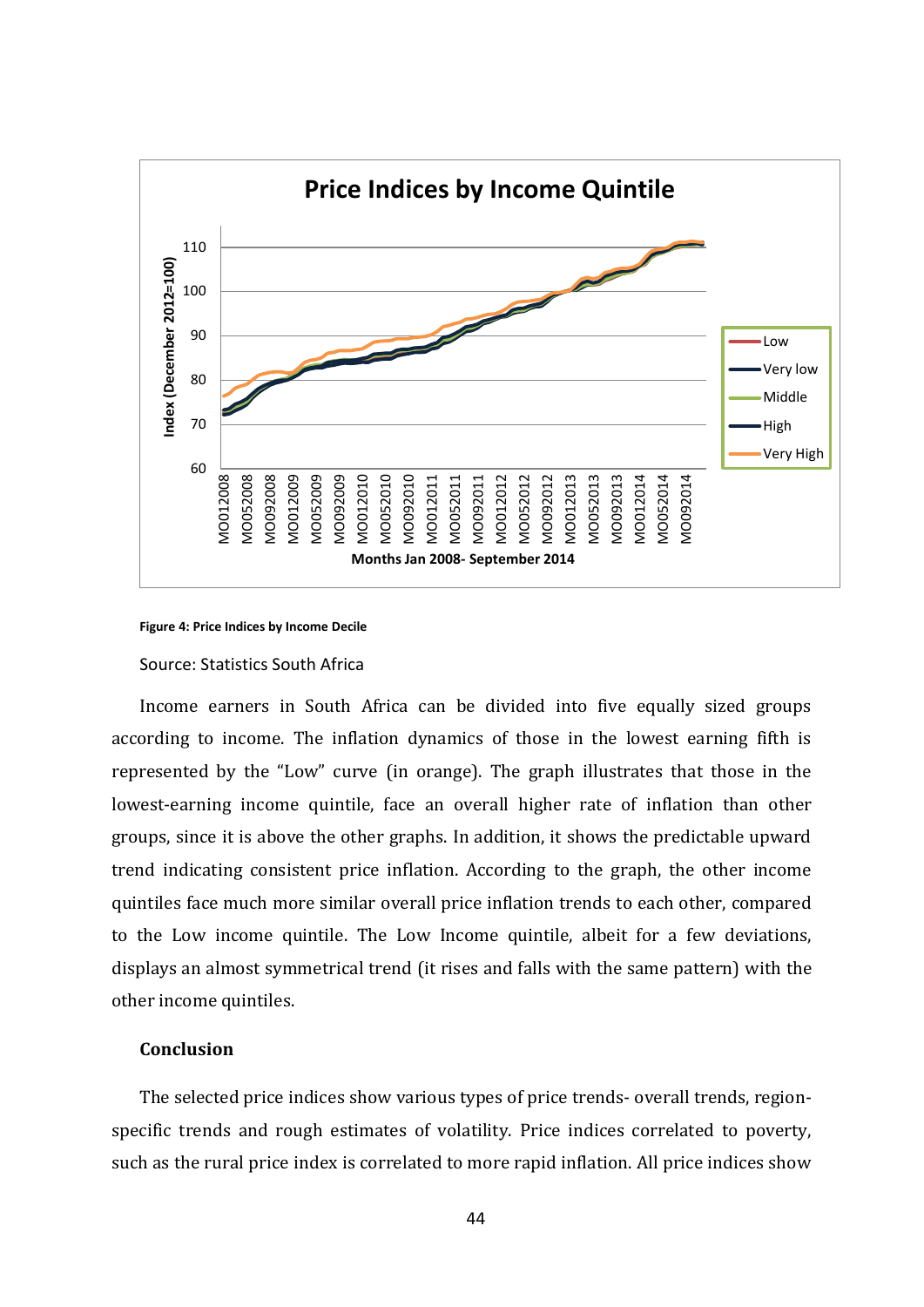upward trends meaning, over the long term, are prices are increasing. Short term increases in index slopes such as in Bread and Cereals over 2008, shows that higher than average rapid inflation for some product groups for some periods occurs. Some product groups show more consistent patterns such as the monthly volatility of Fish, Fruit and Vegetables.

A deeper understanding of the causes of food price inflation, in light of the literature, requires looking various factors that produce these trends. The ultimate causes that cause the persistent upward trend of price inflation, those that cause month to month volatility in prices of some product types and those that cause the poor to suffer higher levels of inflation need to be examined.

#### **Expenditure Shares**

An analysis of expenditure share data shows a number of interesting trends. The expenditure shares of individual food items can be made for both 2008 and 2012, the years in which Income and Expenditure Surveys were conducted, even though final shares used by Statistics South Africa in publishing the Consumer Price Indices are computed using a variety of other sources. The complete list can be found in the Appendix. The shares are expressed for food items only, in order to compute an approximation of food staples. The quintile expenditure shares described here are the total expenditure on a food item made by households in that quintile expressed as a percentage of total quintile expenditure (on all items) or total quintile expenditure on food. For example, The top food item in 2008 Quintile 1 food expenditure was Porridge (pap or maize) and constituted 10.28% of total food expenditure made by Income Quintile 1 households in 2008. The geographic locale expenditure shares are the individual expenditure shares for individual food items as a percentage of total expenditure of total geographic locale expenditure in one column, or total food expenditure of total geographic locale in the other column. For example, the top food item by expenditure share for 2008 Primary Urban Areas was

To be noted is that the food item expenditures expressed are in actual fact aggregated expenditures of various similar food items ranging across various brands. That is, the expenditure item Eggs refers to the aggregate expenditure spent on all types of eggs across various brands and quality of eggs. The implication for the analysis is that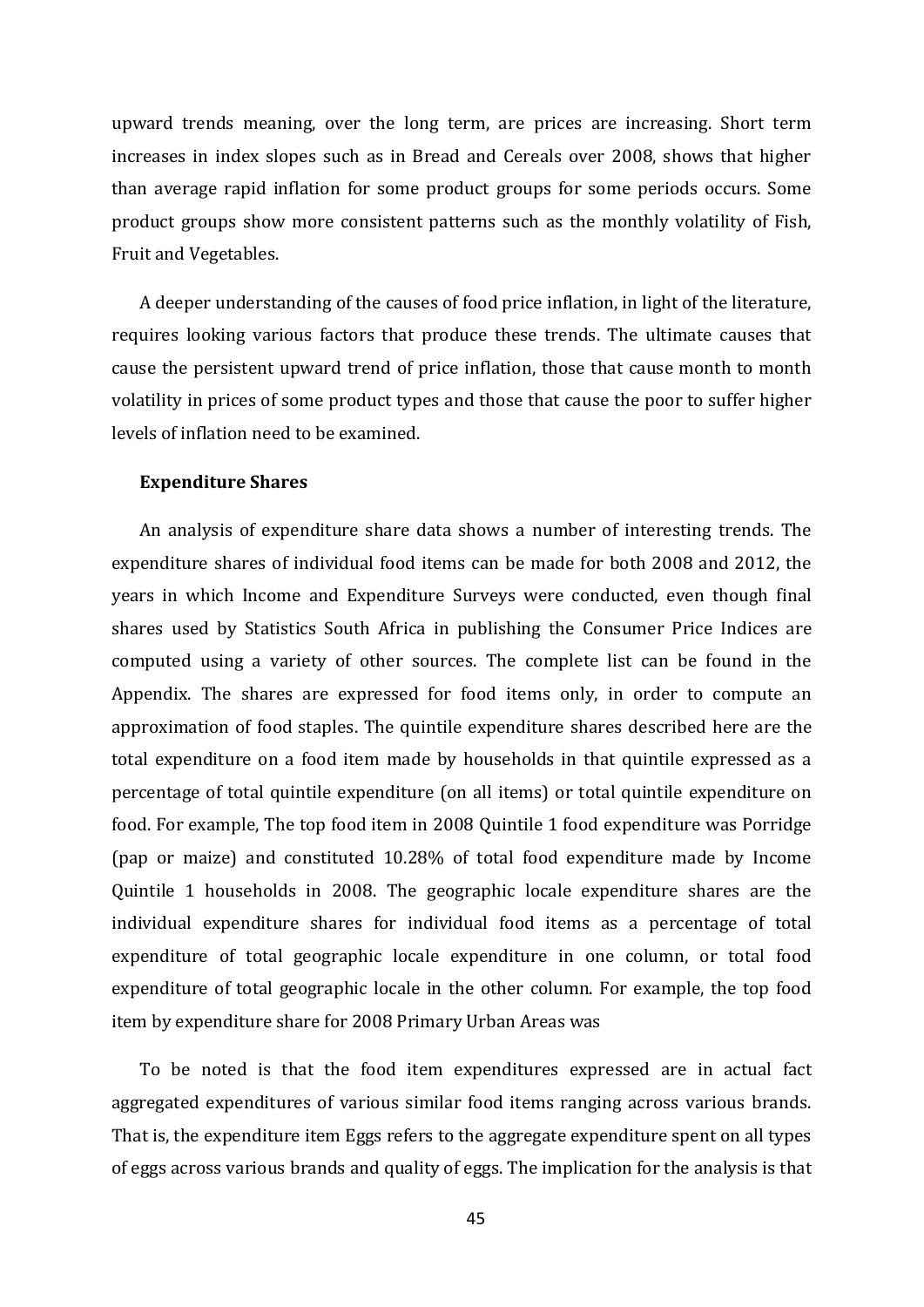it is not possible to see which individual brands were consumed more, for example, and what proportion of various brands was achieved. There also is exists some problems in comparability between the two since the 2008 data has fewer items than the 2012.

#### **Expenditure Shares by Income Quintile**

Food expenditure shares by quintile shares further illustrate trends confirmed by the literature. For both years, the lower income quintiles (Quintiles 1 & 2) show a much higher concentration on of cumulative expenditure on a fewer amount of items. For 2008, the top twenty Quintile 1 items already occupied 53.85% of food expenditure.

The breakdown of expenditure shares for individual food items in 2008 shows a number of interesting data trends. For Quintile 1 expenditure, the top ten food items were (in descending order) were porridge, white sugar, brown bread, frozen chicken portions, fresh chicken portions, white bread, rice, and fresh potatoes, eggs and sunflower oil. For Quintile 2, the top ten food item by expenditure item were (in descending order) were porridge, white sugar, brown bread, fresh chicken portions, frozen chicken portions, white bread, rice and fresh potatoes, sunflower oil and eggs. As can be seen, the top ten items for Quintile 1 and Quintile 2 are roughly the same, save for the difference in order with the last two items.

As one goes higher through the income quintiles, the individual share of the top food item becomes smaller and smaller. The top expenditure food item for Quintile 1, porridge, occupies 10.28% of that quintile's total food expenditure, whereas the top food item for Quintile 5, fresh lamb chops, occupies 5% of those quintiles. This is also the case more generally.

The data for 2012 includes a higher total number of food items, and so the calculated shares are generally lower for each item overall. For example, the food item measured as 'Porridge' in 2008 viz. pap or maize meal was separated into two food items viz. Special Maize and Super Maize, which differ on the account of their prices and nutritional value. For Quintile 1, brown bread, special maize, frozen chicken portions, fresh chicken portions, white bread, rice, white sugar, sunflower oil, beef-combined and fresh potatoes round up (in descending order) the top ten products. For Quintile 2,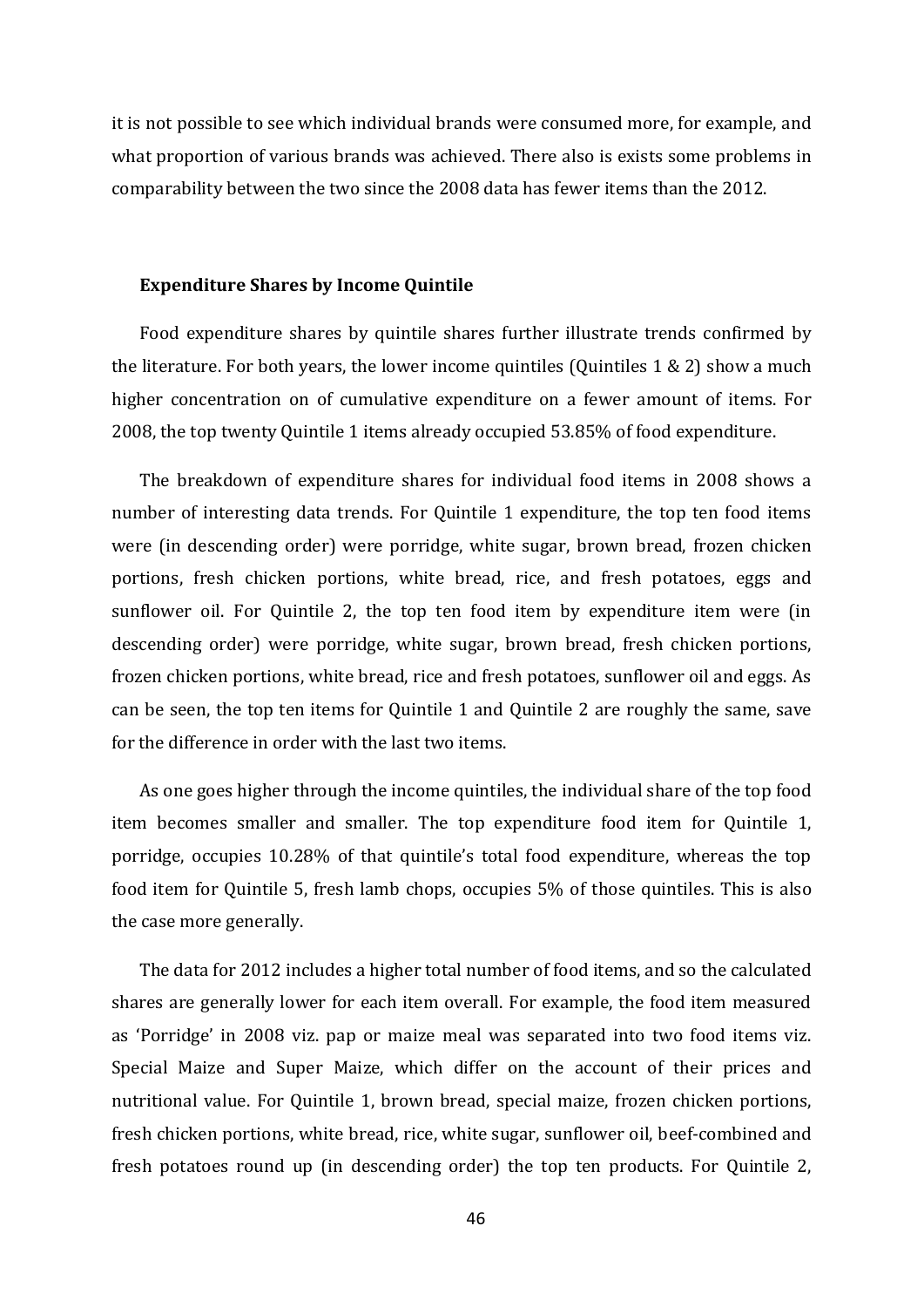special maize, frozen chicken portions, a loaf of brown bread, fresh chicken portions, rice, combined beef, white sugar, white bread, sunflower oil and fresh potatoes (in order) make up the top ten items. As expected, the items that make up the top lists for the higher items change, and the rank order of the items also changes as one progresses higher up the income quintiles. Meat items start to move up the rank orders, with Beefcombined occupying the top position for the two highest income quintiles.

A number of interesting trends about food consumption may be tentatively drawn from these findings. For both data sets, there are no radical changes in the food items that occupy the top ten positions in the bottom three income quintiles and the visible changes in top ten composition occur for the two higher quintiles. However, those items that dominate the top ten items in the lower income quintiles do not completely fall away in the higher quintiles. Possible explanations for this, which cannot be confirmed with this data alone, could have interesting implications for understanding food price inflation. The fact that some items maintain dominance across income quintiles may be because of factors along the food system of provision that mean that only a relatively limited set of foods are widely available for all households (that is, popular retailers carry only those foods) or because of cultural factors that determine consumption of those foods.

For both the 2008 and 2012 data sets, the higher income quintiles have item expenditure shares that are relatively smaller than in lower income quintiles. This implies that overall expenditure is more evenly spread out across a wider set of individual items in the higher income quintiles, and overall expenditure is "bunched up" amongst a fewer spread of items for the lower income quintiles. For example, the highest single food item expenditure share, (i.e. the top single food item) for each quintile ranged between 8% and 9% of total food expenditure. For the lower income quintiles, around the top seven or eight food items were all individually above 3% of expenditure each. This contrasts with the higher income quintiles, where only the top three or four items were individually above 3% and the rest each occupied lower individual shares, implying that consumption is more spread out. As mentioned before, there is some difficulty in comparing results between data sets, since some items are changed or removed.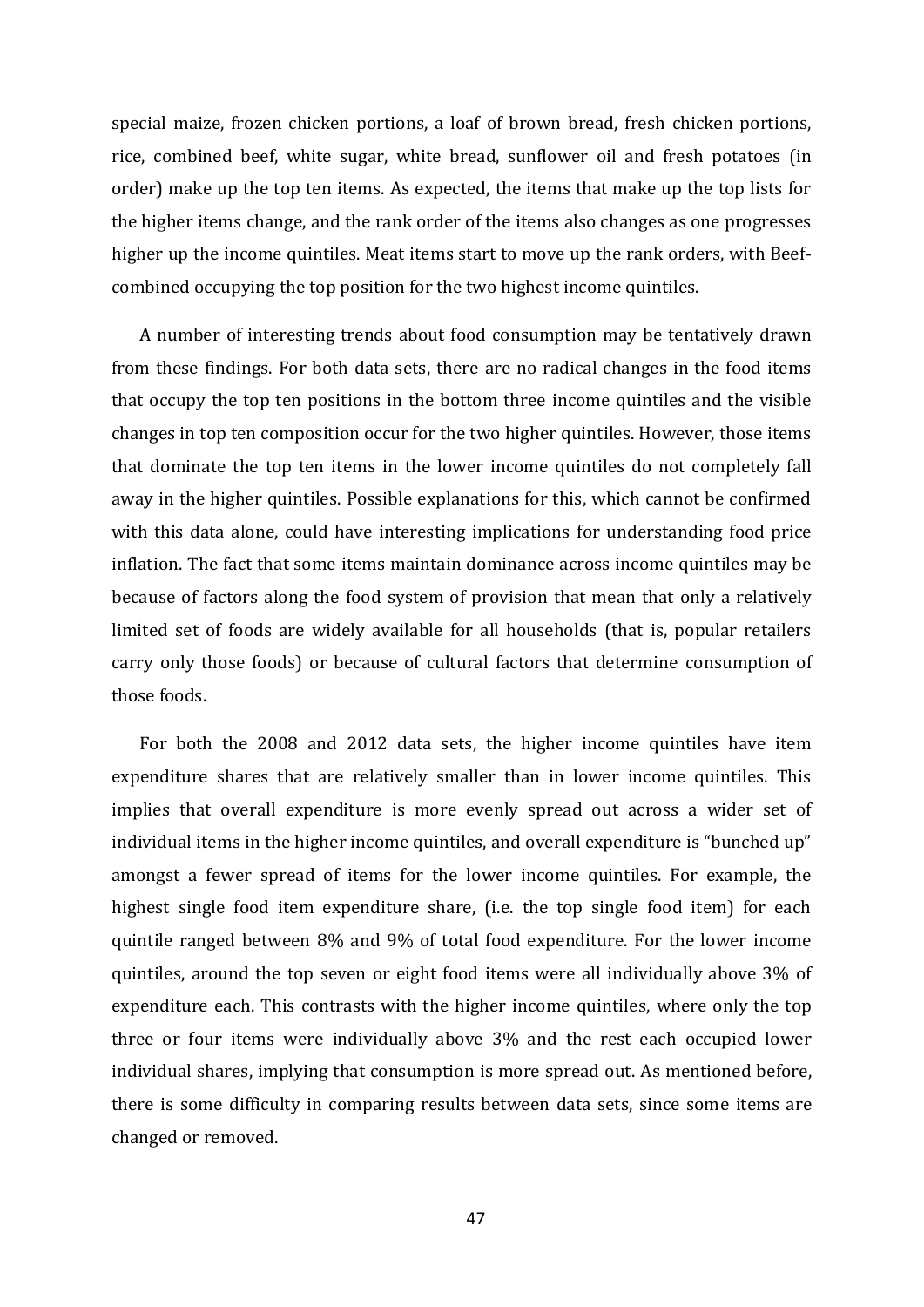#### **Expenditure Shares by Geographic Locale**

The expenditure share analysis can also be conducted for the 2008 and 2012 data sets according to the different geographic locales that expenditure data are collected for. Data are collected from primary urban areas, secondary urban areas, as well as rural areas. The measure 'all urban areas' is the sum of all primary and secondary urban areas. These classifications differ markedly from the quintile expenditure share since there is no equal demarcation of households Also, geographic factors that the literature stresses are relevant to the dynamics of systems of food provision, which would cause disparities in the results, are more likely to show up in geographic locale data. The individual food item expenditure shares illustrated are the total expenditures spent by households collectively in a geographic locale on an individual food item, as a percentage of the food expenditure share of all the households of the geographic locale in one column, and the total expenditure of the geographic locale in another.

For the 2008 data set, primary urban areas and secondary urban areas show similar trends. The top ten items for primary urban areas are (in order) brown bread, white bread, porridge, rice, fresh beef rump steak, fresh beef brisket, fresh beef chuck, fresh Tbone steak, and beef mince and cake. For the secondary urban areas, the same items occur, with the difference that porridge moves to the top of the rank order. The top item for primary urban areas only occupies 5.41% of total food expenditure, and for secondary urban areas the top item has a share of 4.86%, yet for rural areas the top item occupies a share of 10.21%.

Rural areas show a drastic change from the other two geographic locales. The top ten food items for rural areas in 2008 were porridge, white sugar, brown bread, fresh chicken portions, frozen chicken portions, white bread, rice, fresh potatoes, sunflower oil and cake flour. The top item, porridge, interestingly has a share that is nearly double the next item, which is only 5.95%

For the 2012 data, the top ten items for primary urban areas were, in order: beefcombined, brown bread, frozen chicken portion, white bread, and sausage. Fresh chicken portions, fresh full cream milk, special maize, bottle of fizzy drink, and rice. For secondary urban areas, the top ten items are brown bread, white bread, special maize, rice, cake flour, cereal, super maize, cakes and tarts, bread flour & sweet biscuits. Unlike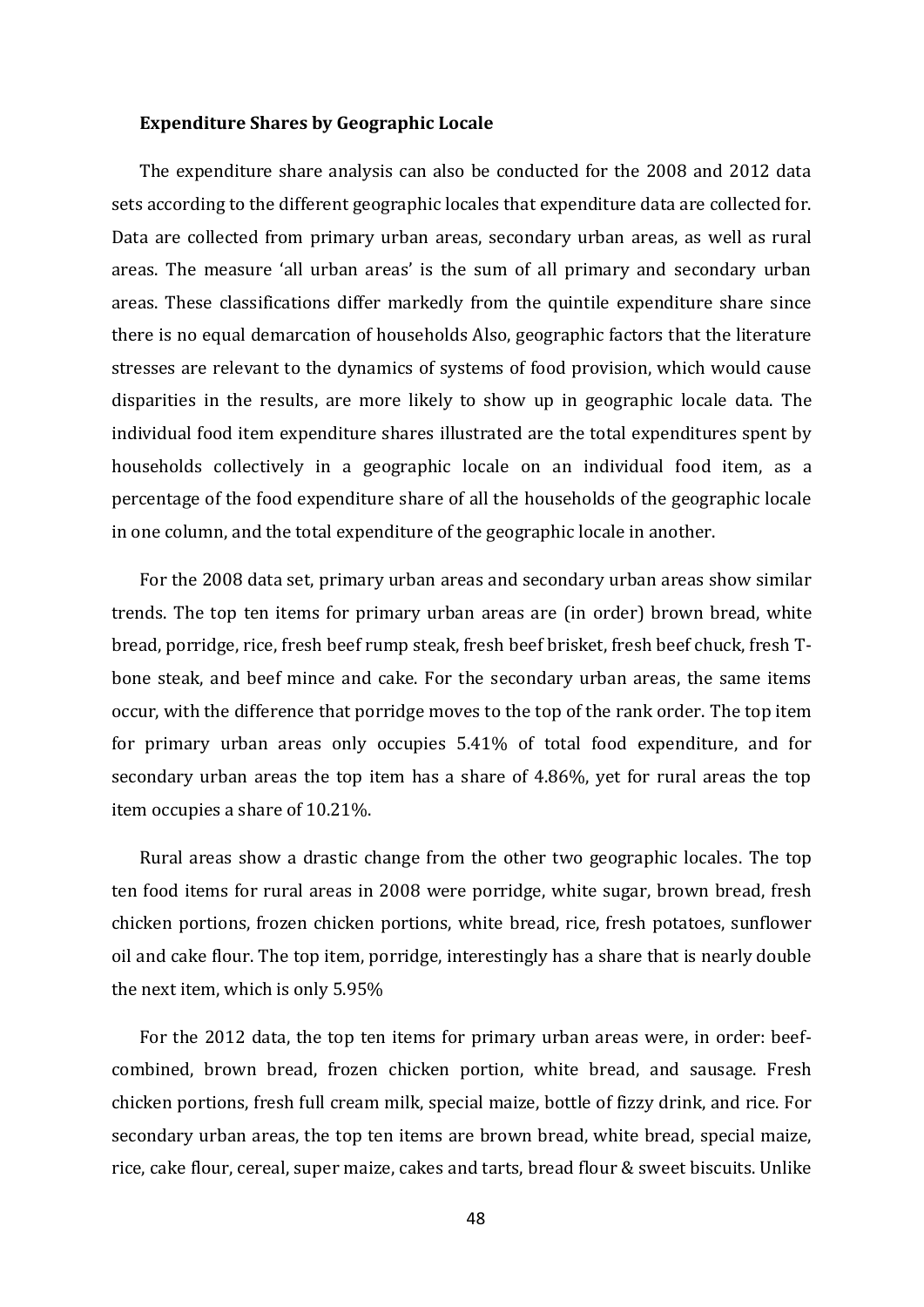the 2008 data, there is actually a difference between the top foods in primary urban areas and secondary urban areas.

Rural areas had the following top ten items (in order) beef-combined, frozen chicken portions, brown bread, white bread, sausage, chicken portions, fresh chicken portions, special maize, fresh full cream milk, bottled fizzy drinks, and rice. In line with the observations made above, the expenditure shares for the rural areas have slightly higher shares than (such as 8.23% for beef-combined and 6.38% for frozen chicken portions, compared with secondary urban areas.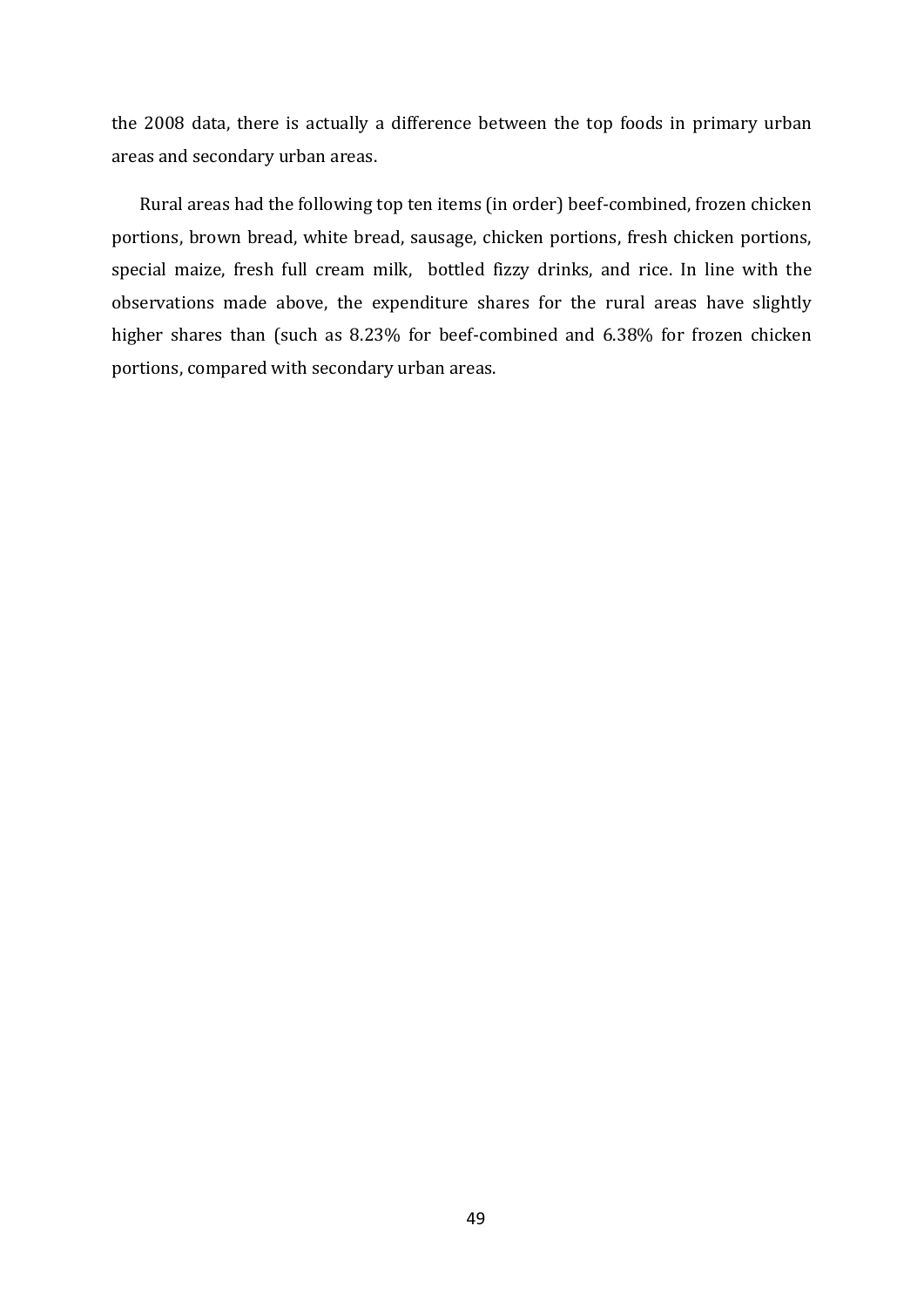# <span id="page-50-0"></span>**Chapter Six: The Political Economy of Food in South Africa Introduction**

The purpose of this chapter is to give an indication of the relationships between various aspects and entities of the political economy of food and how each relates to the prices of food in South Africa. This chapter will show these factors; following Vink and Kirsten (2002), cause or potentially cause upward trends on prices. Since extensive work has and is being done in analysing the drivers of price trends along the South African food chain, this chapter distils the key drivers of these, and reflects on how the overall picture of trends can be related to dealing with food price inflations. The prevalence of these issues briefly highlights the importance of tackling food price inflation, even though each of these issues must be studied in more depth.

# **Global Value Chains** The emergent 'global value chain' literature argues that trade and production of goods and services is increasingly becoming organised along 'chains' of successive sites of value adding, where these sites of production and value adding occur in different countries.

The global value chain literature grew out of the earlier global commodities chains literature. The global value chains literature provides the insight that since the various economic activities that any particular good or service undergoes are fragmented and diverse in location and type, economic theory and policy that seeks to understand and governs this type of production and companies and corporations must take this into account. The influence and power of multinational corporations has grown as global value chains have increased due to the difficulties faced by national governments in enacting legal and other governance. As will be demonstrated later, South Africa's own food supply is a well-integrated with international markets. This global value chains thinking can be applied to agribusiness, as shown by (Humphreys, 2006)

Primary agriculture was traditionally been very important for South African economy, and although it is a relatively small share of GDP, it remains a significant provider of employment, especially in the rural areas. (SA National Department of Agriculture, Forestry and Fisheries, 2013, p. 4) The sector underwent a number of significant reforms in the 1990s, particularly after 1994, due to the change in the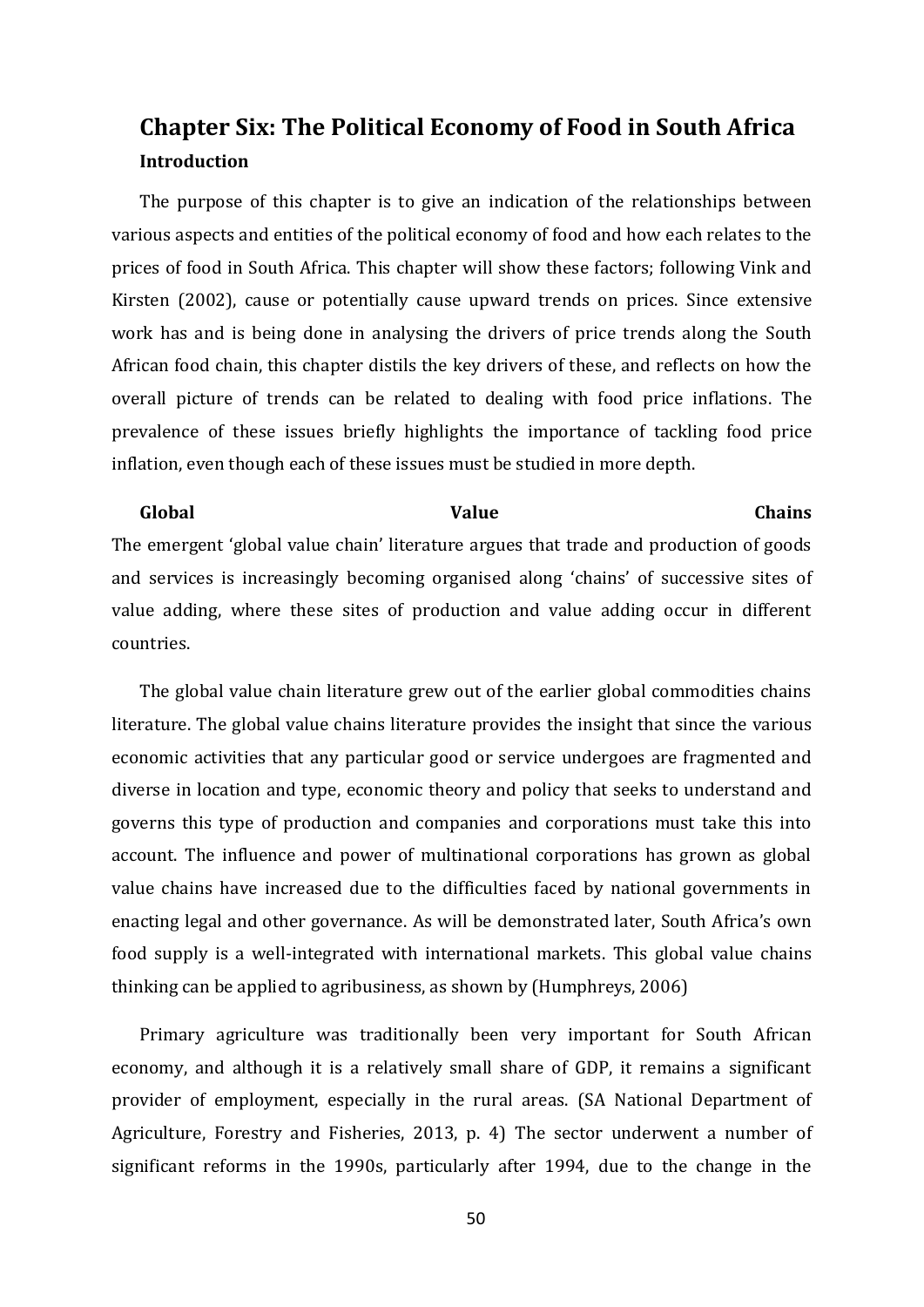national government dispensation and a series of crisis in the sector. Part of the problems that face the industry are such issues as scarcity of water resources, desertification, soil erosion, soaring input costs and population growth

Before 1994, the sector was controlled by so-called agricultural marketing boards. These marketing boards were statutory bodies that regulated almost every aspect of each value chains.

After 1994, the most significant event to affect the structure of the agricultural sector was the deregulation of the marketing sector to bring it in line with the social economic democratisation of the most important aspects of South Africa's political economy of food, liberalisation, globalisation, privatisation and food systems are important for understanding price formulation in South Africa. An explanation of how each of these contributes to upward trends in food prices is given.

The subsequent overview of some issues and aspects in the political economy of food assumes certain relationships between liberalisation, financialisation, and market power to price formulation. All these aspects reflect an underlying a neoclassical economic theoretical and policy framework that favours price formulation being undertaken in the market. This is coupled with a pulling back of government intervention within the sector since 1994.

#### **Selected food value chains**

This section gives an overview of The National Agricultural Marketing Council conducts analysis of various selected foods, through the Food Cost Review and Food Price Monitoring Committee over data that covers a number of years. Key food value chains include the red meat, wheat-to-bread value chain, the maize-to-maize meal value chain, the dairy value chain, the sunflower value chain, the sugar value chain, the potatoes value chain and the dry beans value chain. The 2004 Food Price Monitoring Report of 2004 (NAMC. 2004) monthly Food Price Monitor publications. Some of the measures include farm to retail price spreads (FTRPS) and real average farm value shares.

The farm value share is the value of the farm product's equivalent in the final food product purchased by the consumers. The FTRPS is the difference between what the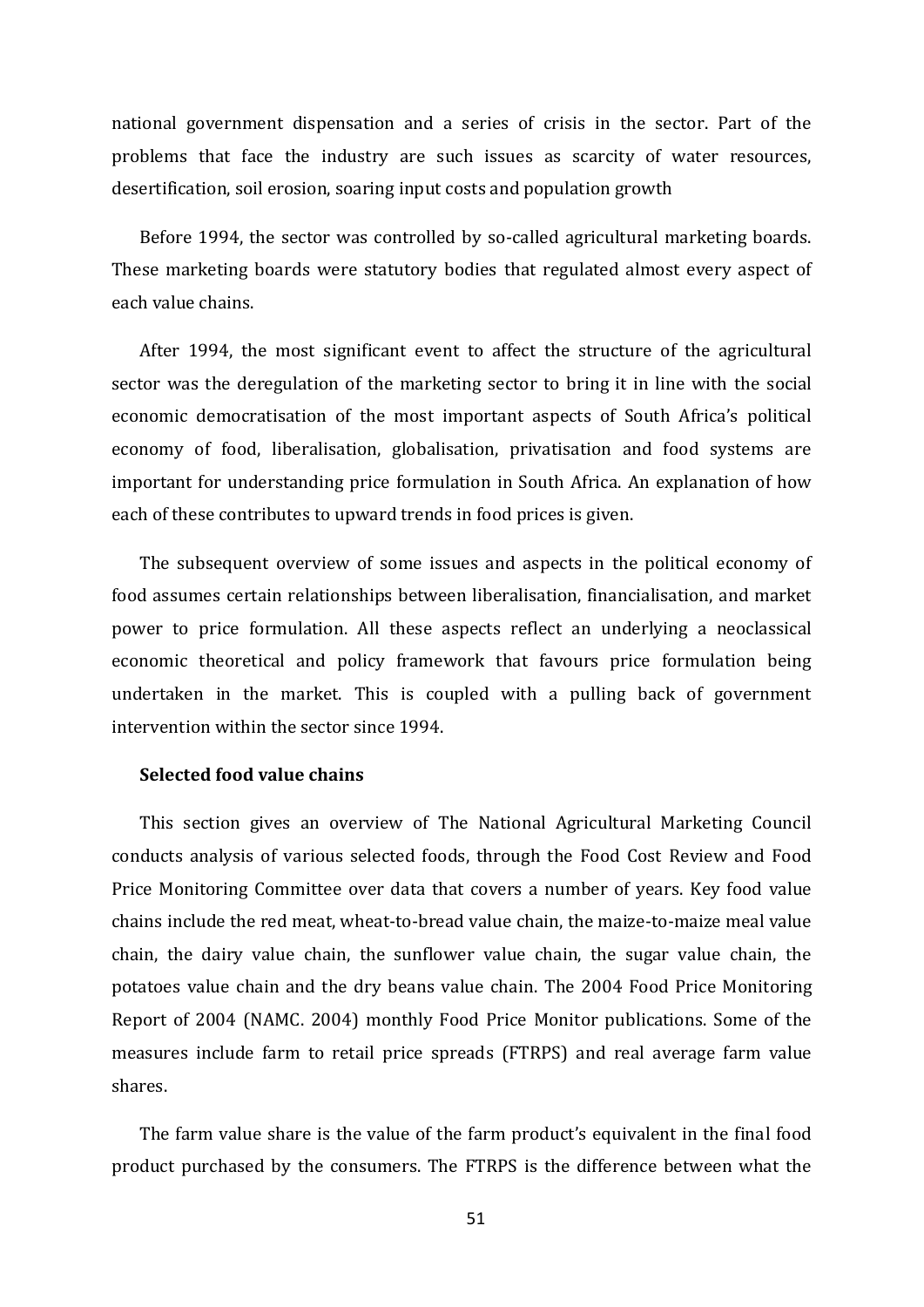consumer pays for the food product at retail level and the value of the farm product used in that product (National Agricultural Marketing Council, 2012, p. 2)

The stylised structure of the value chains involves primary farmers, processors (such as millers in the wheat and maize value chains, and abattoirs in the meat value chain) and retailers. Key prices that are measured along the value chains are as follows. The producer price (also known as the farm gate price) is the SAFEX spot price minus the average transport differential and handling costs. There are also transport costs from the farm gate to the silo. Handling costs are reported from processors. There are further packaging and related costs incurred after processing, and in then end final transport costs and the retail mark-up. Naturally, specific value chains, due to constraints such as hygiene, different types of storage costs and other factors are relevant in specific value chains. The details of these costs are extensively covered in the Reports.

#### **Concentration of business in the food value chain**

There are a number of measures of concentration in the agricultural sector in South Africa. In assessing concentration of global value chains, Humphreys (2006, pg. 37) notes that in recent years, different forms of concentration have emerged. Input supplier concentration, consumer outlet concentration. Humphreys argues that concentration along a value chain matters for two important reasons- since concentration at one level gives rise to concentration at other levels, and because concentration at particular points in the value chain creates oligopolies and inequalities in market power (Humphrey, 2006 pg. 36).

From international experience, concentration leading to further concentration is illustrated in food by cases where the development of large plants by food processors had backward linkage affects, leading to the development of suppliers to those food processors. (Humphreys, 2006, pg.36) This occurs for three main reasons,. One, the economies of scale that favoured large processing plants may also occur upstream in the value chain, favouring the scaling up of suppliers. Secondly, the fact that the efficiency of large plants requires continuous processing which in turn requires large-scale supply. This large-scale supply, in turn, is best achieved and coordinated when there is a limited number of large scale suppliers. Finally, a similar logic is at play with regards to the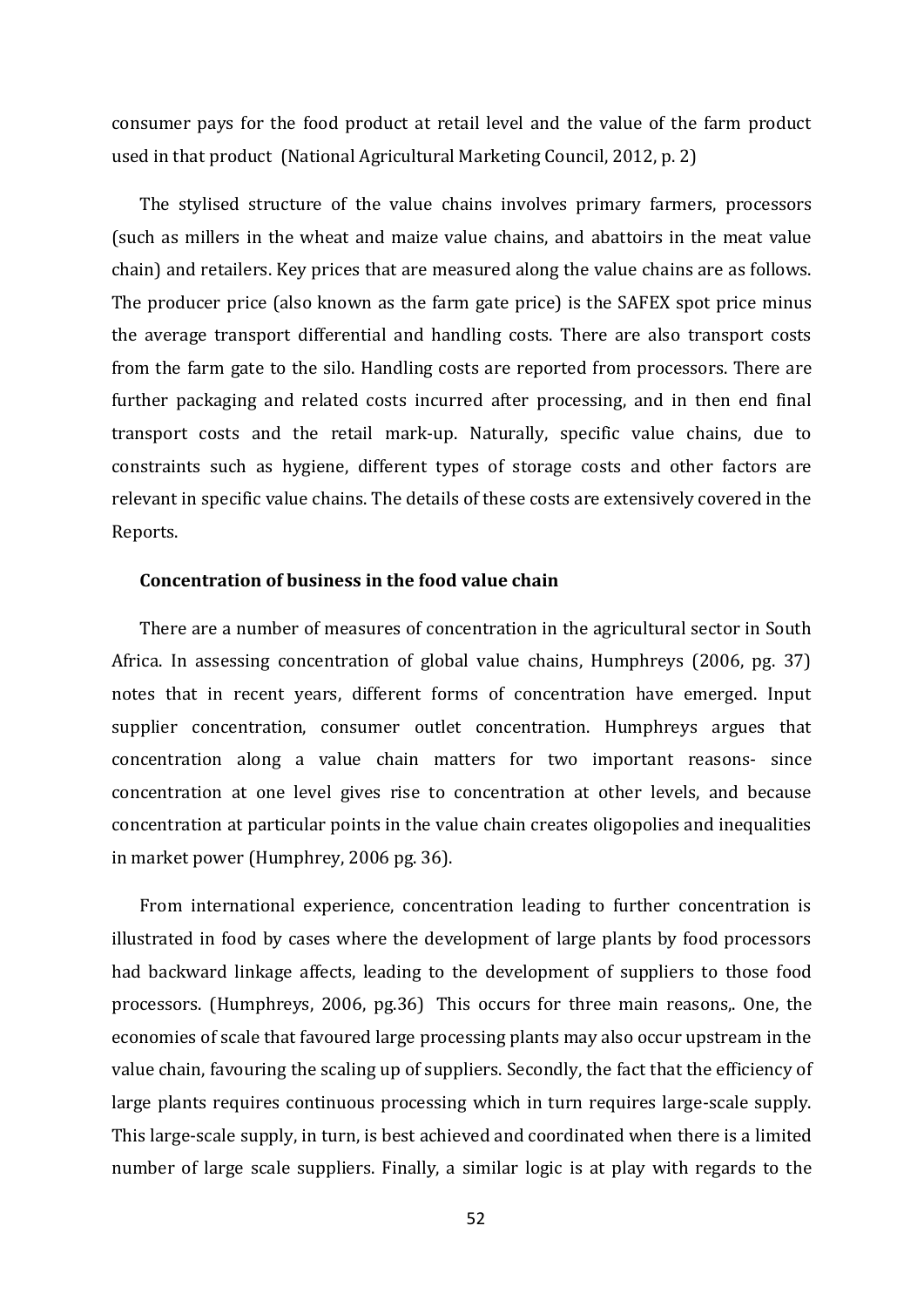achievement of consistent input quality. These may be summarised as the economies of scale in production and economies of scale in co-ordination. Concentration that obeys the logic detailed above leads (almost naturally) to market power, which is the more direct link to price formulation.

#### **Privatisation**

Private sector involvement in southern Africa's spans across all the ends of South Africa's agricultural sector and food value chains. Private sector involvement in Southern Africa includes different roles played by producers (agro-food dealers) agrofood processors, and supermarkets amongst others (Acquaye, 2012). These players play key functions in the infrastructure and supply chains sub-Saharan agricultural markets. Agro-food dealers provide have the primary function of facilitating activities such increasing demand for agricultural commodities, providing financing mechanisms such as crop insurance. Agro-food processing companies transform primary agricultural products into consumable commodities. According to Acquaye (2012, pg. 22) 10% of South Africa's GDP comes from agro-processing activities. However, 10% of the agroprocessing are responsible for 70% of industry turnover. Supermarkets and the rest of the retail industry also play another important role on the agro-food chain- the one most directly connected to price. There has been a rapid increase in the market share and spread of supermarket chains in South Africa. The largest supermarket chains include Shoprite and Massmart (the first and third largest groups respectively). Part of the role they play includes meeting demands that extend from growing urbanisation and population growth, and the growth of an increasing middle class.

#### **Liberalisation & financialisation of South Africa's s agricultural sector**

Liberalisation and financialisation of the agricultural sector are treated together since they have played a joint role. Liberalisation refers to policy that facilitates the removal. Trade liberalisation in South Africa refers to the process that occurred from about the early 1980s to early 1998. (Vink, Kirsten and Tregurtha, 2002, p. 1) As with other forms of liberalisation, the move to liberalise trade came with the advent of democracy and South Africa's urgency to re-enter the world markets after apartheid exclusion. This was inspired by South Africa's domestic economic environment, with a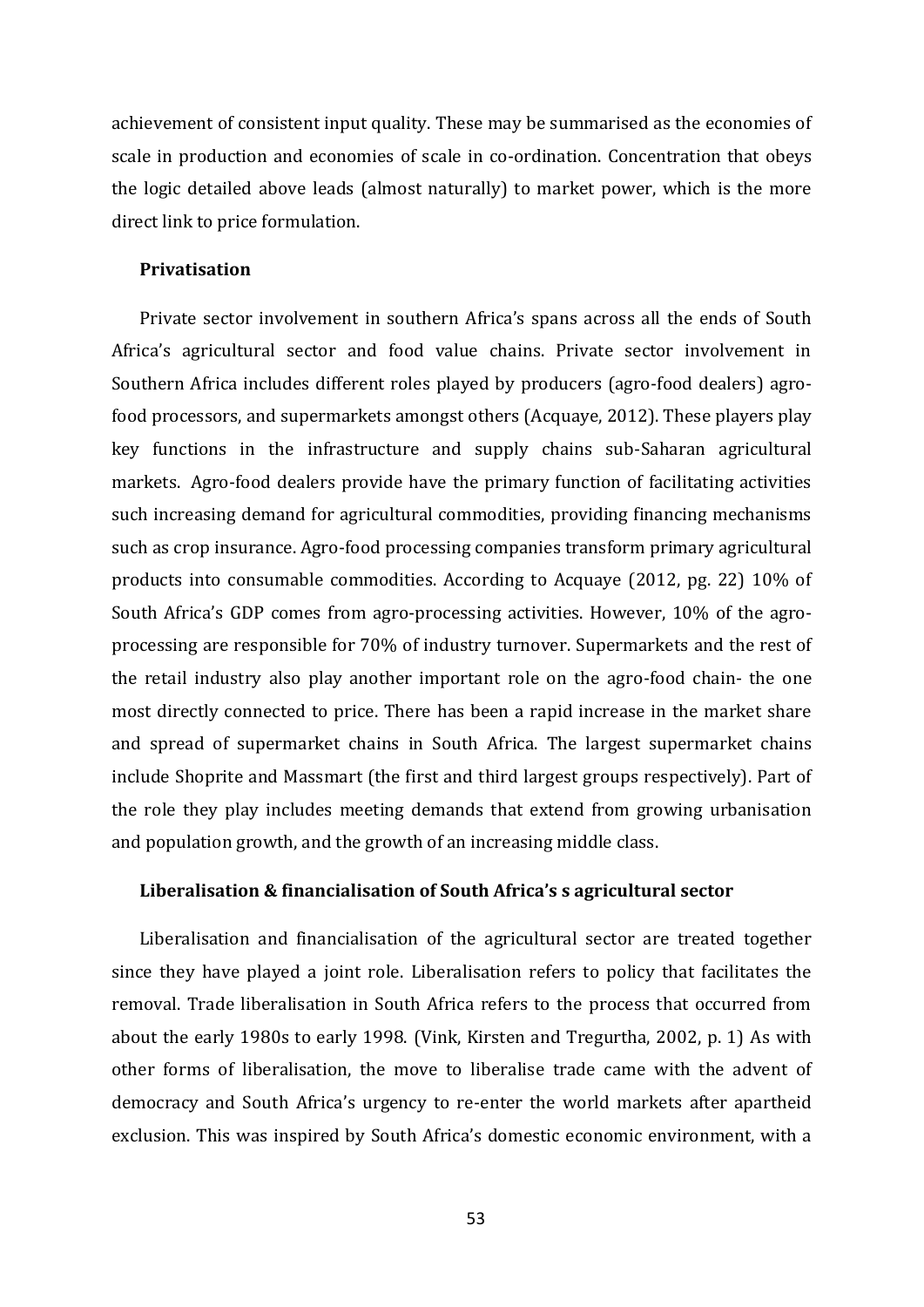decline in economic performance due to the isolation and economic instability that characterised the transition period.

An overview of how the discussed aspects of South Africa's political economy of food and how price formulation occurs shows the complex relationship of entities. One emergent view is that liberalisation, privatisation, financialisation, and both vertical and horizontal consolidation of commercial elements in South Africa's trends bodes well for South African food prices. This view emphasises the positive effects of increased food supply capacity. Liberalisation and financialisation incentives investment into food systems and food chains, thus ensuring at least the stability of supply. This view emphasizes the positive economies to scale that occur with higher levels of concentration especially in the supermarket/retail sections of the food value chain, where these economies of scale facilitate lower prices.

#### **Implications for prices of the political economy of food**

Some key findings of reviews of the political economy of food give some key recommendations. The general landscape is that, in agreement with the international literature, final consumer prices are formulated by a variety of internally and externally affected prices.

Some of these prices such as those set in financial markets. The value chain analysis of various food chains conducted over the last decades shows that prices are determined in various places along the value chain, with those places exhibiting concentrated market power.

Privatisation has a possible duel effect on prices that must be explored with much more depth. Local agriculture is dominated by domestic capitalists. On the one hand, it seems that the private sector and private enterprise has the tendency to employ greater efficiency measures, can exploit economies of scale and scope and have greater access to infrastructure and investment. In many cases, there is greater concentration of business precisely because smaller enterprises cannot compete with the larger firms who are more efficient. This is good for prices. However, the negative side to concentration or an anti-competitive environment is the risk of collusion. There has already been evidence of this in the bread industries. The important implication for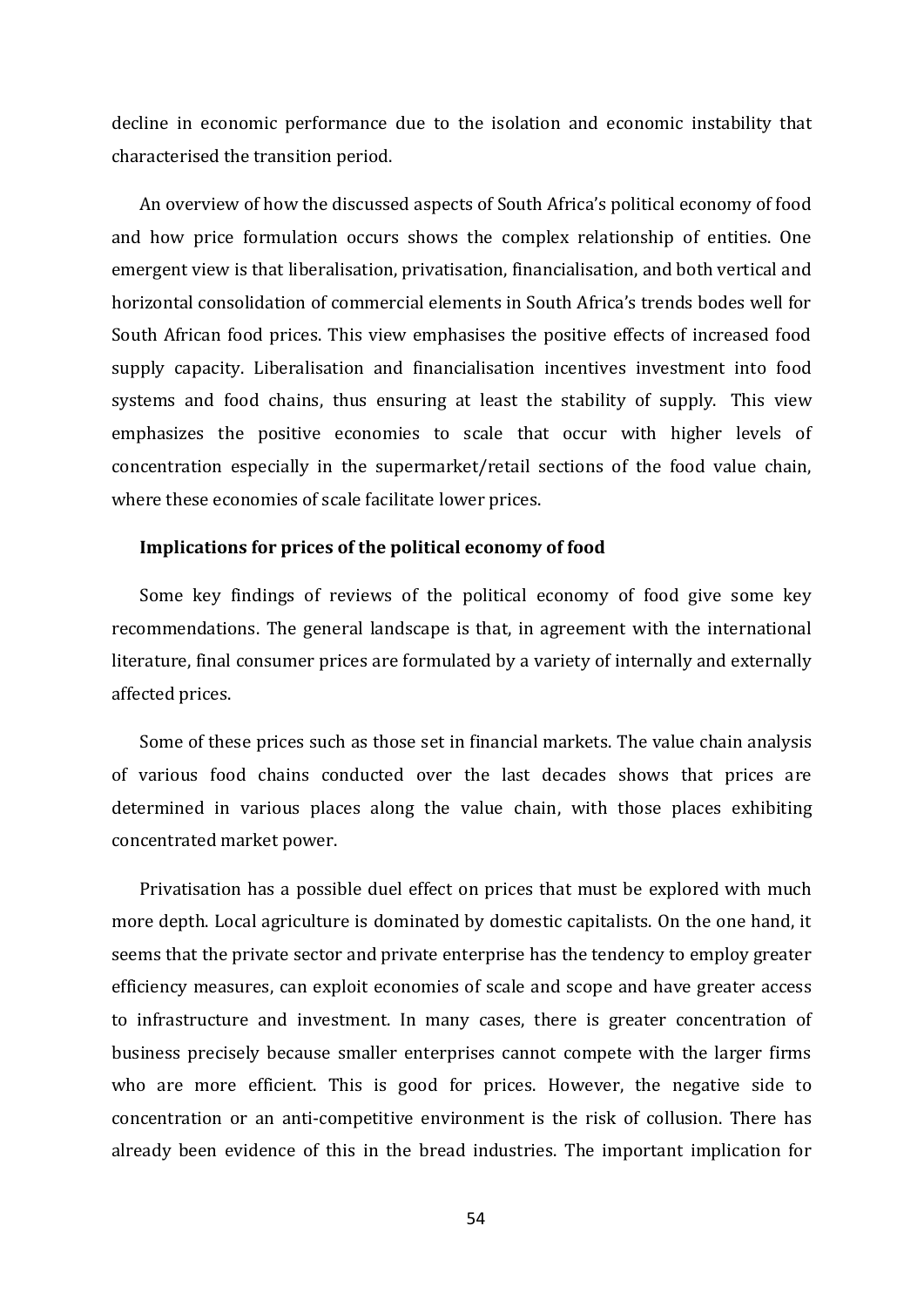policy, then, is all though private enterprises are able to drive costs down, the market power they yield may.

Trade liberalisation allows the country to benefit through specialisation, and to meet aggregate demand when local supply is hampered for whatever reason. However, trade liberalisation (when it is coupled by financialisation) exposes the country to potentially pernicious international financial flows.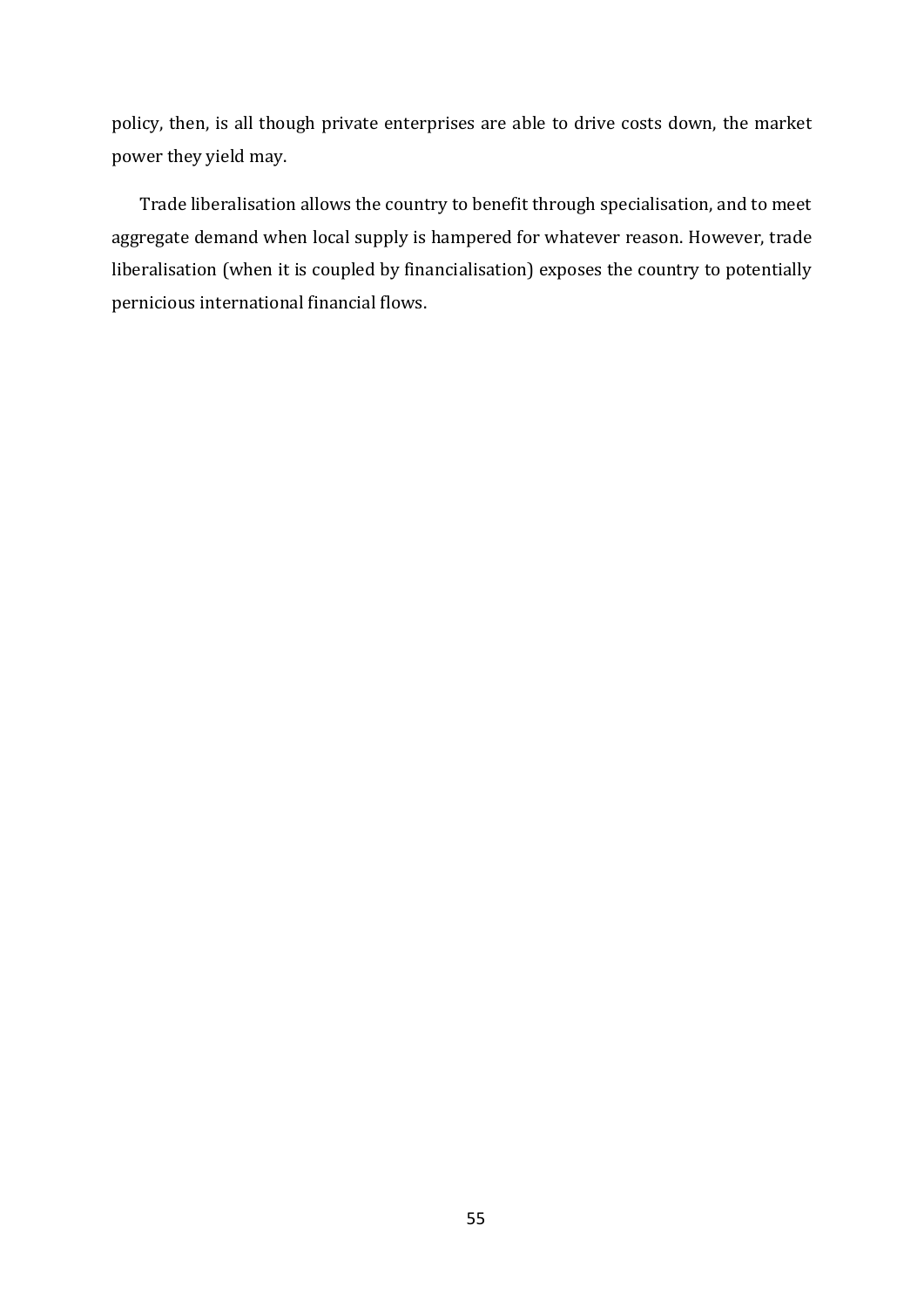### <span id="page-56-0"></span>**Chapter Seven: Conclusion**

The research report has aimed to discuss a number of key elements to food price inflation and how it affects the poor. The research report discussed the picture that international trends spurned in 2008 and showed that various countries experience food price inflations for different reasons. The international and local literature shows that there are a complex set of factors that must be taken into consideration.

The tools for measuring food price inflation that currently exist make some important headway into understanding how poverty and food price inflation interact. Food price inflation affect the income poor and those in rural areas disproportionately more. The work of the Food Price Monitoring Committee and Statistics South Africa provides insight on how to measure food price inflation dynamics. The Food Price Monitoring Committee work shows that prices are determined at various areas on the food chain. Some of these prices, such as oil that factors into transport costs are externally determined. Other prices have a greater susceptibility to intervention. These are those prices that can be regulated through such instruments as the Competition Commission and other forms of price regulation.

Further, price data collection happens separately from expenditure collection. Since average prices are computed and then applied to aggregated expenditure shares, the particular details of whether the price dynamics at the poor household level remain unknown. This is especially pertinent for remote areas that may be experiencing higher food prices, increased by mark-ups and transport costs since products travel longer distances to reach poorer households.

The substantive chapters of the research report conducted three exercises: the identification of food staples in South Africa, an overview of food price trends using South African CPI data as well as a political economy overview meant to tease out some of the key recommendations related to the findings.

Chapter Four gave an extensive overview of the methodologies used by various organisations. It was found that each of the different methodologies had their own virtues. The FAO Food Price Index and the Statistics South Africa conduct a vast amount of price data and are very important tools to determine overall trends. However, both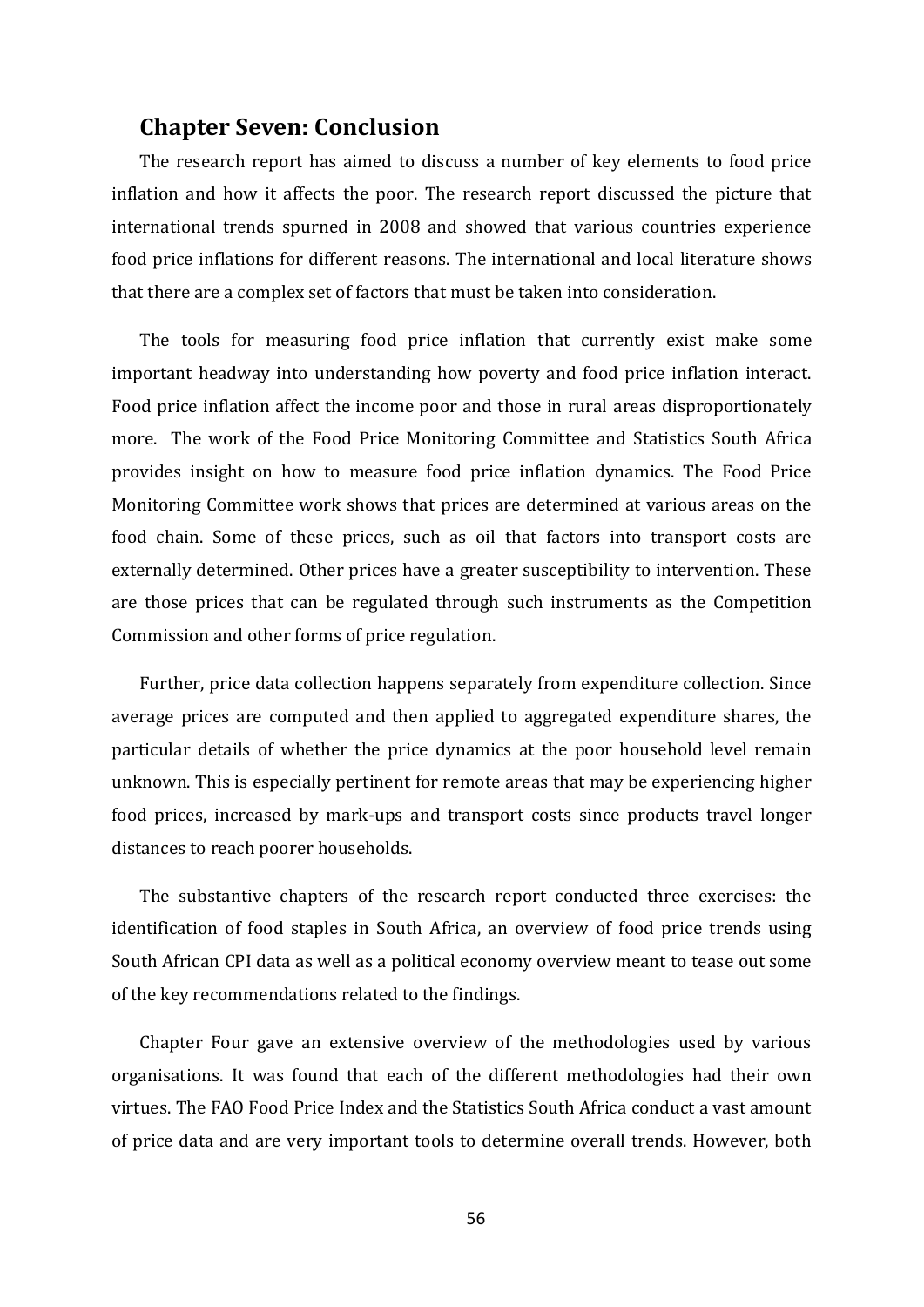use highly aggregated price data and are thus not optimal for focusing on specific patterns.

In addition, Chapter Four showed the potential weakness of consumer price indexes, especially those that do not correct for plutocratic bias.

Chapter Five deals with food price trends from published South African CPI series. The trends tend to confirm the findings of the literature review, in that those in poorer designations, as evidenced by metro-type or income quintile show slightly higher rates of relative inflation for the years covered. Chapter Five also interestingly shows that although certain food groups have shown a relative volatility over the period examined. Interestingly, it appears that across the income quintiles the rate of inflation for the lowest quintiles is only marginally higher for a few months. Chapter Five also provided an overview of the expenditure shares as they differ across the demographic designations and identified the individual foods that contribute the most to expenditure. Food items were amongst the highest consistently. Chapter Six provided an overview of the key political economy matters such as privatisation and trade liberalisation that indicate that that an attempt to look at understanding food price inflation and how it affects the poor must also analyse how those prices are formed.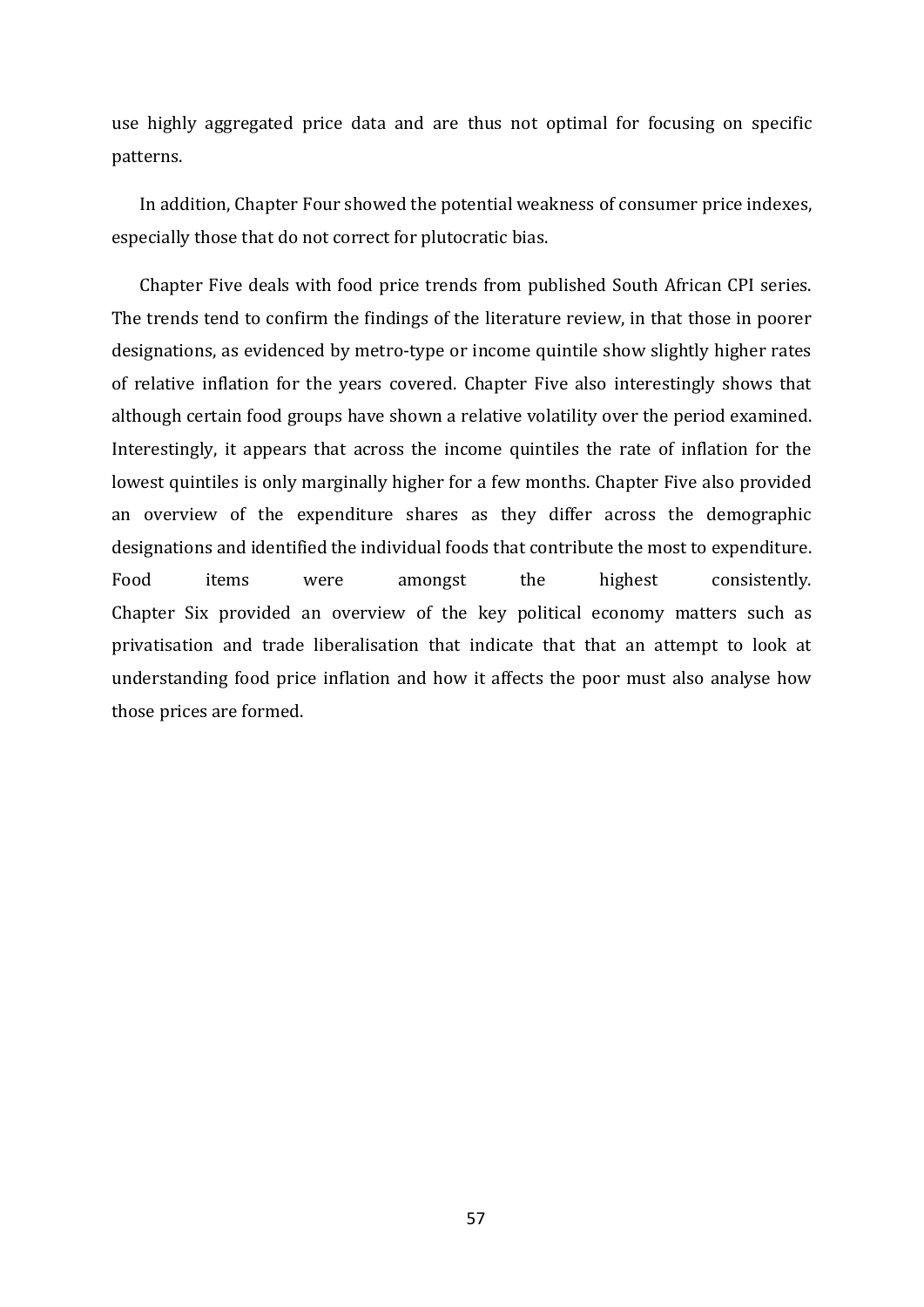## <span id="page-58-0"></span>**Bibliography**

- Admassie, A., 2013. The political economy of food price: The case of Ethiopia. WIDER Working Paper.
- Batten, D., 1981. Inflation: The cost-push myth. Federal Reserve Bank of St. Louis Review 63, 20–26.
- Cardoso, E., 1992. Inflation and poverty (Working Paper No. 4006), NBER Working Paper Series. National Bureau of Economic Research, Cambridge, Massachusetts.
- Chirwa, E., Chinsinga, B., 2013. Dealing with the 2007/08 global food price crisis: The political economy of food price policy in Malawi. WIDER Working Paper.
- Department of Agriculture, Forestry & Fisheries, 2015. Economic Review of the South African Agriculture 2013 (Report). Pretoria.
- Finn, A., Leibbrandt, M., Oosthuizen, M., 2014. Poverty, inequality, and prices in postapartheid South Africa. WIDER Working Paper.
- Food and Agriculture Organization of the United States, 2015a. Dimensions of need Staple foods: What do people eat? [WWW Document]. Staple Foods: What do people eat? URL http://www.fao.org/docrep/u8480e/u8480e07.htm
- Food and Agriculture Organization of the United States, 2015b. FAO Food Price Index [WWW Document]. World Food Situation. URL http://www.fao.org/worldfoodsituation/foodpricesindex/en/
- Ghosh, J., 2010. The unnatural coupling: Food and global finance. Journal of Agrarian Change 10, 72–86.
- Gilbert, C.L., Morgan, C.W., 2010. Food price volatility. Philosophical Transactions of the Royal Society B: Biological Sciences 365, 3023–3034. doi:10.1098/rstb.2010.0139
- Humphrey, J., Memedovic, O., 2006. Global value chains in the agrifood sector (Working Paper). United Nations International Development Office, Vienna.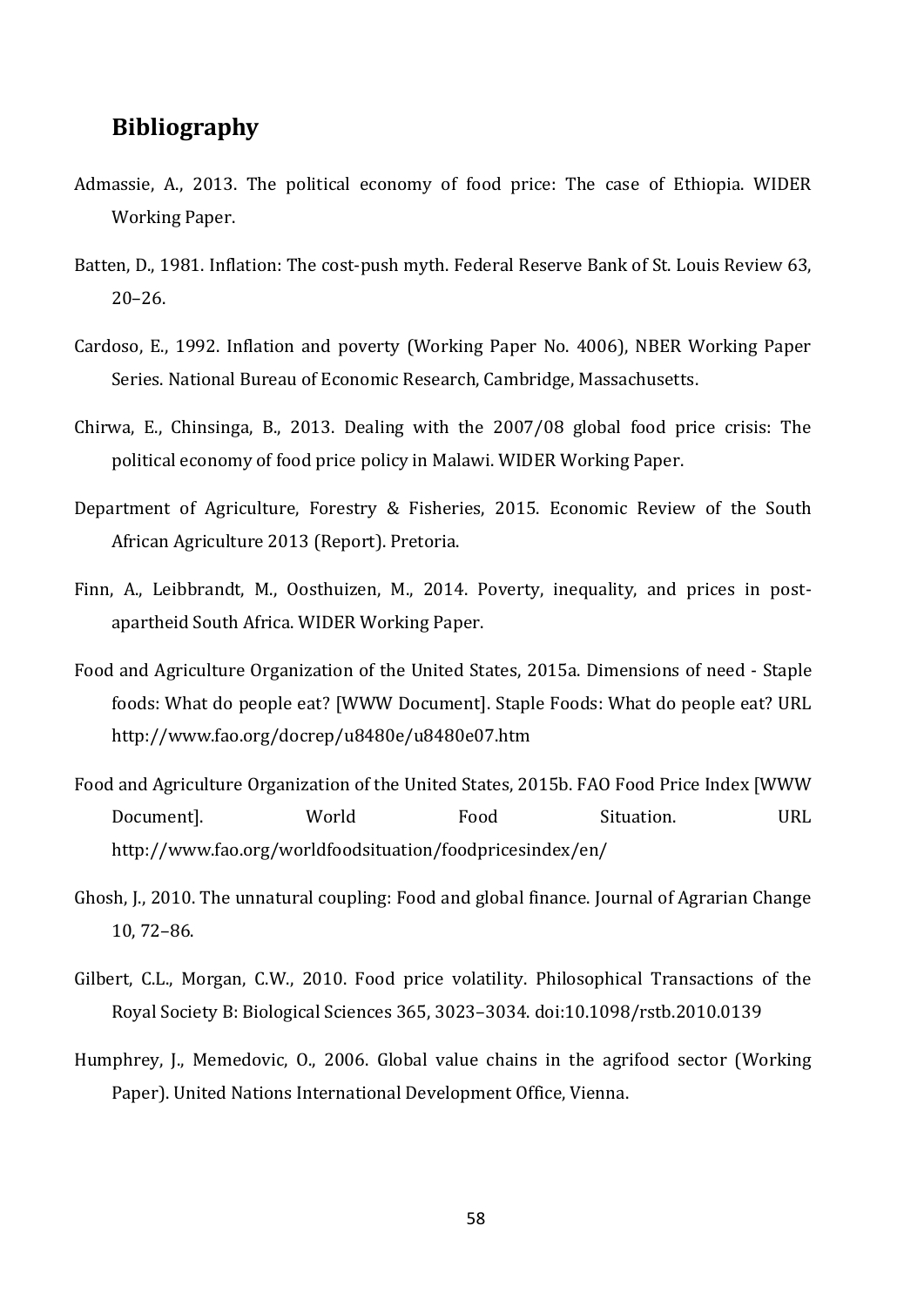- Igumbor, E.U., Sanders, D., Puoane, T.R., Tsolekile, L., Schwarz, C., Purdy, C., Swart, R., Durão, S., Hawkes, C., 2012. "Big Food," the Consumer Food Environment, Health, and the Policy Response in South Africa. PLoS medicine 9, 866.
- International Labour Organisation, 2010. Consumer Price Index Manual: Theory and Practice.
- Isaacs, G., 2014 The myth of "neutrality" and the rhetoric of "stability": macroeconomic policy in democratic South Africa (Working Paper No. 54426), MPRA. Political Economy of Restructuring in South Africa.
- Mhlongo, V., Daniels, R.C., 2013. Food expenditure patterns in South Africa: Evidence from the NIDS.
- Mittal, A., others, 2009. The 2008 food price crisis: rethinking food security policies. UN.
- National Agricultural Marketing Council, 2012. The South African Food Cost Review 2012 (Review), the South African Food Cost Review. Department of Agriculture, Forestry and Fisheries, Pretoria.
- Nhate, V., Massingarela, C., Salvucci, V., 2013. The political economy of food price policy: Country case study of Mozambique. WIDER Working Paper.
- Oosthuizen, M., 2013. Inflation Inequality in South Africa. Development Policy Research Unit, University of Cape Town.
- Oosthuizen, M., 2007. Consumer Price inflation across the income distribution in South Africa.
- Raihan, S., 2013. WIDER Working Paper No. 2013/002.
- Roberts, S., 2009. Food production in South Africa: corporate conduct and economic policy, in: Draft Paper for Initiative for Policy Dialogue Task Force on Africa Meeting, Pretoria, July. pp. 9–10.
- Southern African Labour and Development Research Unit, 2015. What is NIDS? [WWW Document]. National Income Dynamics Study. URL http://www.nids.uct.ac.za/about/what-is-nids (accessed 11.18.15).